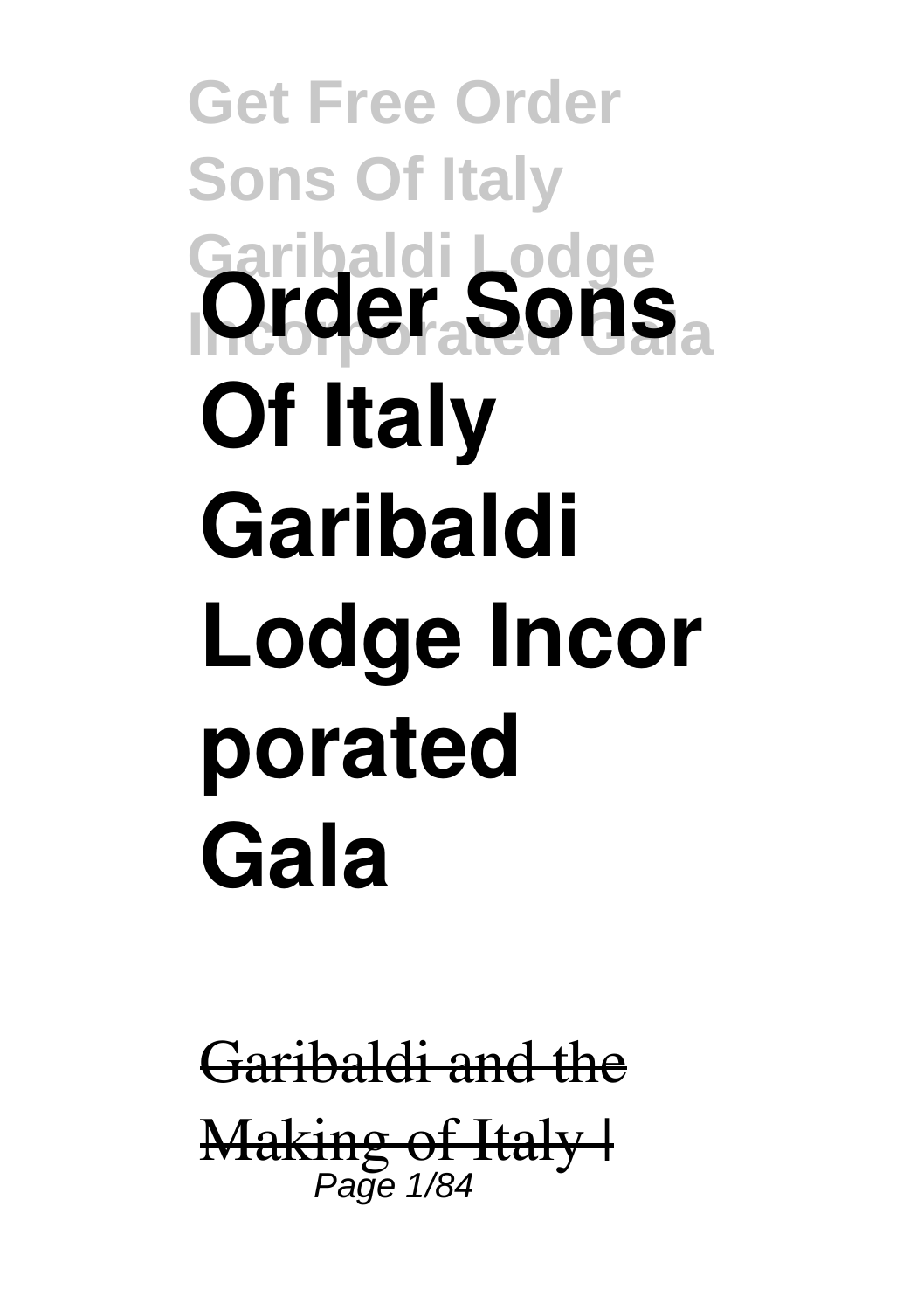**Get Free Order Sons Of Italy Garibaldi Lodge Incorporated Gala** George Macaulay Trevelyan | Biography \u0026 Autobiography | 1/7 Garibaldi and the Expedition of the Thousands 1860-61 Paris 1919 *In Our Time: S19/11 Garibaldi and the Risorgimento (Dec 1 2016)* Page 2/84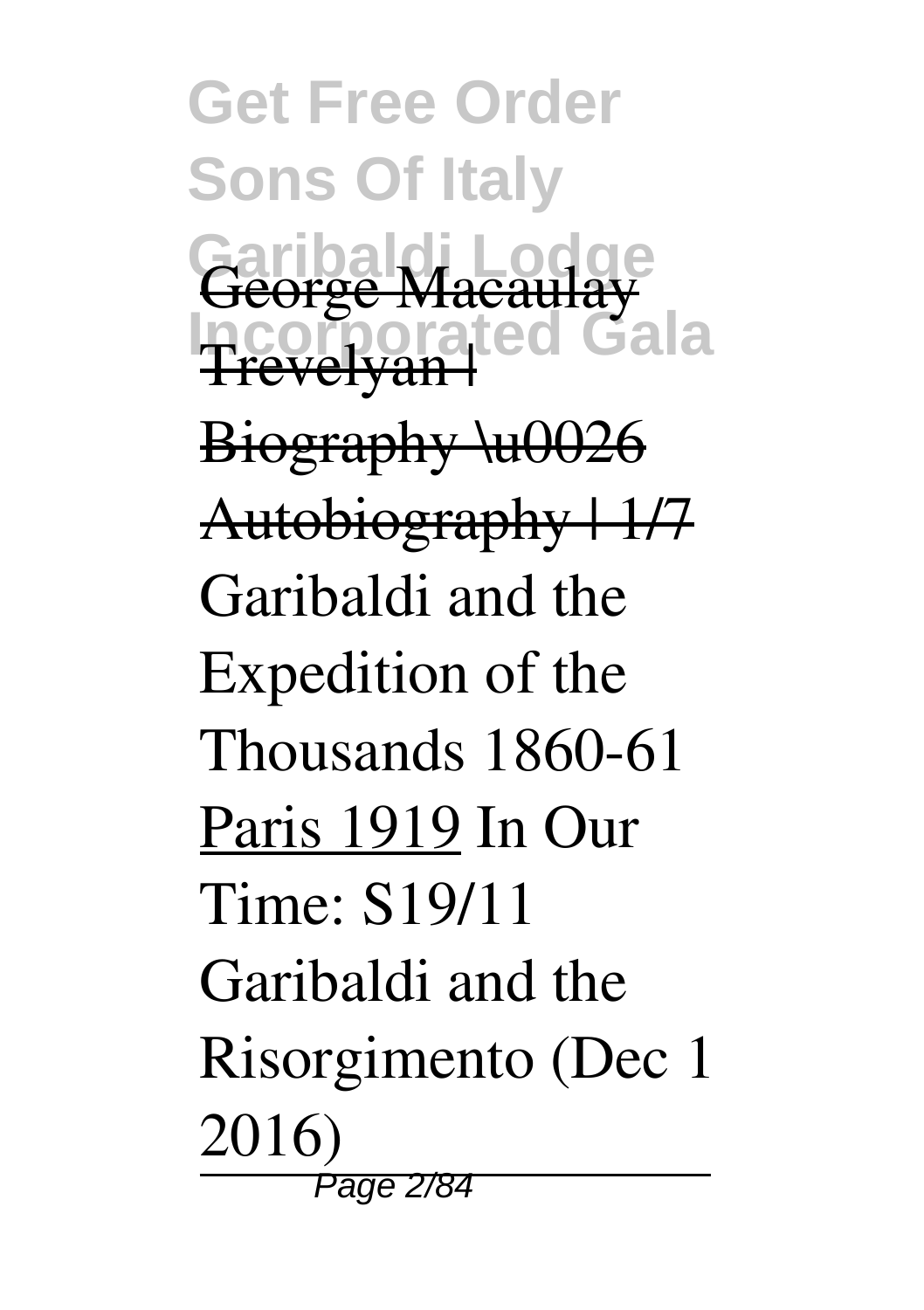**Get Free Order Sons Of Italy Garibaldi Lodge Incorporated Gala** How did Italy Become a Country? | Animated History *Giuseppe Garibaldi: One of the Greatest Generals of Modern Times* History of Italy Documentary Origins of Sicilian Mafia *8 Steps To Maximize Your Drumming Practice* Page 3/84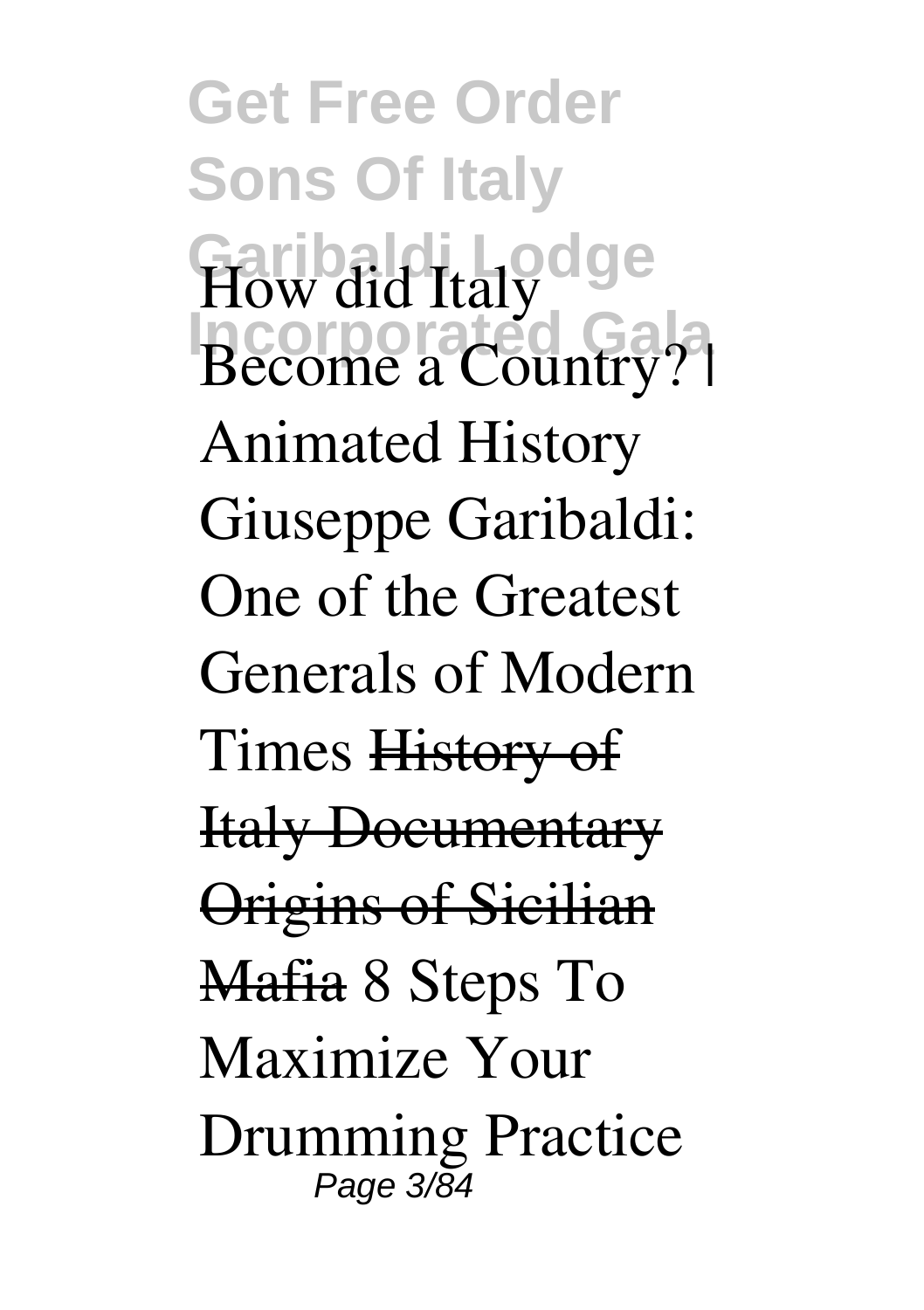**Get Free Order Sons Of Italy Garibaldi Lodge Incorporated Gala** Savarkar: Echoes from a Forgotten Past, 188311924 Christopher Clark: The 1848 Revolutions Erwin Rommel: The General Who Defied Hitler *Why Europeans Colonized The World (And Not* Page 4/84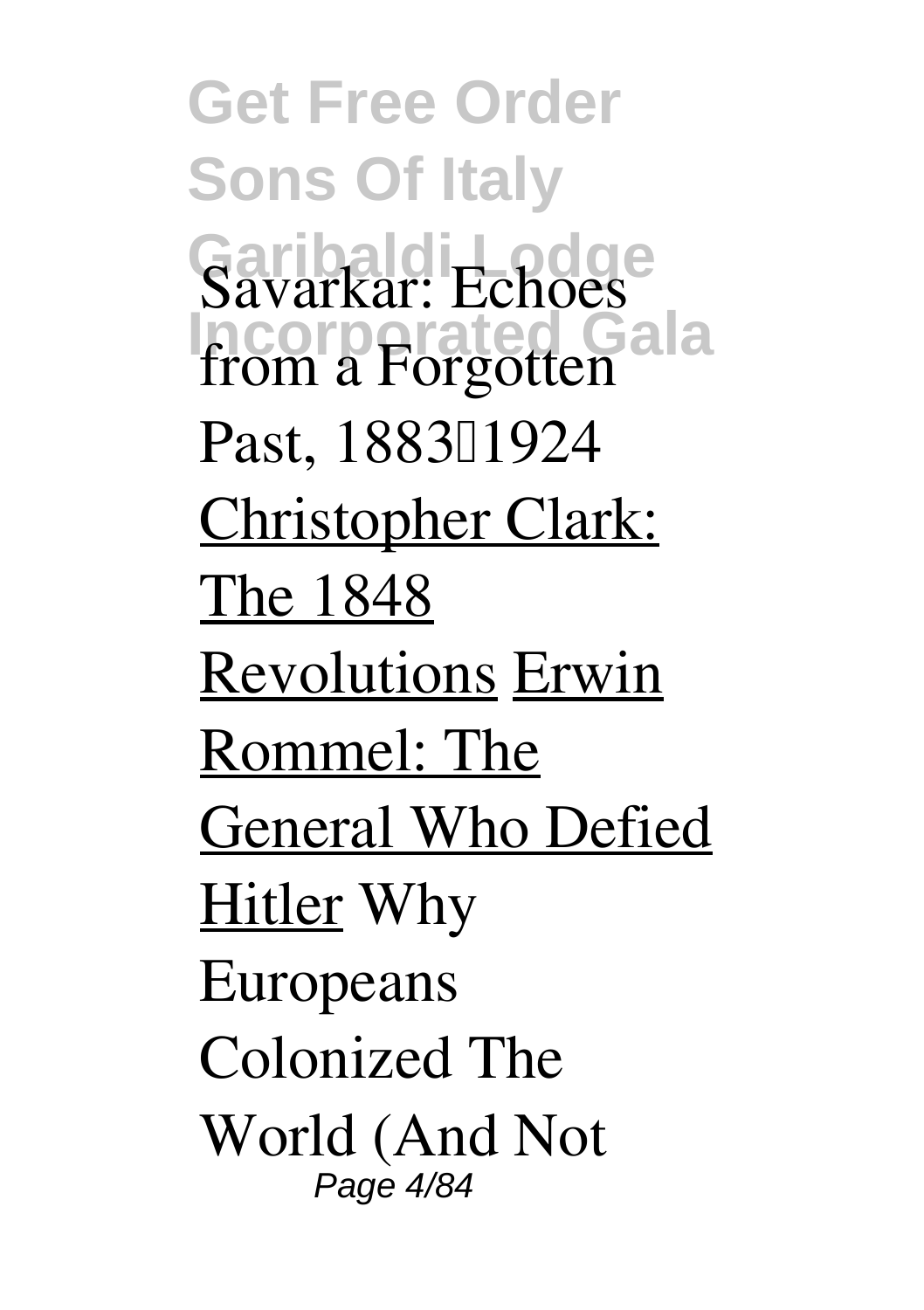**Get Free Order Sons Of Italy** Garibaldi Lodge **Incorporated Gala** *Someone Else)* LHD <del>Trieste - In-depth</del> look *The Black Guard: Ismail's Notorious Slave Army* i finished writing the book *Francisco Nguema: Hitler of Africa | Tooky History Basil II: The Bulgar Slayer | Tooky* Page 5/84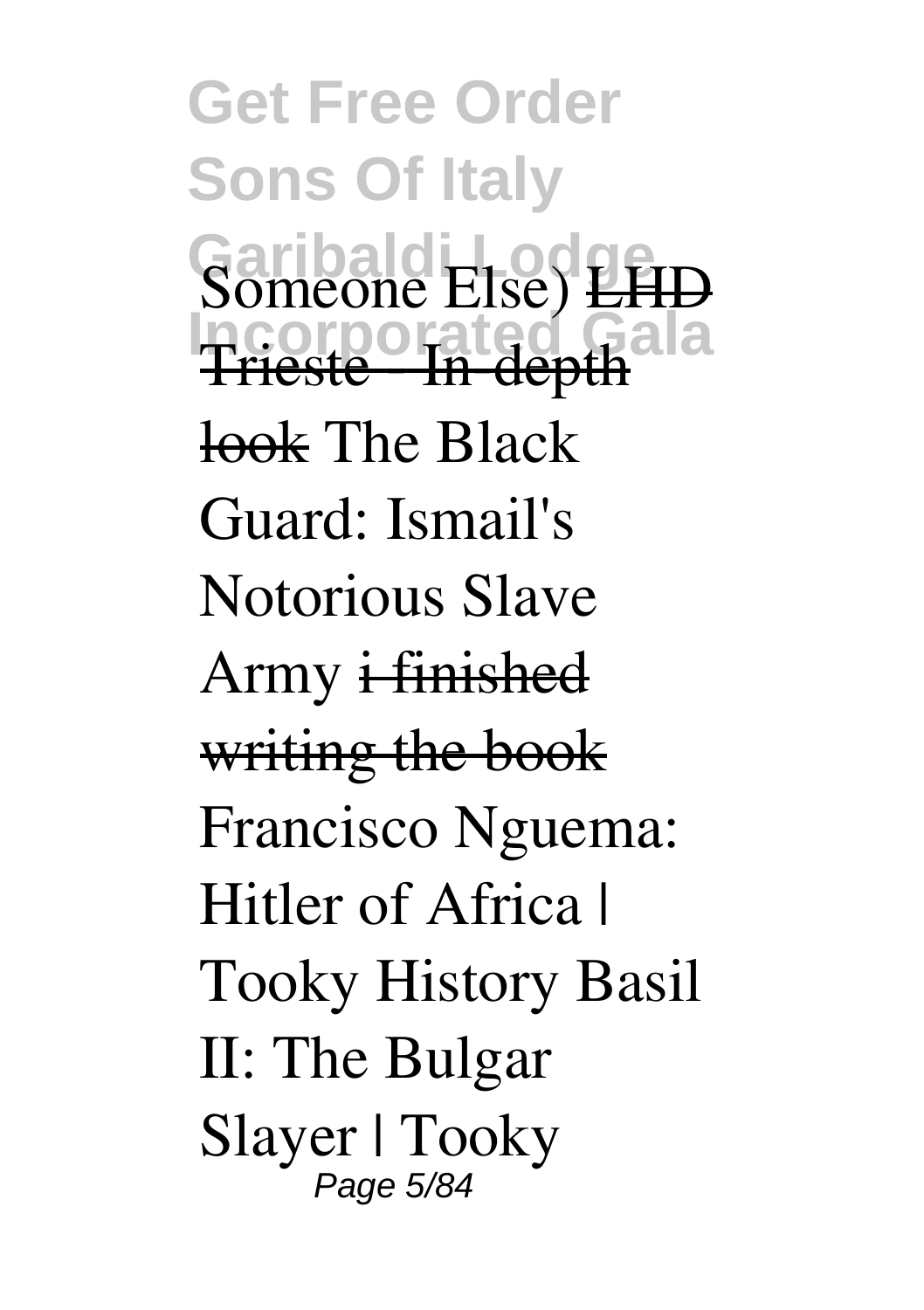**Get Free Order Sons Of Italy Garibaldi Lodge Incorporated Gala** *History* Eleanor of Aquitaine: The 12th Century OILF+ Tooky History *Biggest Fail in History: Battle of Karansebes* ITALY: BRINDISI: ITALIAN \u0026 SPANISH NAVY VESSELS LEAVE FOR ALBANIA Page 6/84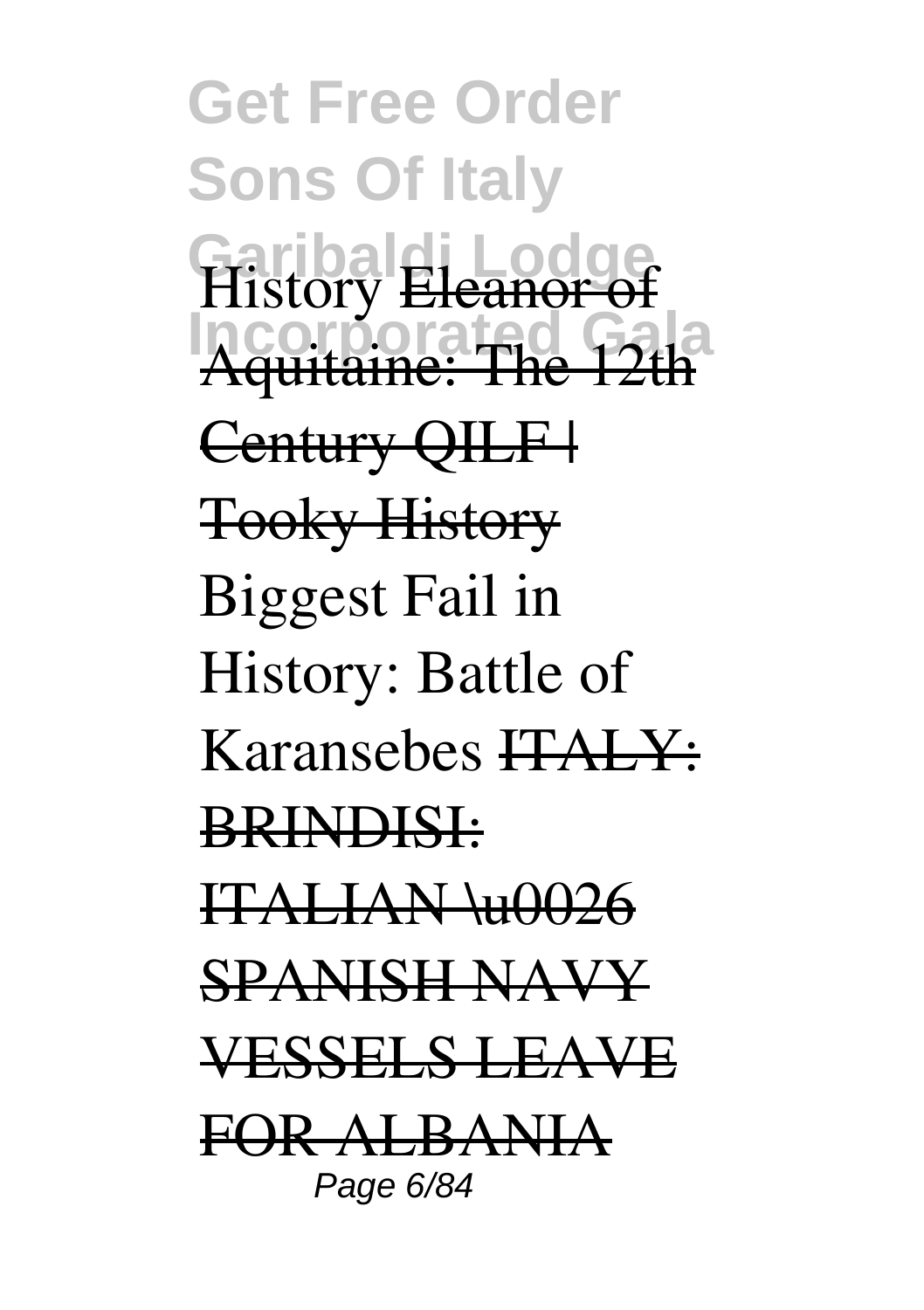**Get Free Order Sons Of Italy Garibaldi Lodge Incorporated Gala** Italian Navy Harrier ops from Cavour How do you Unify Italians? Italy in World War 1 I THE GREAT WAR Special Garibaldi and the Risorgimento (In Our Time) *Napoleon in Russia ALL PARTS* Sons of Italy Page 7/84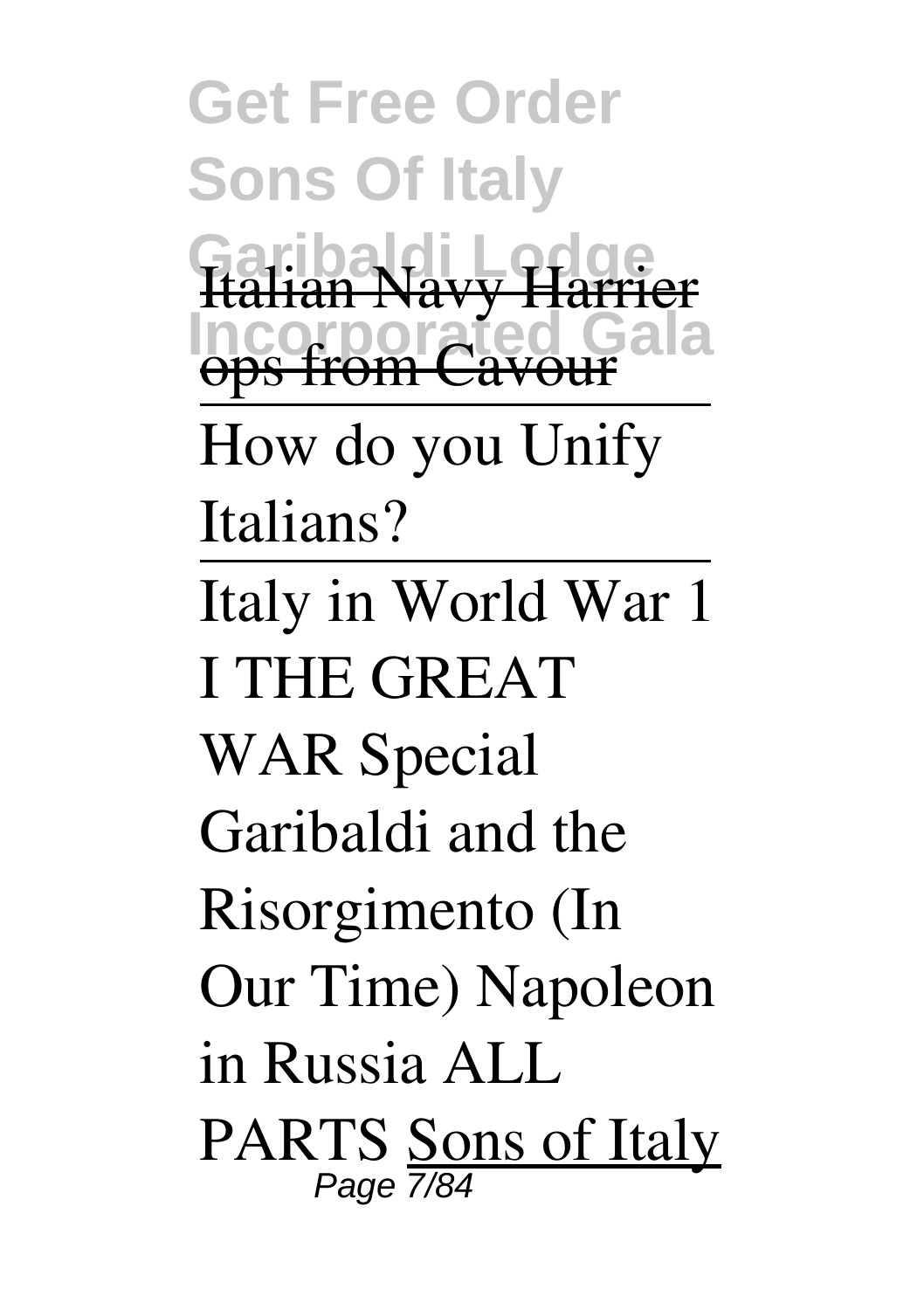**Get Free Order Sons Of Italy Garibaldi Lodge Incorporated Gala** (Winnipeg) celebrates 25 years of Giving *London's Soho Italian Connection with Sicilian Chef Enzo Oliveri cooking meatballs* Giuseppe Garibaldi: Uniting Italy | Tooky History **2019 Sons of italy** Page 8/84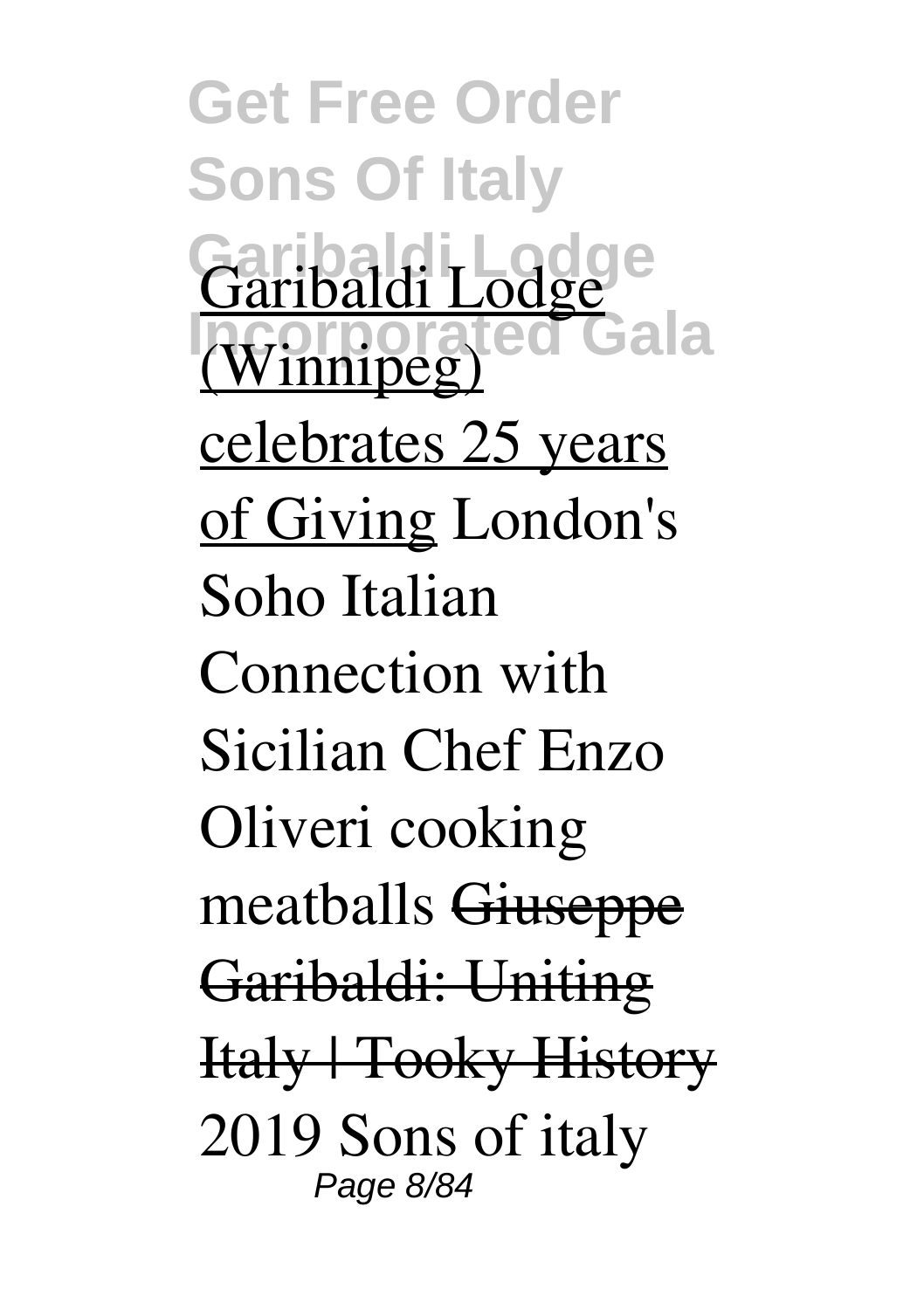**Get Free Order Sons Of Italy Garibaldi Lodge Incorporated Gala Gala Preview** *Order Sons Of Italy Garibaldi* The Order Sons and Daughters of Italy of Canada is an organization of men and women who are devoted to the celebration of Italian heritage, community service and Page 9/84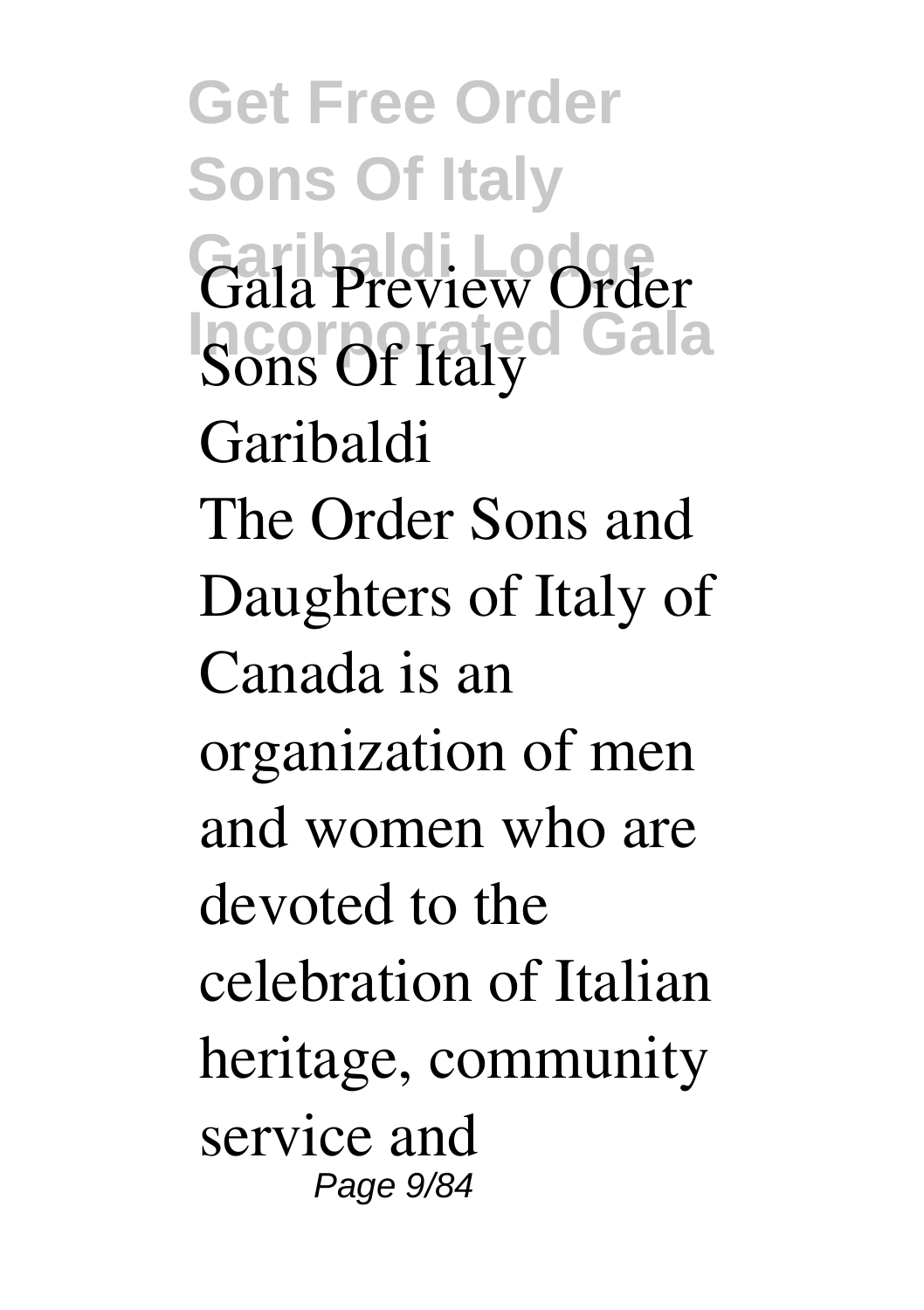**Get Free Order Sons Of Italy Garibaldi Lodge Incorporated Gala** charitable good works. The first lodge in Canada was established in Ontario in 1915. Currently, there are fifteen Lodges in Canada. In the USA, Order Sons and Daughters of Italy in America has more than 600,000 Page 10/84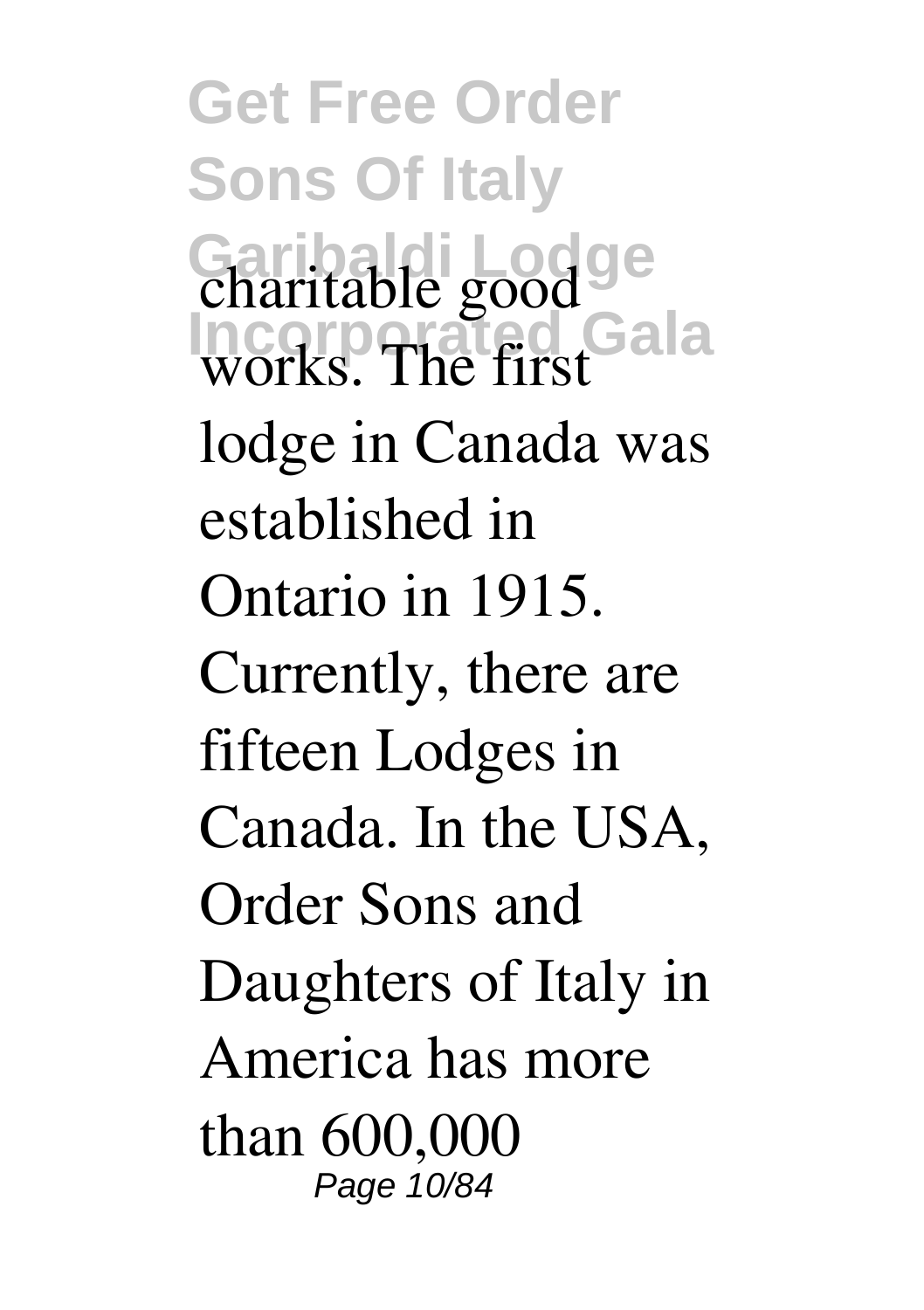**Get Free Order Sons Of Italy Garibaldi Lodge Incorporated Gala** members and supporters and a network of more than 650 chapters coast to coast, making it the leading service and advocacy ...

*Order Sons and Daughters of Italy, Garibaldi Lodge Inc* Page 11/84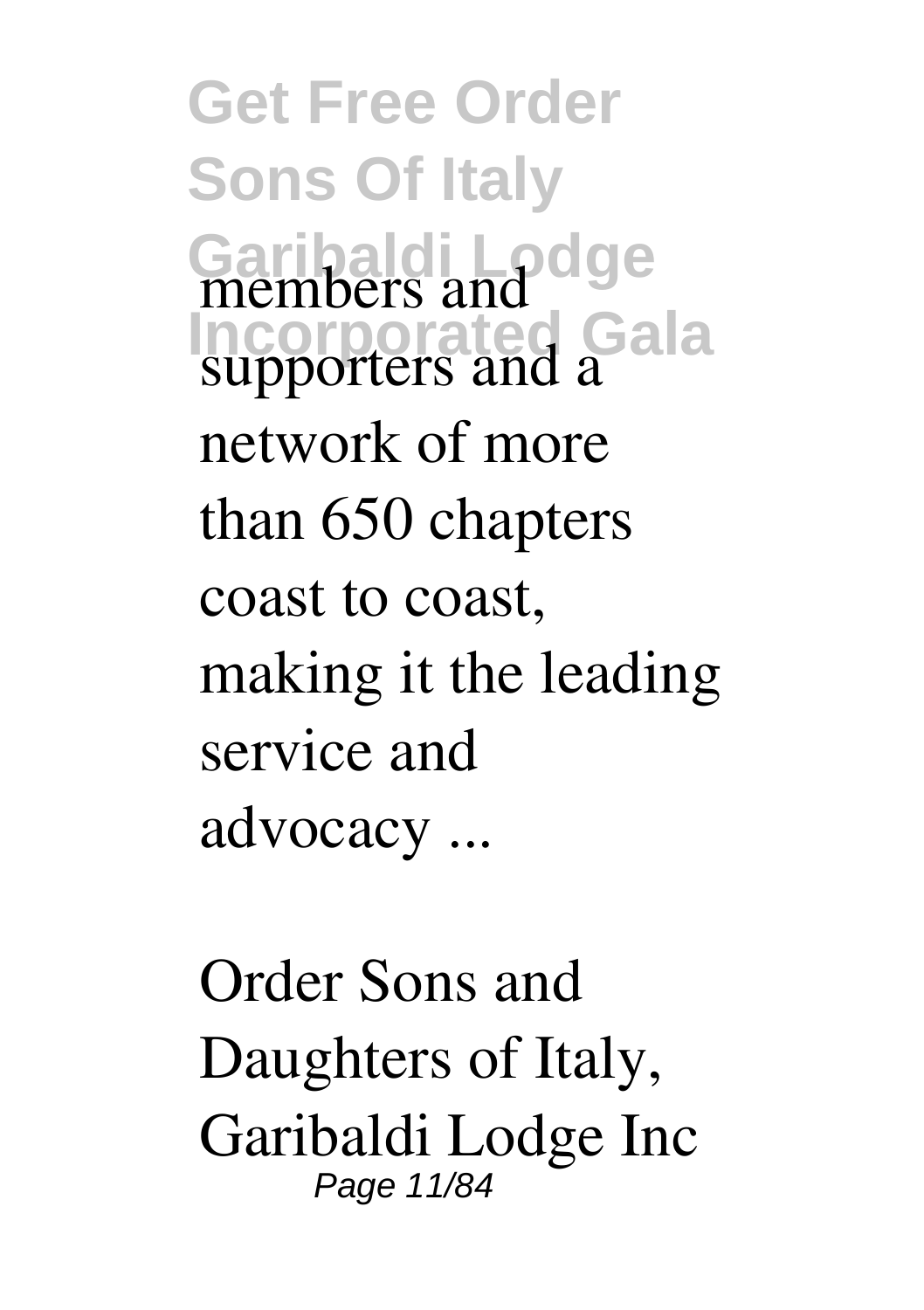**Get Free Order Sons Of Italy Garibaldi Lodge Incorporated Gala** *...* Garibaldi-Meucci Museum. Sign up today for a free WebPass membership. The Garibaldi-Meucci Museum is a National Landmark owned and operated by the Sons of Italy Foundation®. Page 12/84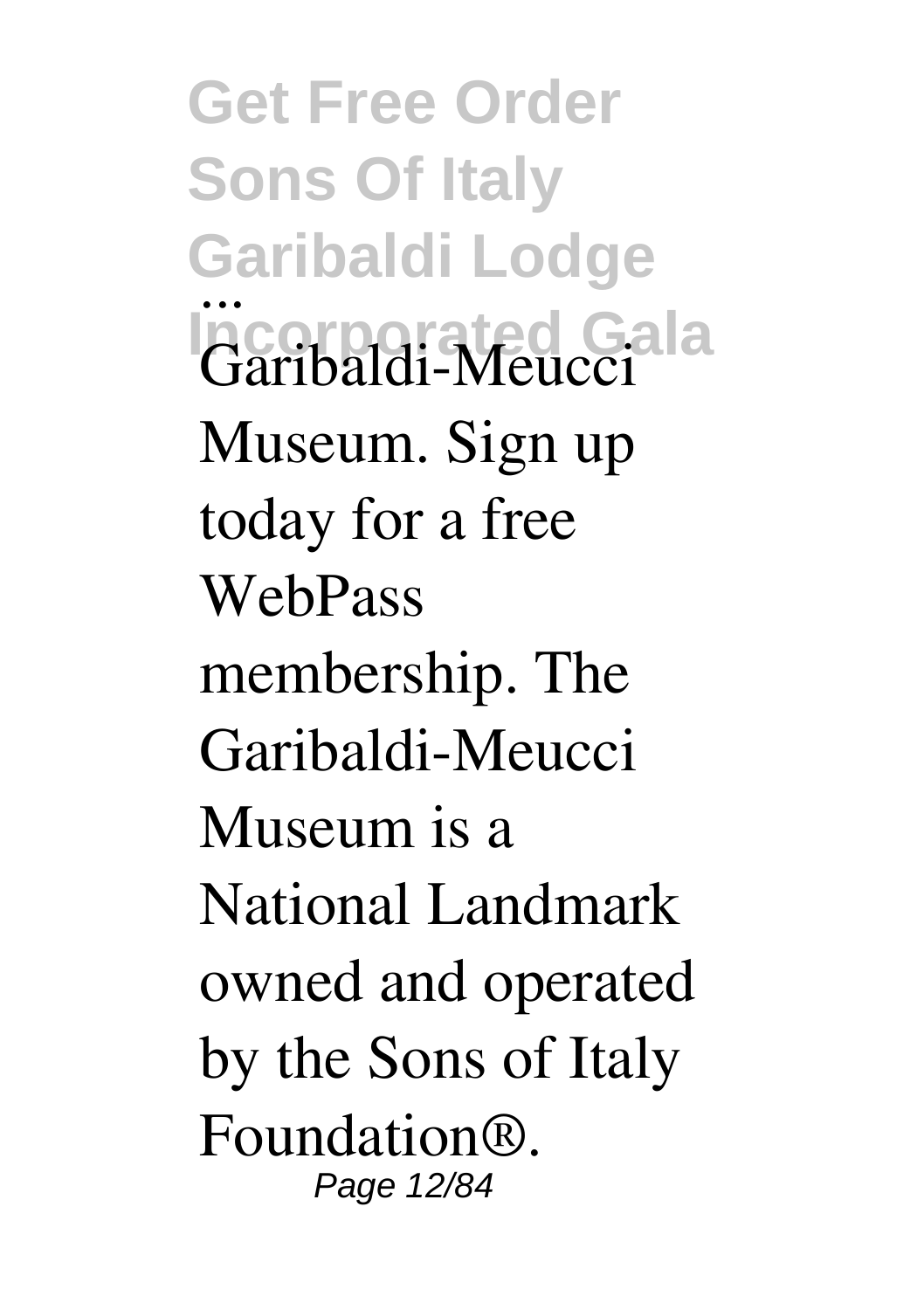**Get Free Order Sons Of Italy Garibaldi Lodge Incorporated Gala** Imagine Giuseppe Garibaldi, <sup>[]</sup>the legendary hero of two worlds" noted for his liberation efforts in South America and his unification of Italy, and Florentine-born engineer and inventor Antonio Meucci actually Page 13/84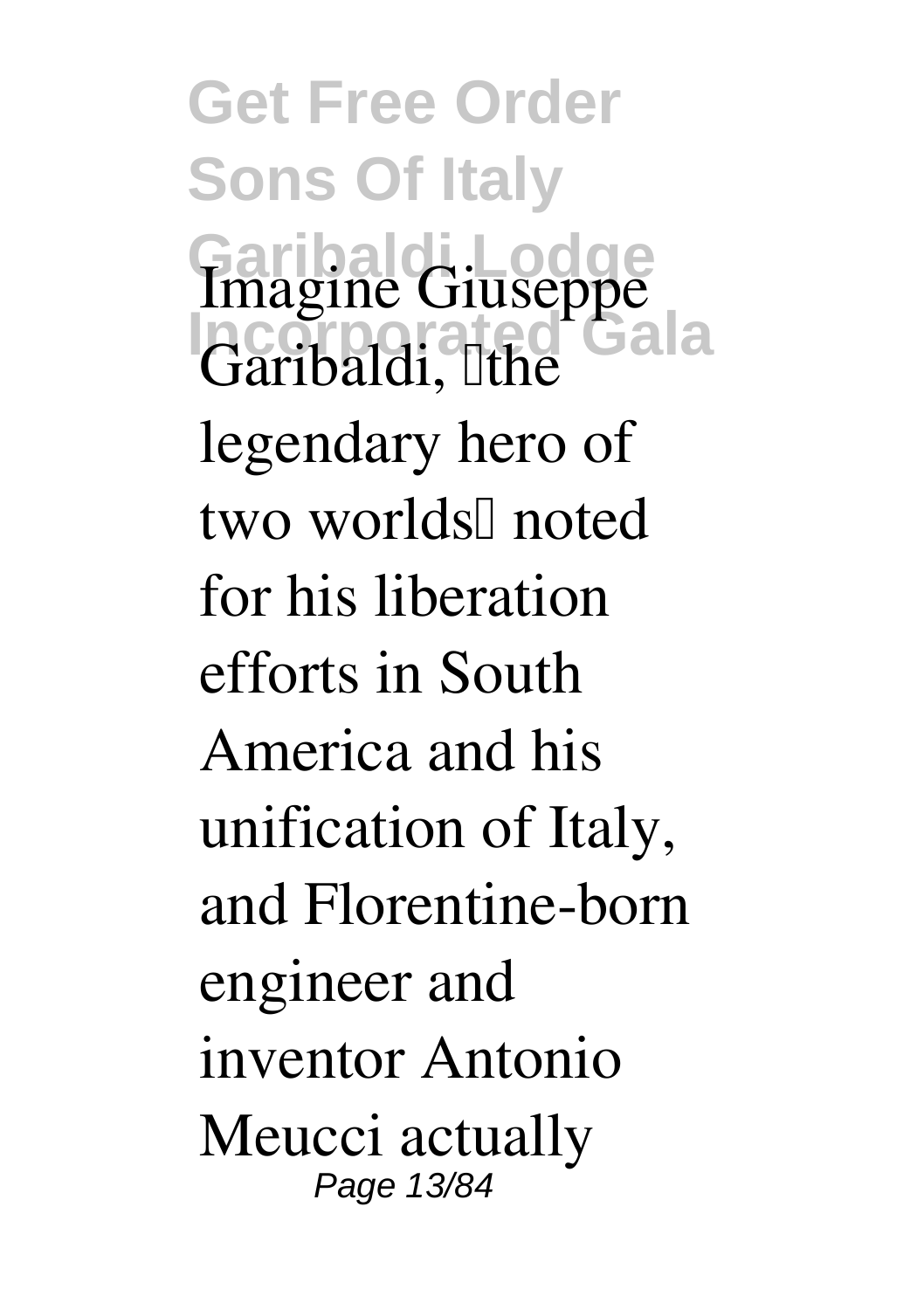**Get Free Order Sons Of Italy Garibaldi Lodge Incorporated Gala** talking over the telephone in 1850 <sup>[]</sup> in a quaint home in Staten Island, New York.

*Garibaldi-Meucci Museum - Order Sons of Italy in America* Order Sons and Daughters of Italy in Page 14/84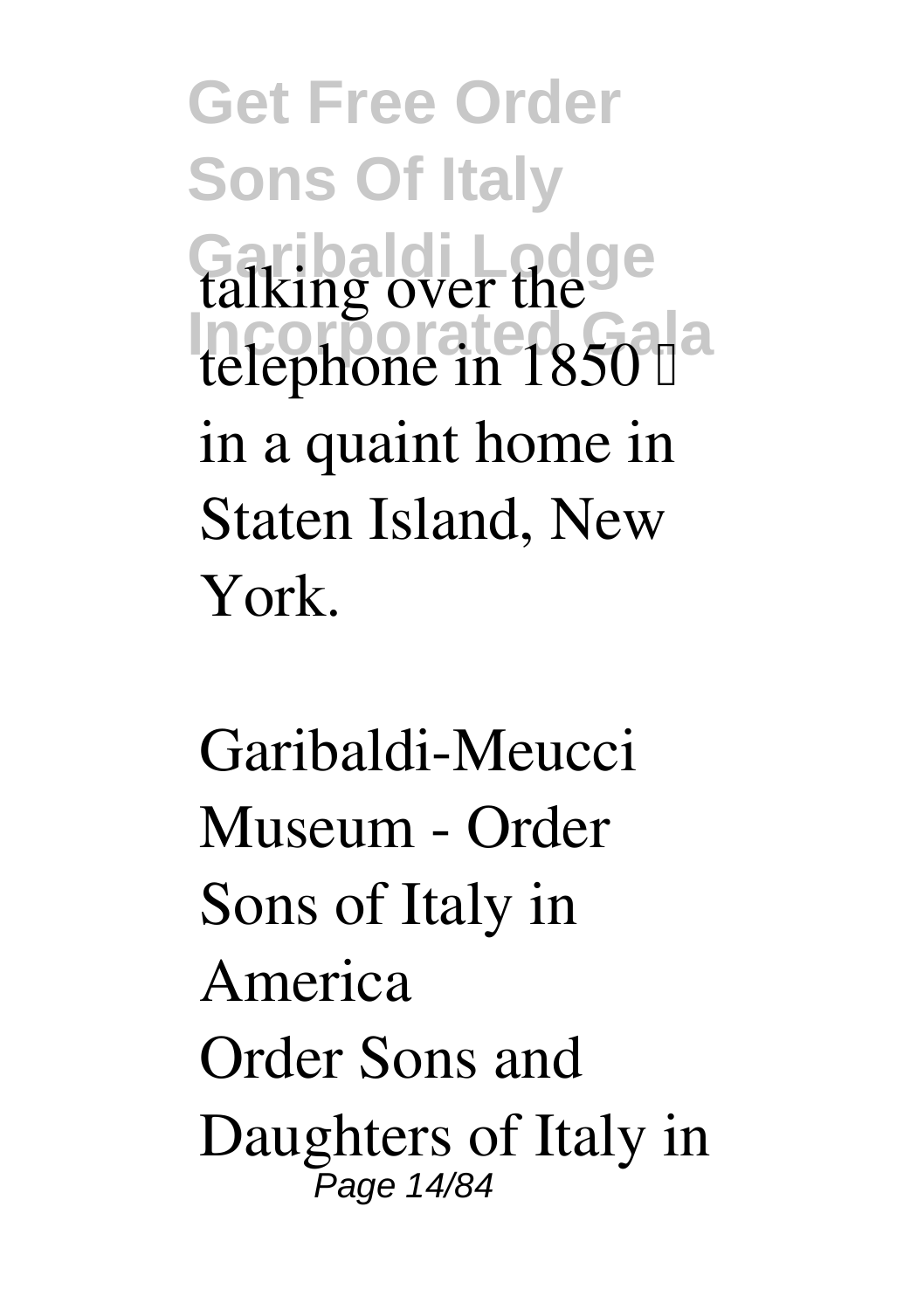**Get Free Order Sons Of Italy Garibaldi Lodge Incorporated Gala** America

*Giuseppe Garibaldi Lodge #2583 – Order Sons and Daughters*

*...*

Welcome to the site of the Order Sons and Daughters of Italy - Garibaldi Lodge in Winnipeg, Canada. As Page 15/84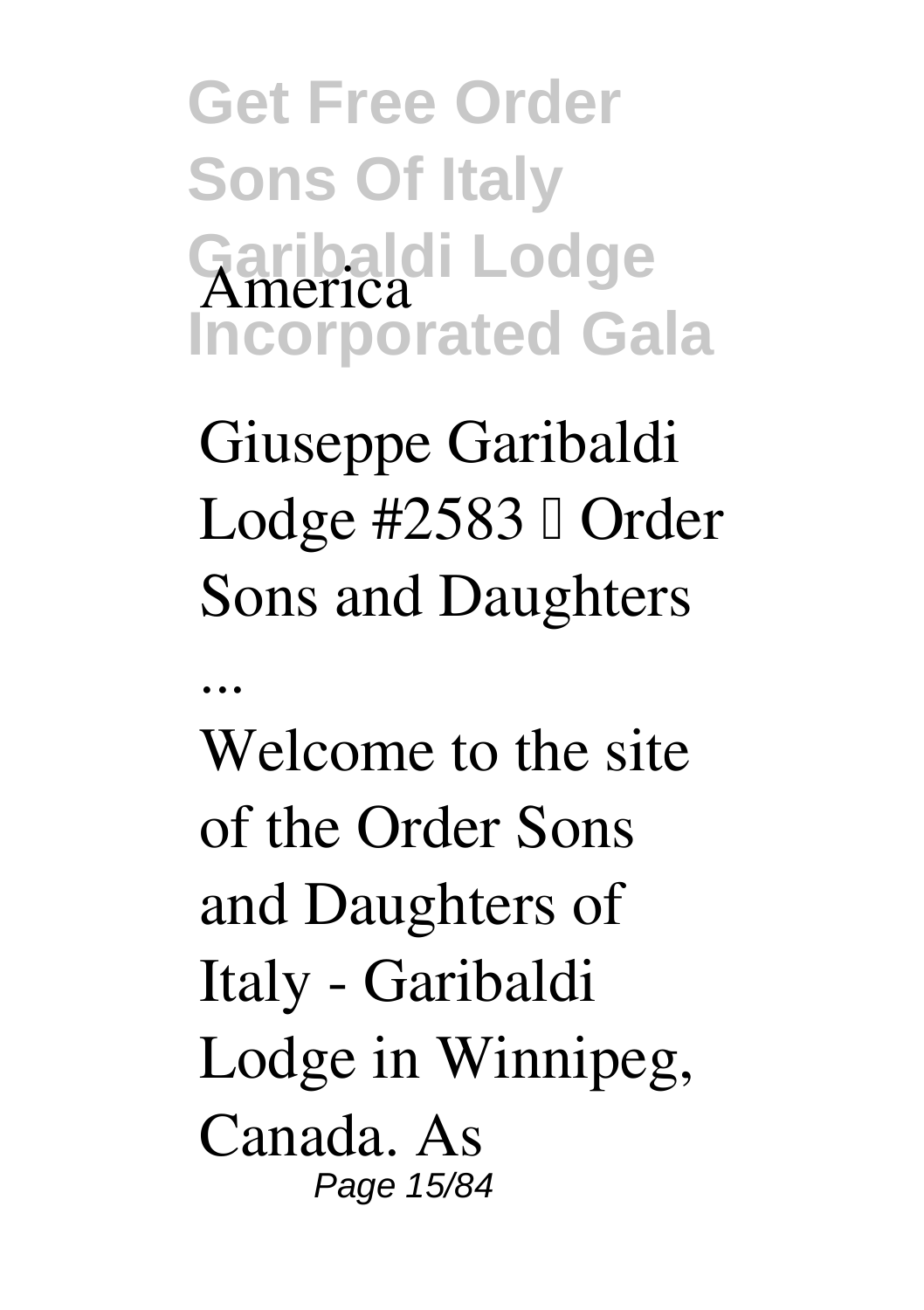**Get Free Order Sons Of Italy Garibaldi Lodge Incorporated Gala** Winnipeg enjoys a joint chapter with the Canadian Italian Business and Professional Association (CIBPA), this site represents both organizations. An overview of each follows on this page.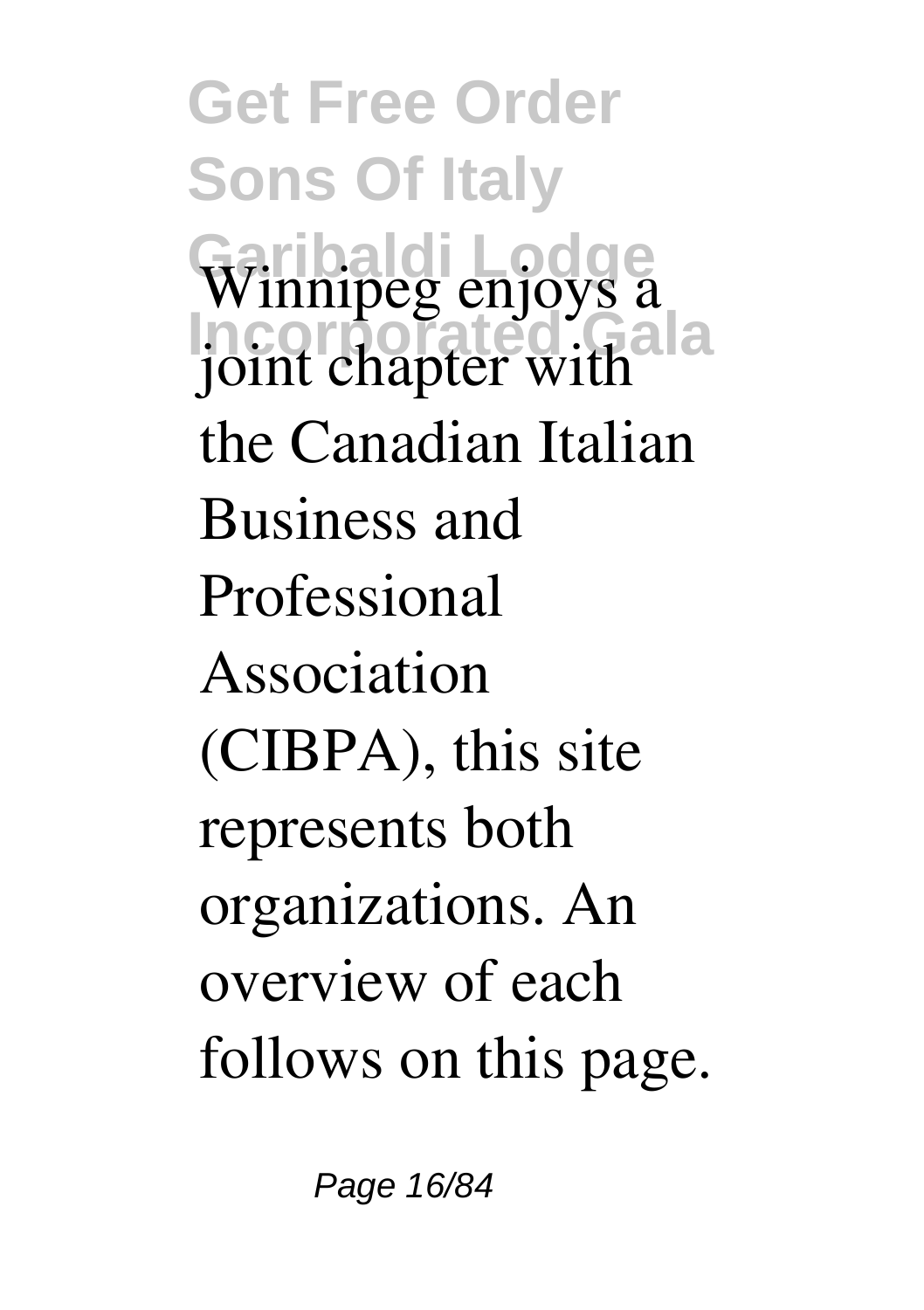**Get Free Order Sons Of Italy Garibaldi Lodge Incorporated Gala** *Order Sons and Daughters of Italy, Garibaldi Lodge Inc ...* Garibaldi Lodge Open to Women Members In a transformative move, the Sons of Italy, Garibaldi Lodge has changed a 33 year tradition and Page 17/84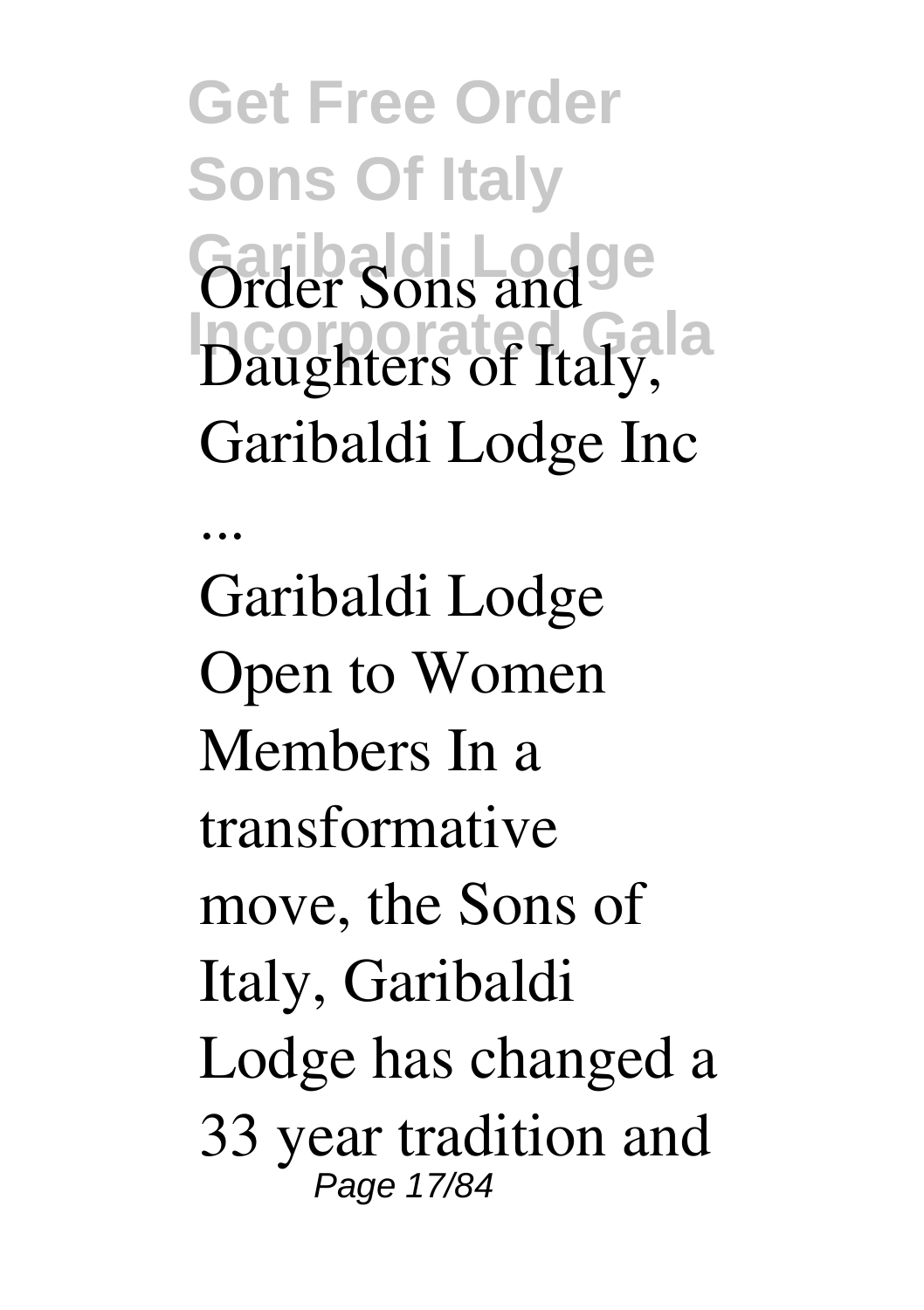**Get Free Order Sons Of Italy Garibaldi Lodge Incorporated Gala** will now allow female members. We look forward to a new era in serving our community.

*Sons of Italy, Garibaldi Lodge* Corporate Sponsors. 3 Phase Electrical Ltd. Bituminex Paving Ltd. Ceridian Page 18/84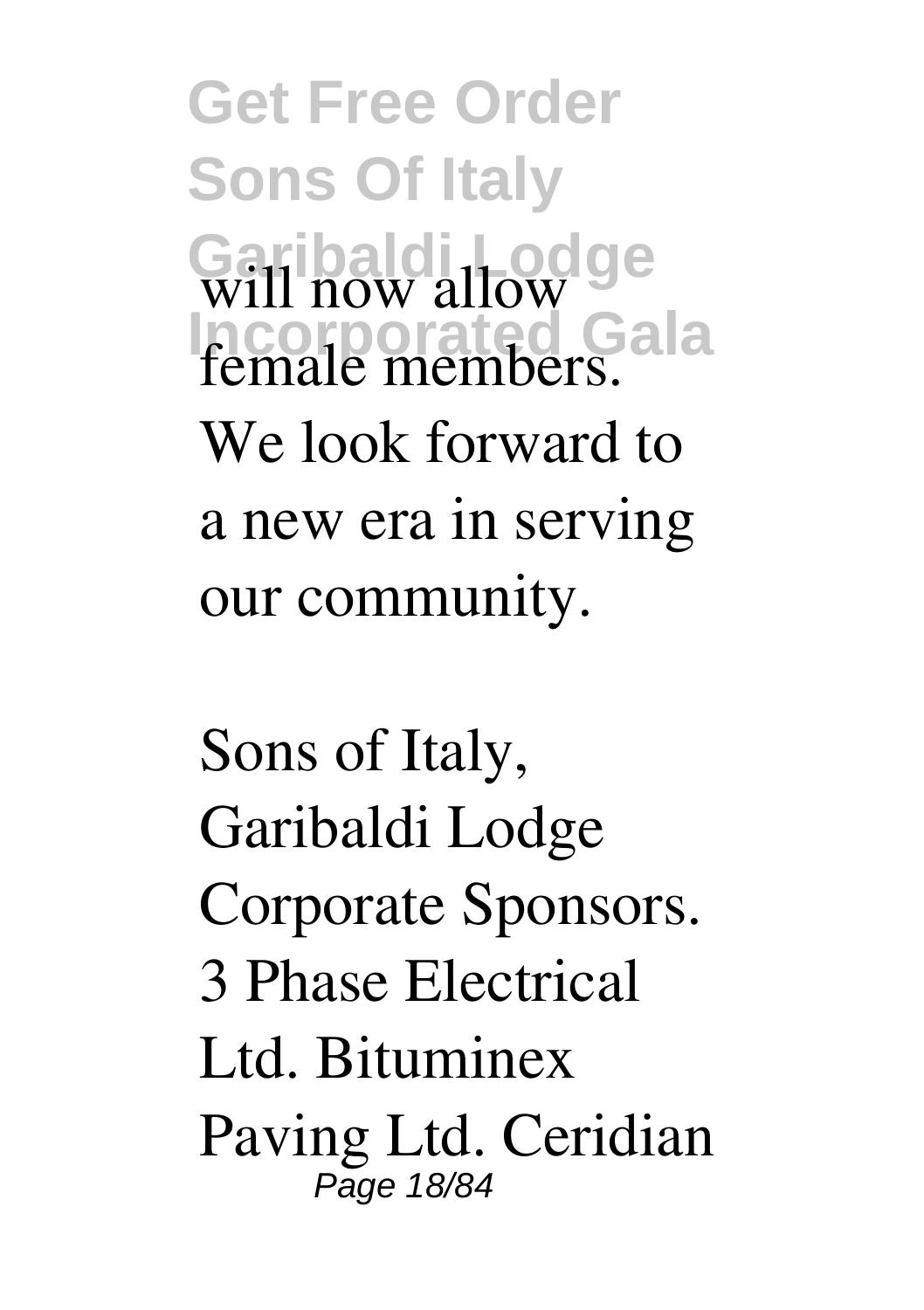**Get Free Order Sons Of Italy Garibaldi Lodge Incorporated Gala** Canada Inc. CGM Engineering Ltd. City Mix Inc. Concord Projects Ltd. Crosier Kilgour & Partners Ltd. Fillmore Riley LLP.

*Order Sons and Daughters of Italy, Garibaldi Lodge Inc*

Page 19/84

*...*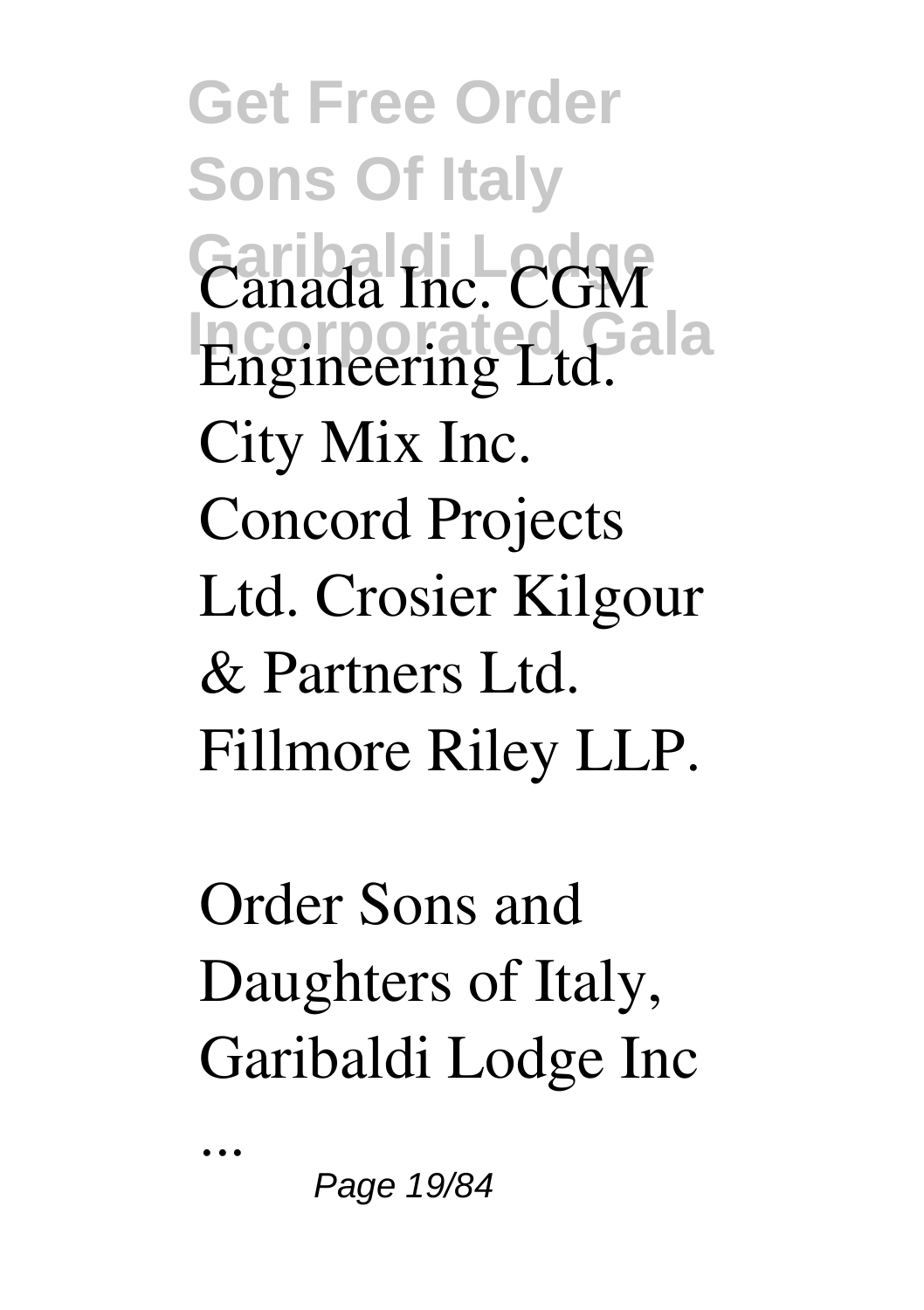**Get Free Order Sons Of Italy Garibaldi Lodge Incorporated Gala** As part of its ongoing commitment to the community, Sons of Italy La Lupa Di Roma Lodge grants a \$1,000 award annually to students entering postsecondary education or post graduate studies. Page 20/84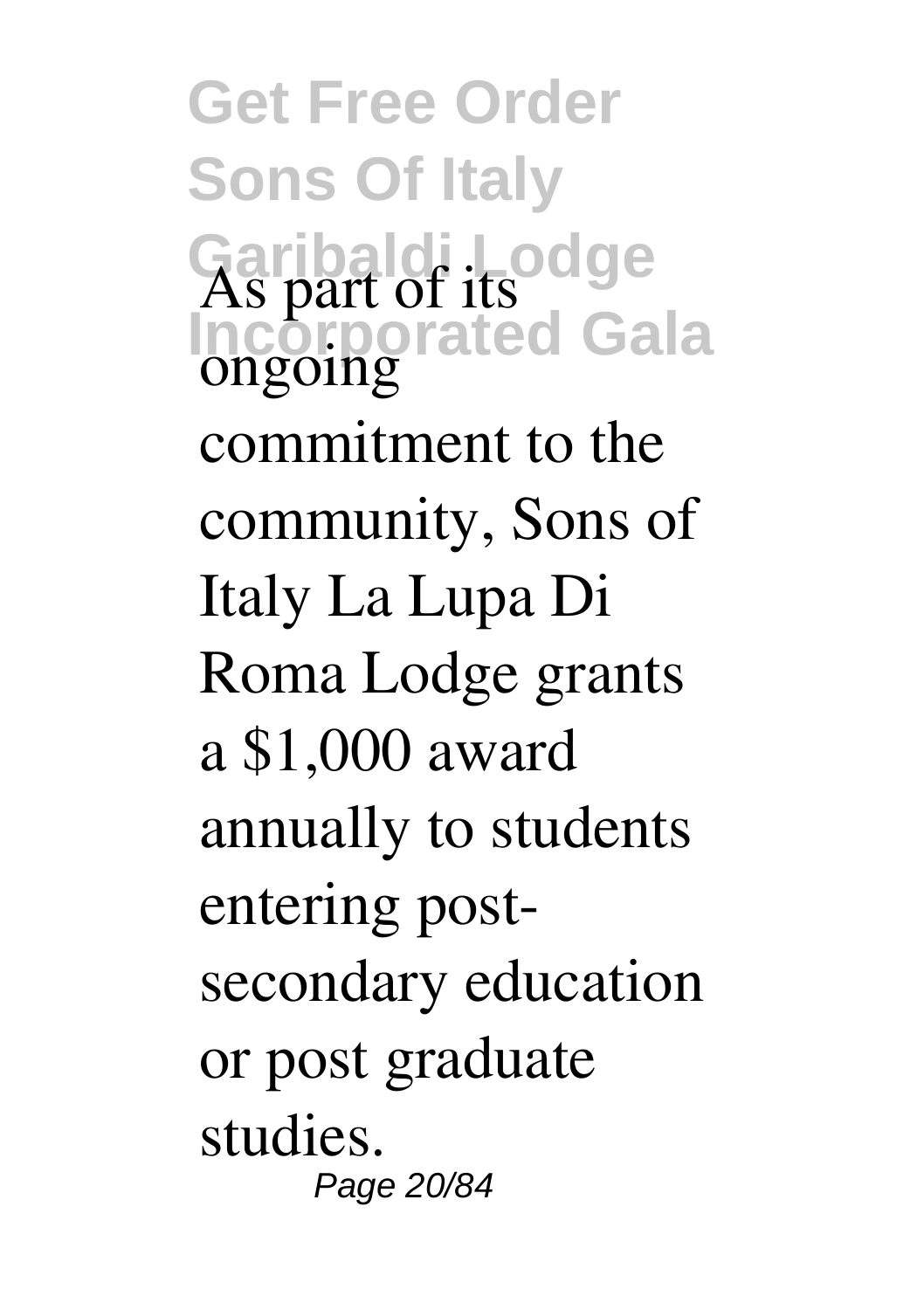**Get Free Order Sons Of Italy Garibaldi Lodge Incorporated Gala** *Order Sons and Daughters of Italy, Garibaldi Lodge Inc*

*...* The "Heart of the Lion" Lifetime Achievement Award is a special honour bestowed by the Sons and Daughters of Italy, Garibaldi Page 21/84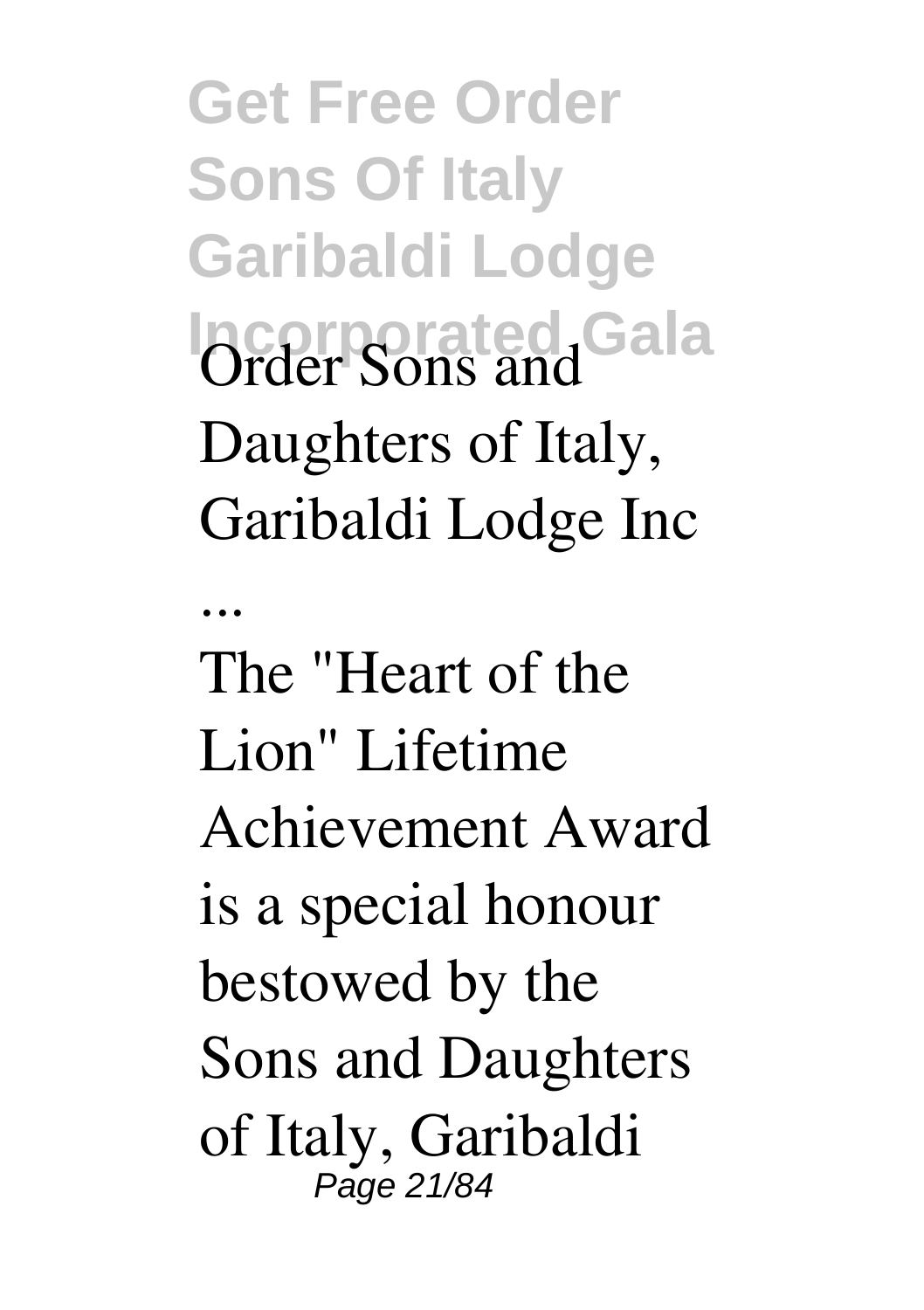**Get Free Order Sons Of Italy Garibaldi Lodge Incorporated Gala** Lodge. At this year's virtual event, Gerardo "Gerry" Lomonaco will receive the Sons and Daughters of Italy "Heart of the Lion" Lifetime Achievement Award! Please join us in congratulating Gerry on this Page 22/84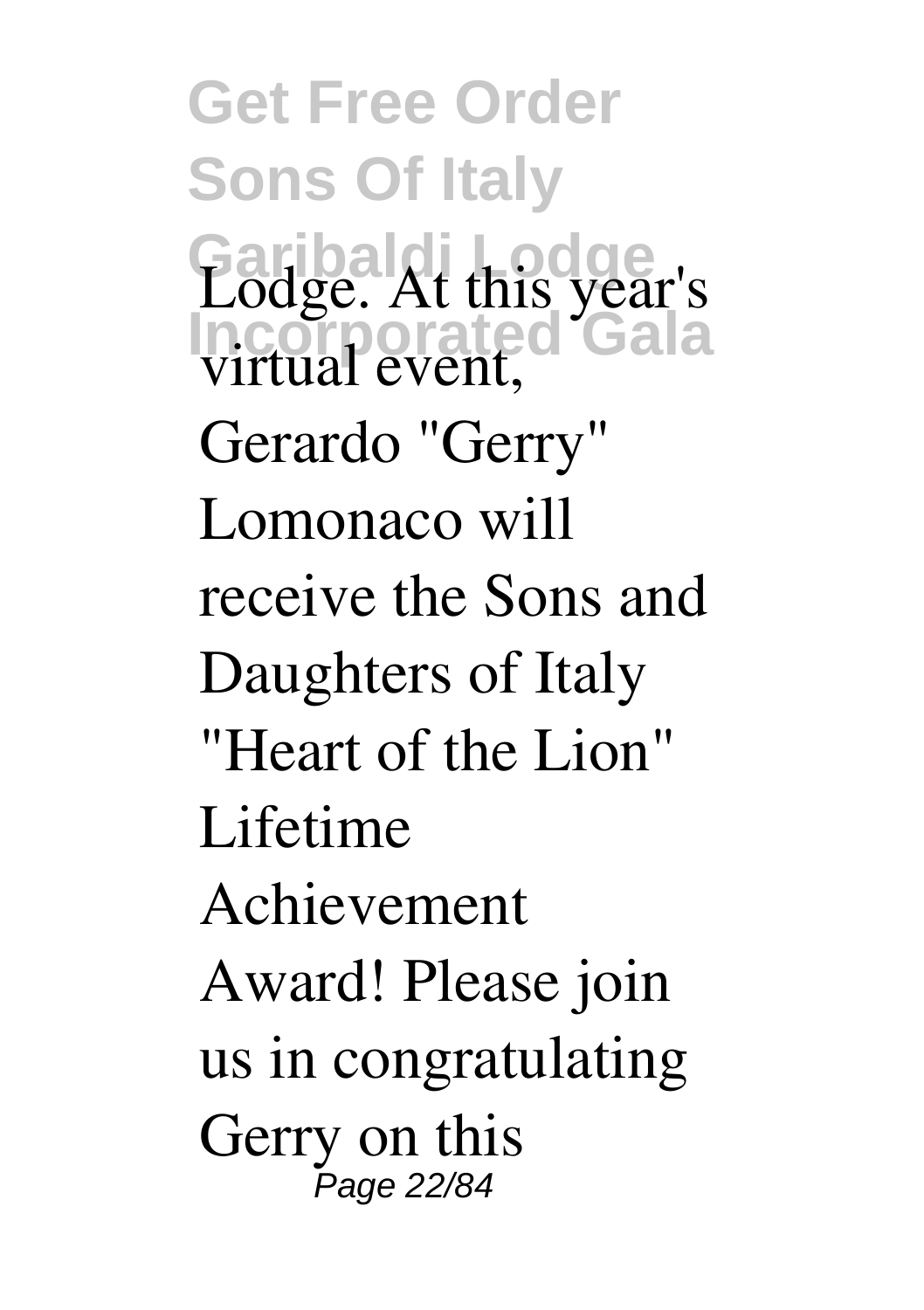**Get Free Order Sons Of Italy Garibaldi Lodge Incorporated Gala** prestigious award.

*Order Sons and Daughters of Italy, Garibaldi Lodge Inc. - GALA* Order Sons of Italy in America Alighieri-Garibaldi Lodge 494, Collingswood, NJ. 746 likes. Sons of Italy Page 23/84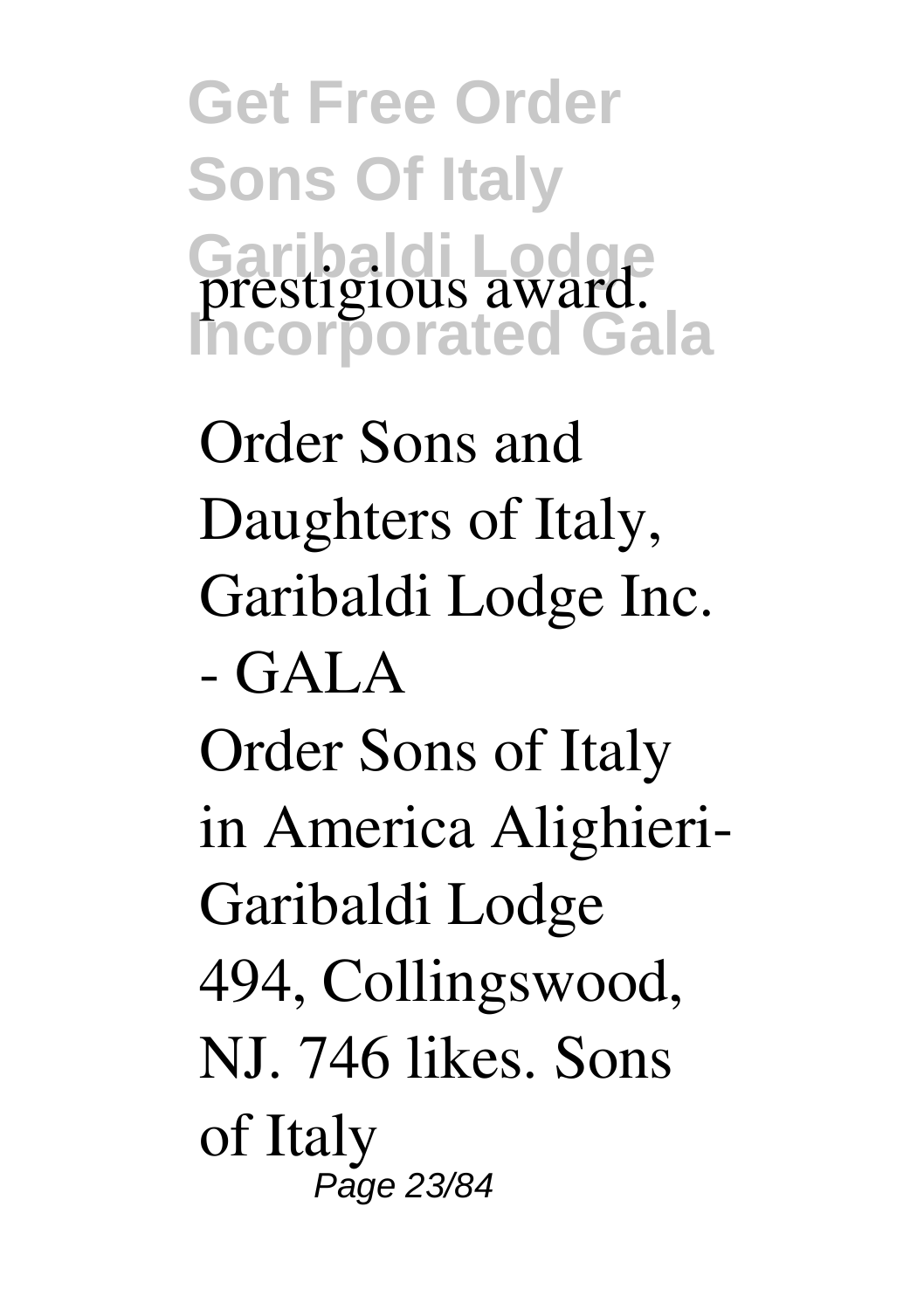**Get Free Order Sons Of Italy Garibaldi Lodge Incorporated Gala** Collingswood NJ Lodge # 494 is a non for profit...

*Order Sons of Italy in America Alighieri-Garibaldi Lodge ...* September 11th, 2020: Lodge <sup>[Capitolo di Roma]</sup> #3002 President, Carmelo Cutuli and Page 24/84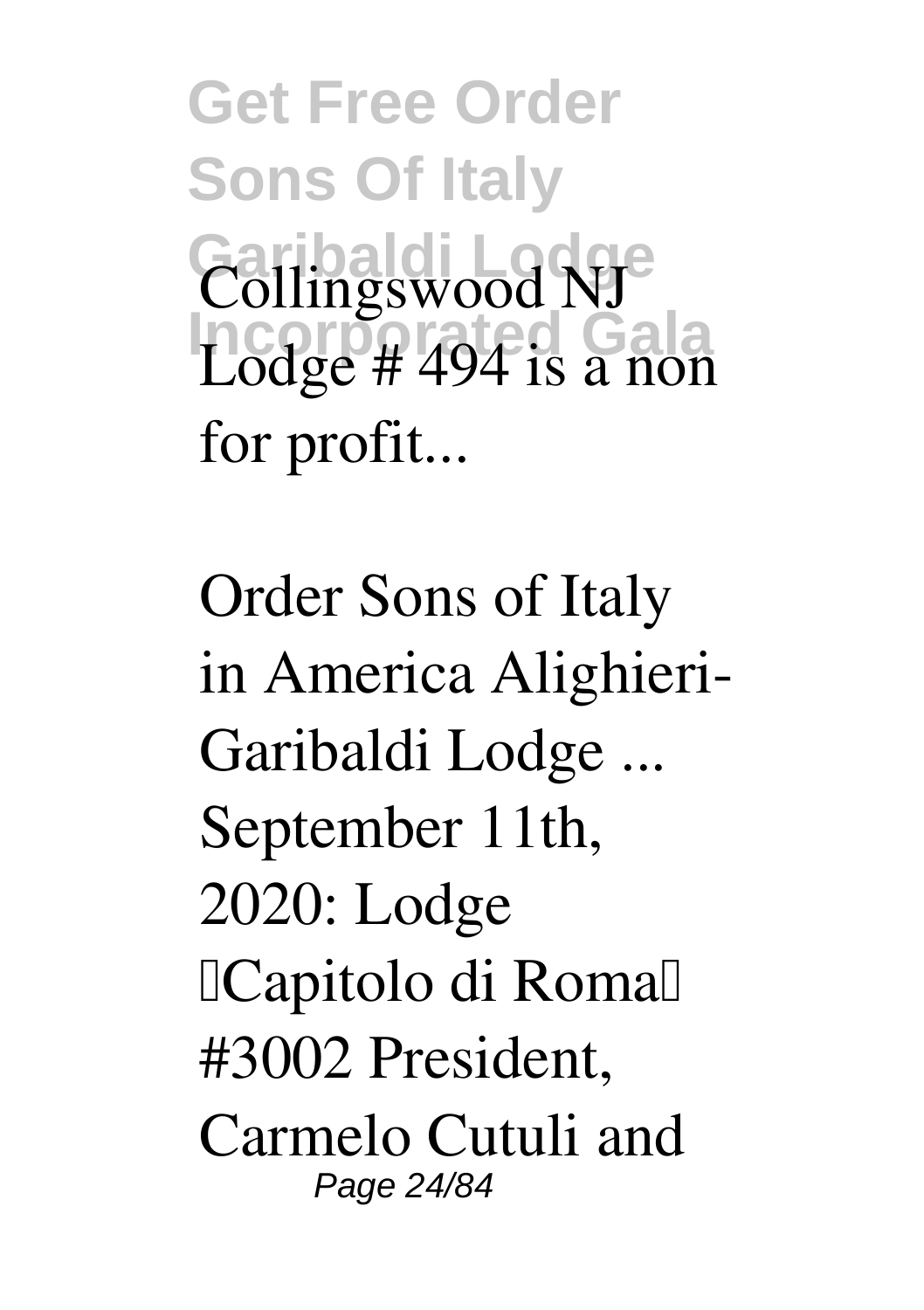**Get Free Order Sons Of Italy Garibaldi Lodge Incorporated Gala** Trustee Paolo Quattrocchi honored Stefano Andreotti as the second **Meritorious** Member. Andreotti had long career as a manager in a multinational hitech company, and worked hard to preserve and deepen Page 25/84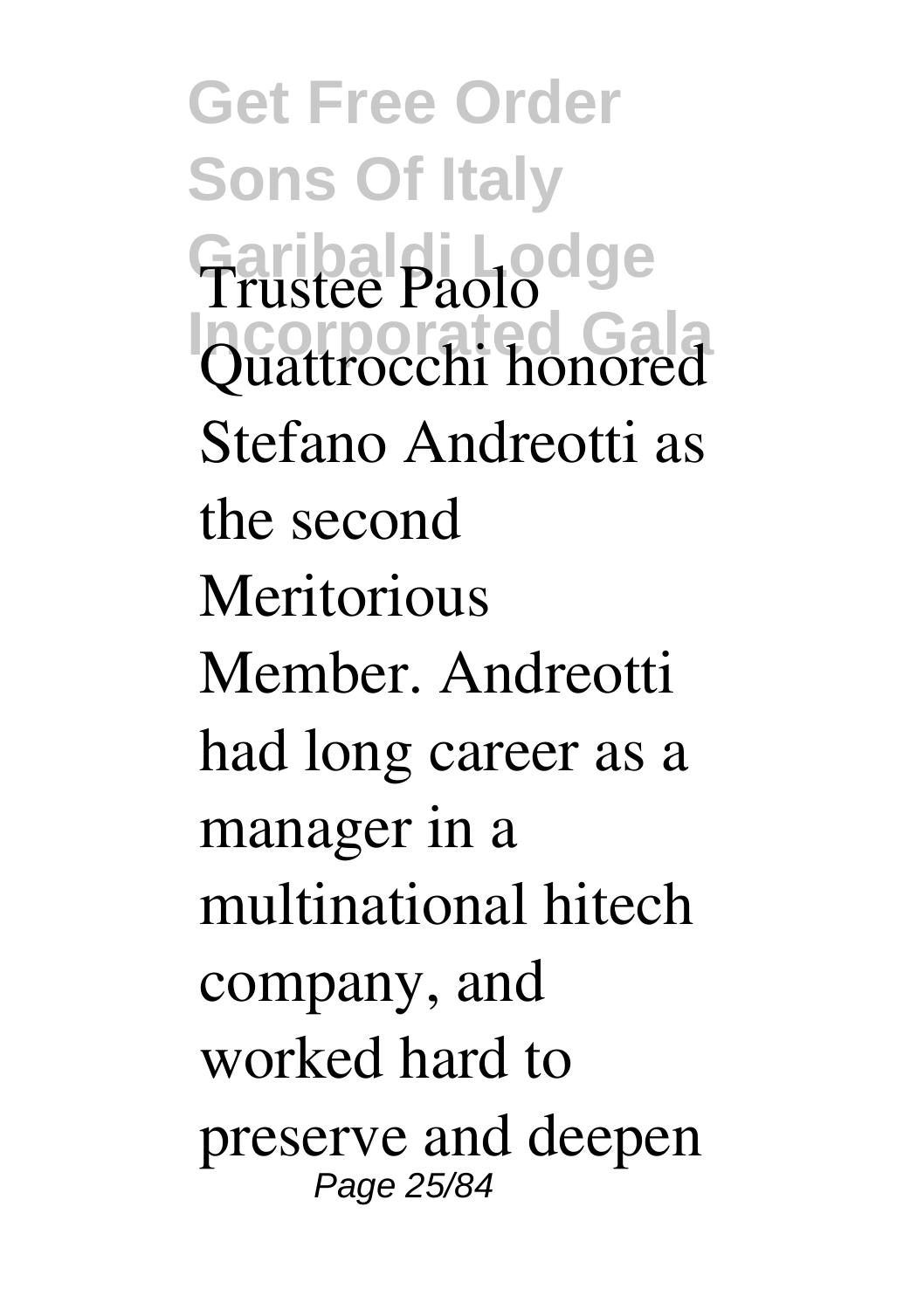**Get Free Order Sons Of Italy Garibaldi Lodge Incorporated Gala** the archives and diaries containing 50 years of life and work of his father, the 7 time Prime Minister of ...

*Order Sons and Daughters of Italy in America* Online Library Order Sons Of Italy Page 26/84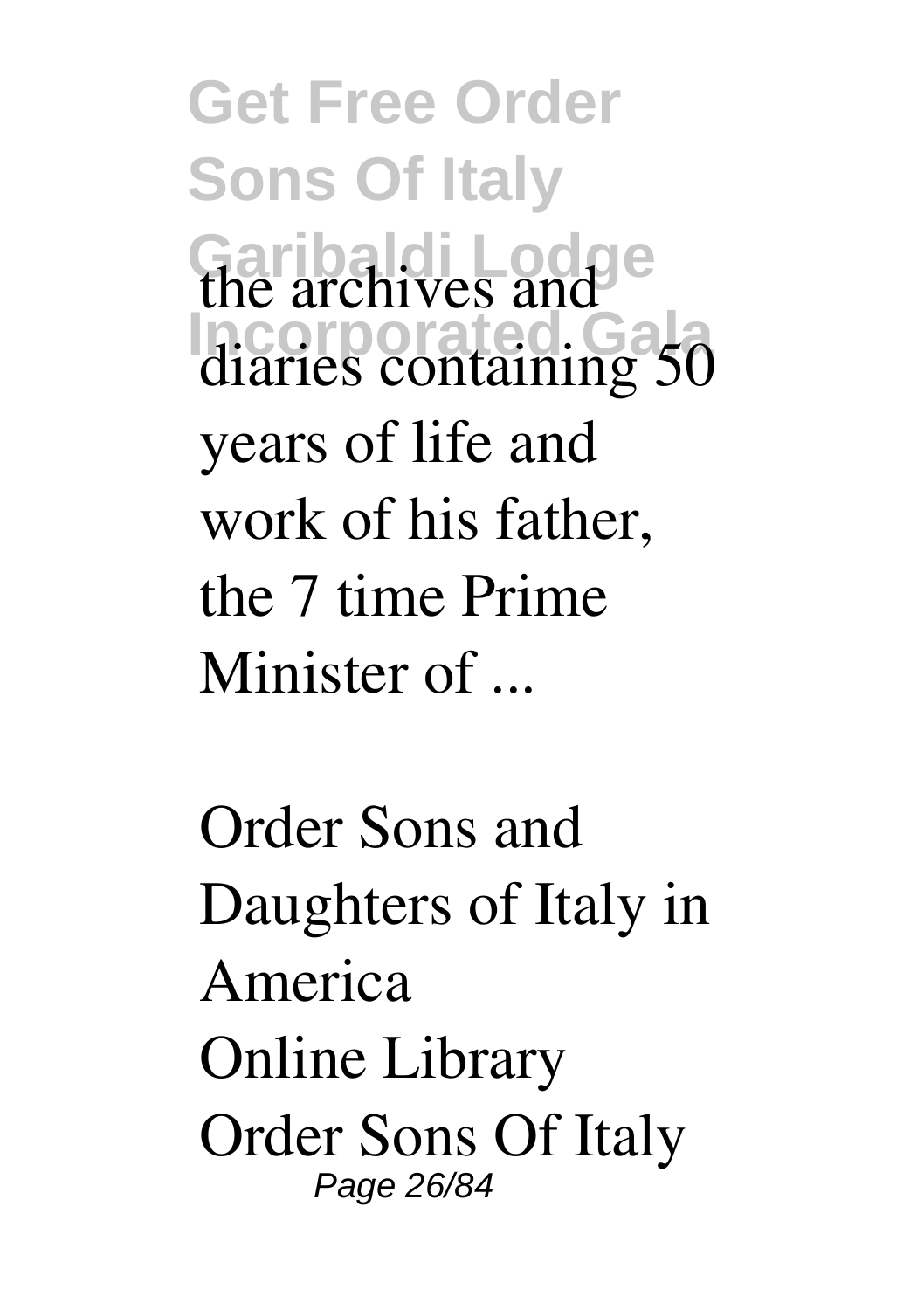**Get Free Order Sons Of Italy Garibaldi Lodge Incorporated Gala It** is coming again, the extra store that this site has. To unquestionable your curiosity, we present the favorite order sons of italy garibaldi lodge incorporated gala wedding album as Page 27/84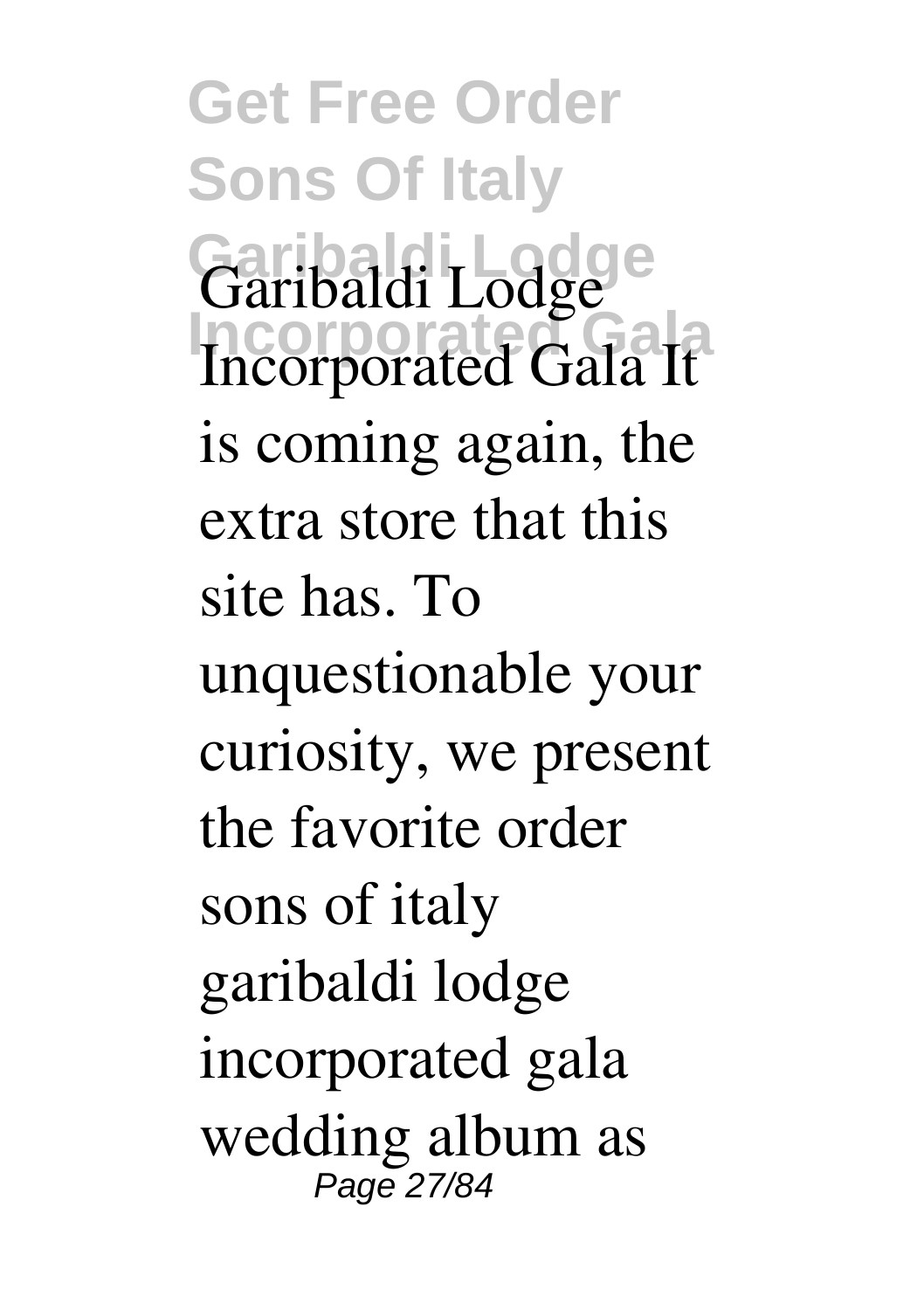**Get Free Order Sons Of Italy Garibaldi Lodge Incorporated Gala** the out of the ordinary today. This is a cd that will measure you even other to pass thing.

*Order Sons Of Italy Garibaldi Lodge Incorporated Gala* The Order Sons of Italy of Canada - Josephine Lavey Page 28/84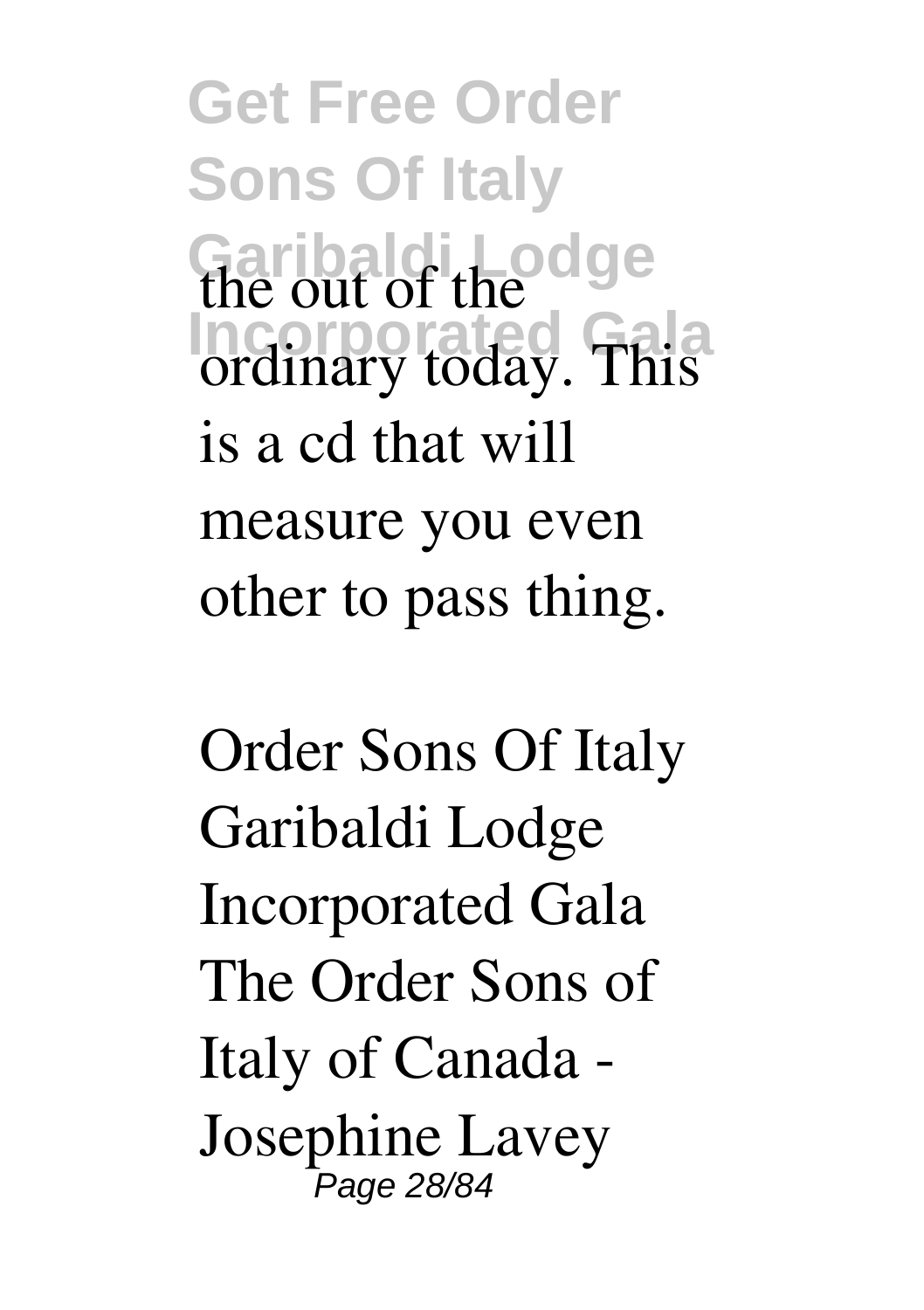**Get Free Order Sons Of Italy** Garibaldi <sub>nod</sub>ge **Incorporated Gala** Award: \$1,000. This \$1,000 award is given annually and is available to a child of a member of the Order Sons of Italy of Canada. Thus a son or daughter, grandson or granddaughter, stepchildren and stepgrandchildren of a Page 29/84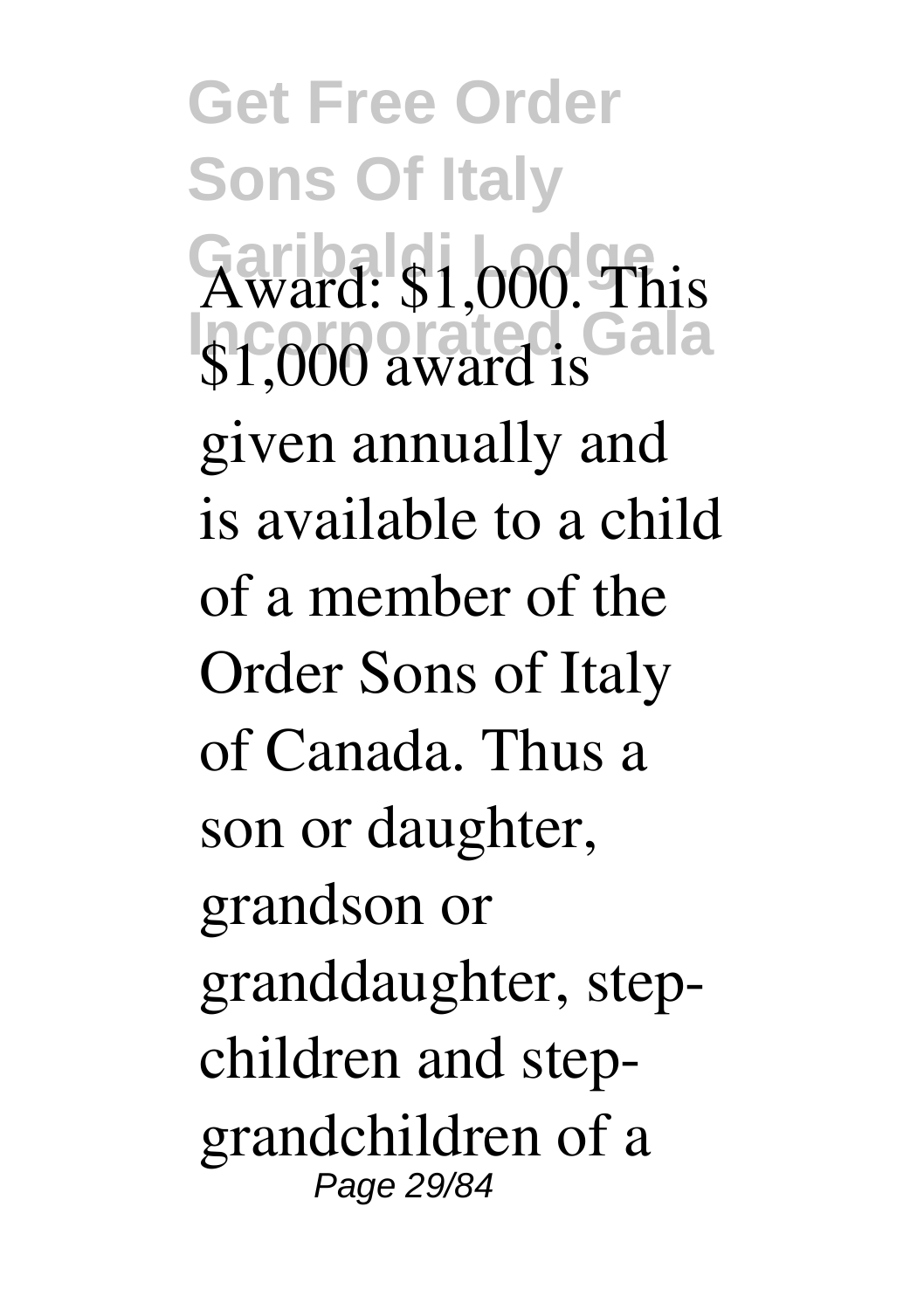**Get Free Order Sons Of Italy** Garibaldi<sub>r</sub> Lodge **Incorporated Gala** member of our Garibaldi Lodge would qualify.

*Order Sons and Daughters of Italy, Garibaldi Lodge Inc*

*...*

The Garibaldi-Meucci Museum, owned and operated by the Order Sons of Page 30/84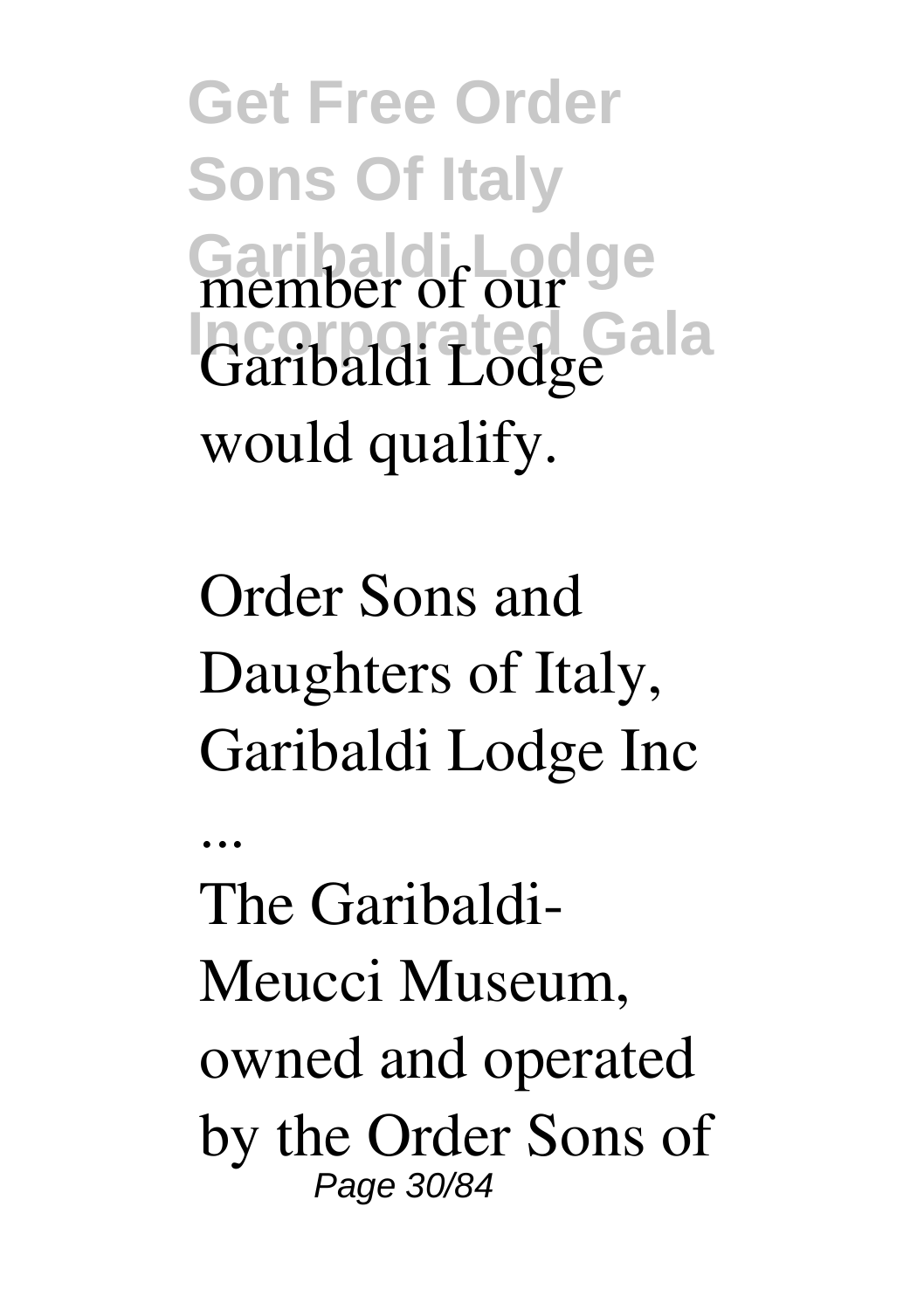**Get Free Order Sons Of Italy Garibaldi Lodge Incorporated Gala** Italy in America, is a historic house preserved as a memorial to the lives of Antonio Meucci and Giuseppe Garibaldi. Antonio Meucci, a native of Florence, Italy, lived here until his death in 1889. In 1849, while experimenting Page 31/84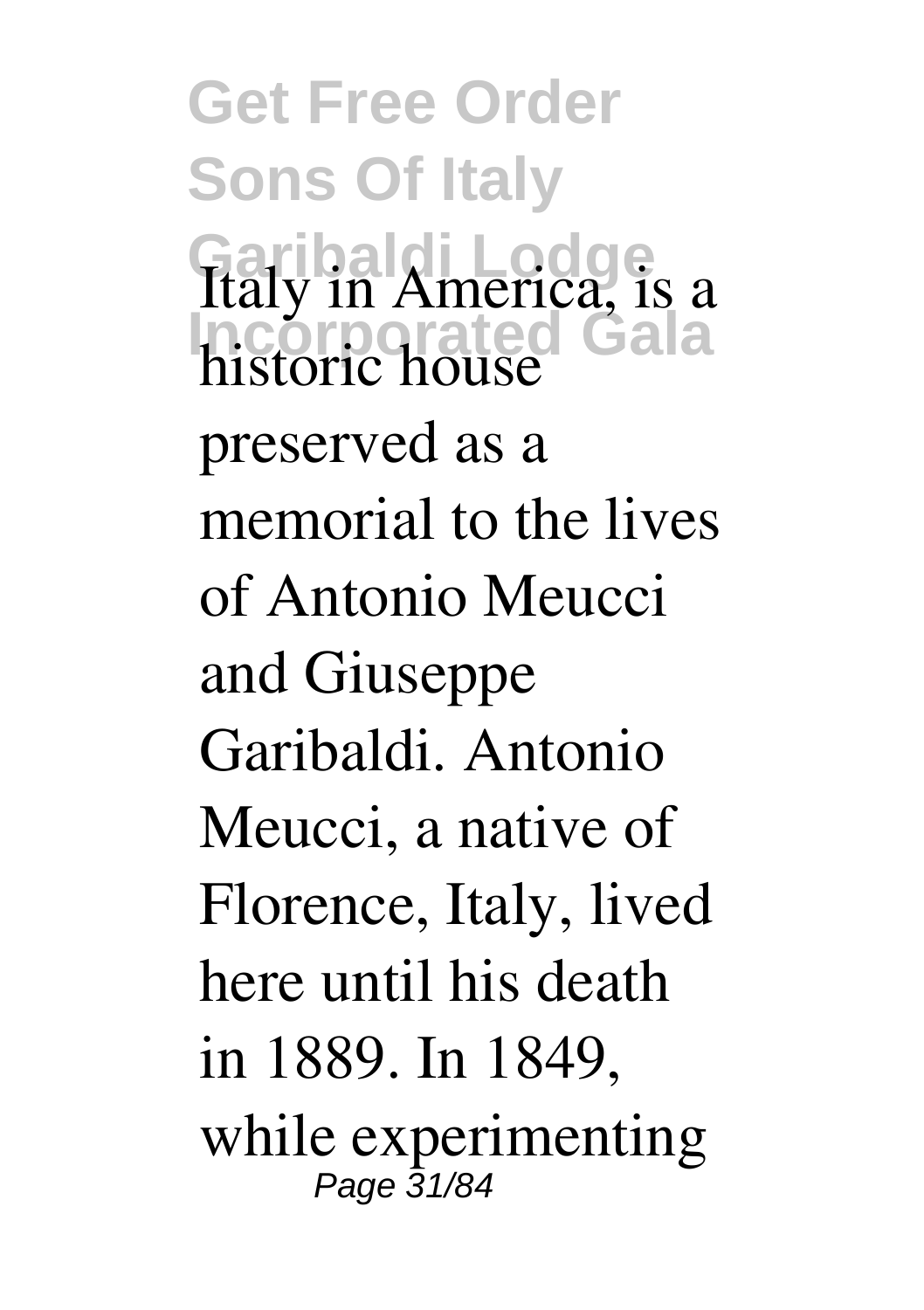**Get Free Order Sons Of Italy Garibaldi Lodge Incorporated Gala** with the new phenomenon of electricity, he discovered that sound could be transmitted by electric wires.

*Garibaldi-Meucci Museum - Order Sons of Italy in America* Page 32/84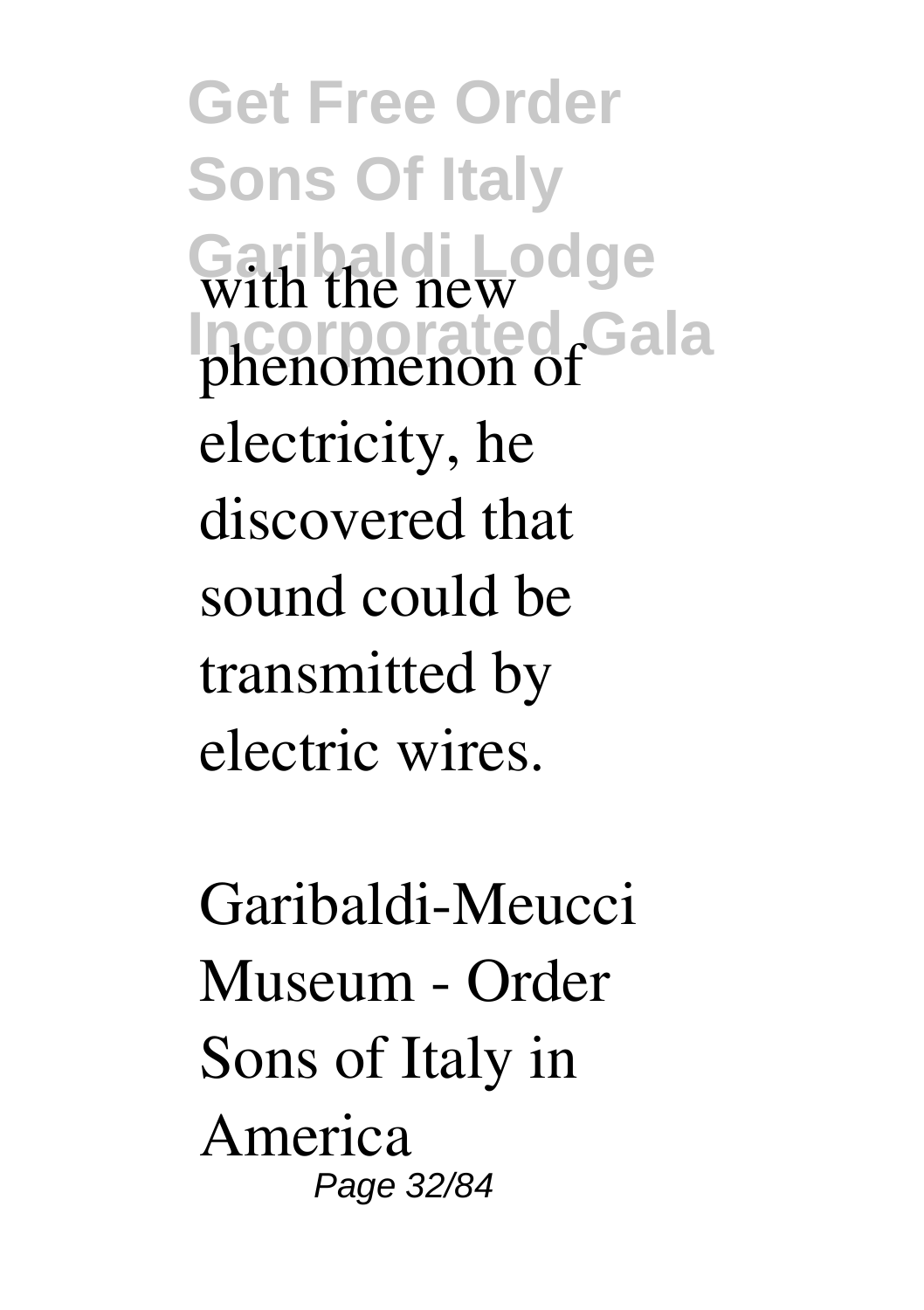**Get Free Order Sons Of Italy Garibaldi Lodge Incorporated Gala** Click Here to See The Video. The Order Sons of Italy in America (OSIA) was founded on June 22, 1905 at 203 Grand Street in New York City. An Italian immigrant, Dr. Vincenzo Sellaro, and five compatriots; Page 33/84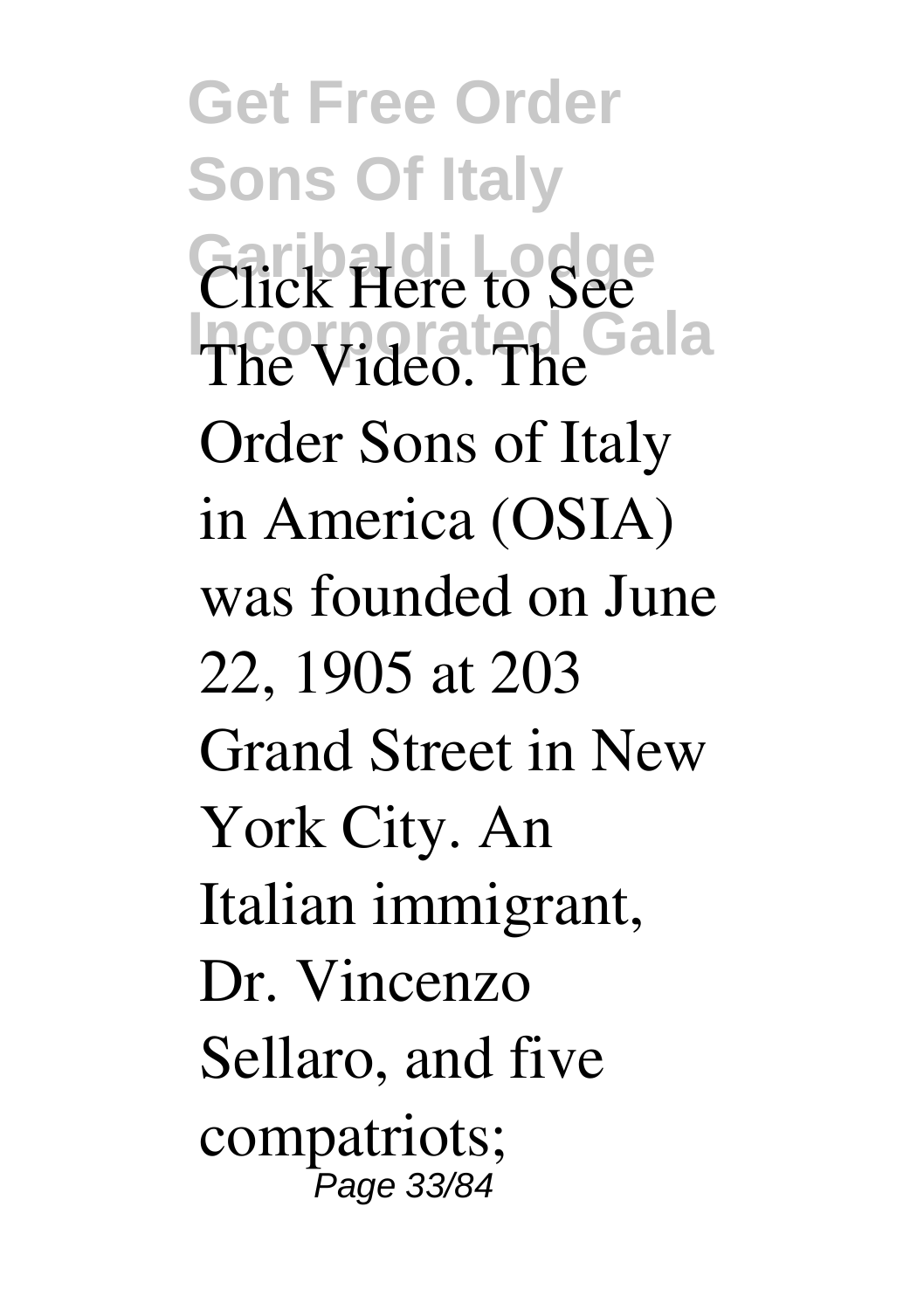**Get Free Order Sons Of Italy Garibaldi Lodge Incorporated Gala** pharmacist Ludovico Ferrari, attorney Antonio Marzullo, sculptor Giuseppe Carlino and barbers Pietro Viscardi and Robert Merlo, created the organization to unite men and women of Italian heritage under one banner in Page 34/84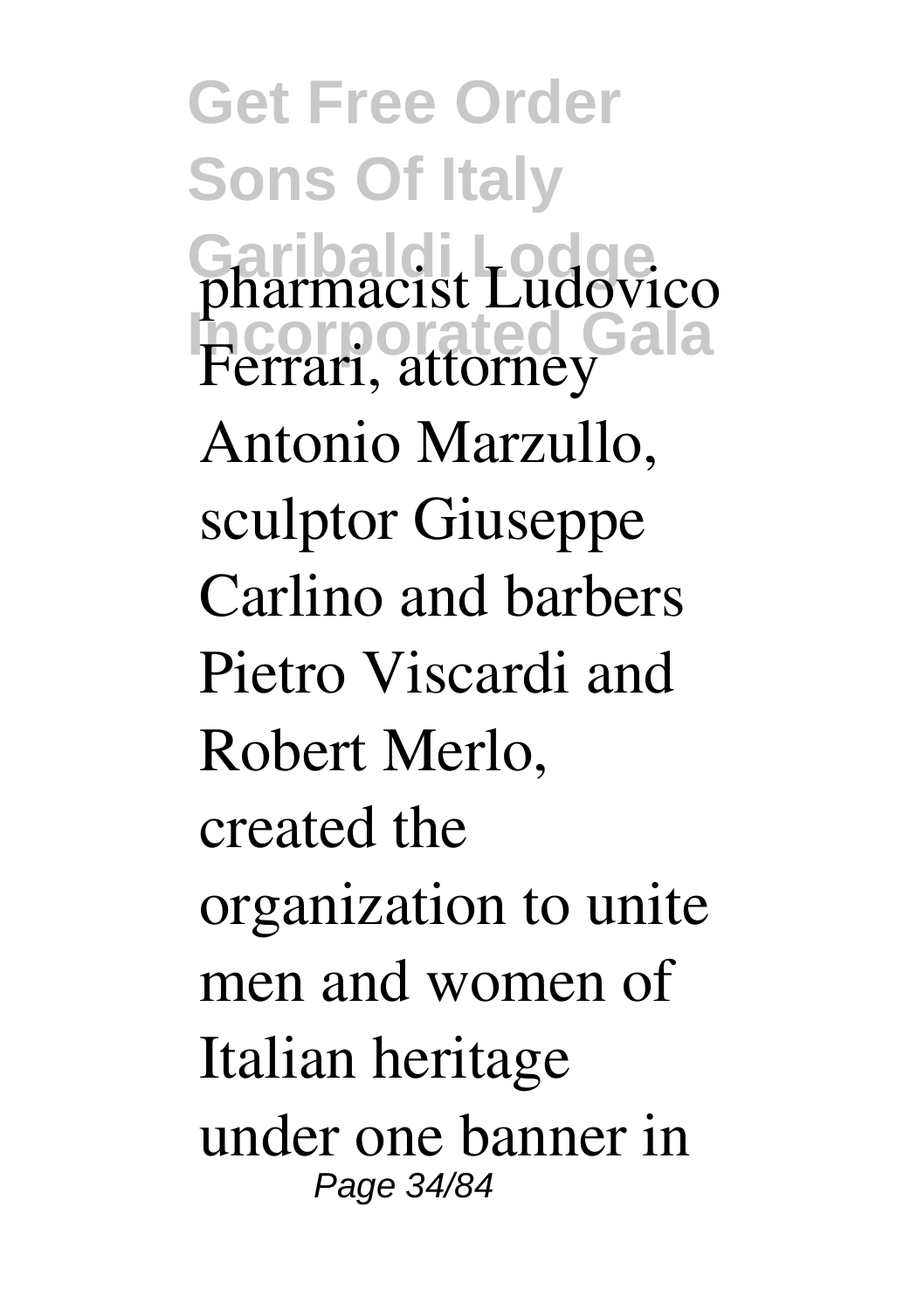**Get Free Order Sons Of Italy Garibaldi Lodge Incorporated Gala** order to preserve and disseminate the large cultural heritage of Italy.

*Order Sons of Italy in American Grand Lodge of New York* The Order Sons & Daughters of Italy in America (OSIA) was founded on June 22, Page 35/84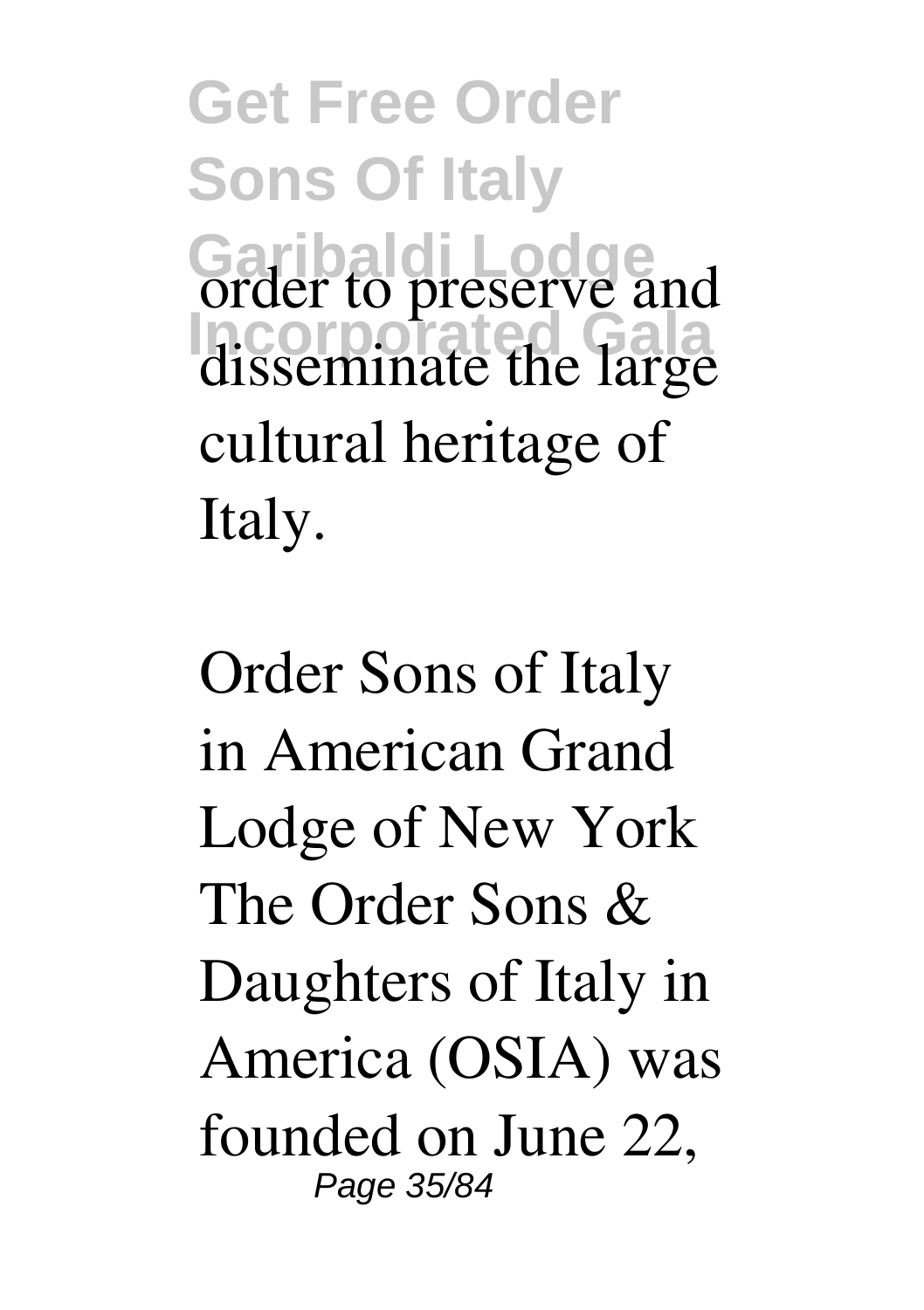**Get Free Order Sons Of Italy** Garibals<sub>03</sub> Adge **Incorporated Gala** 1905 at 203 Grand Street in New York City. An Italian immigrant, Dr. Vincenzo Sellaro, and five compatriots; pharmacist Ludovico Ferrari, attorney Antonio Marzullo, sculptor Giuseppe Carlino and barbers Pietro Viscardi and Page 36/84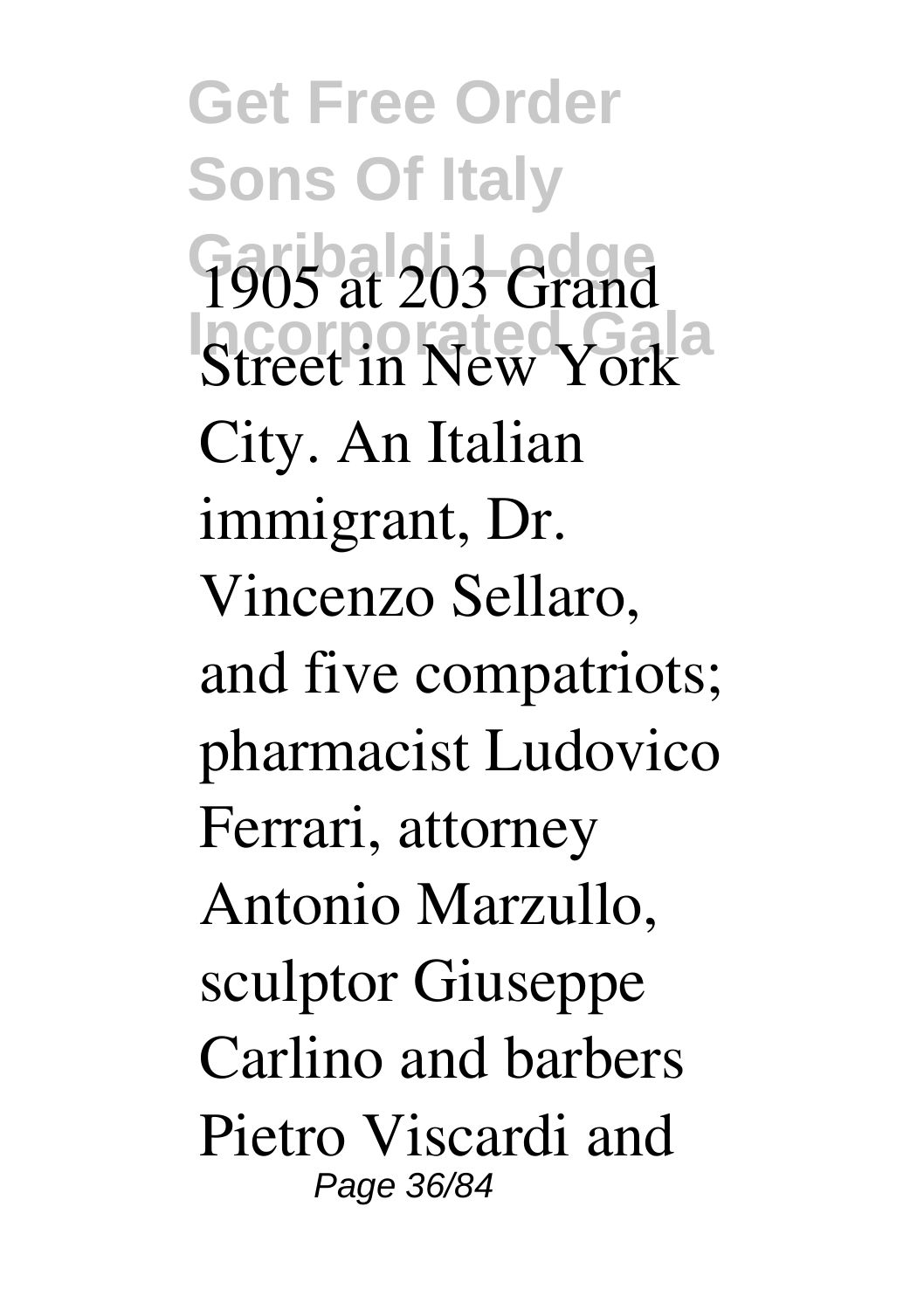**Get Free Order Sons Of Italy Garibaldi Lodge Incorporated Gala** Robert Merlo, created the organization to unite men and women of Italian heritage under one ...

*News - Order Sons of Italy in America* In 1919, the Garibaldi Society turned the house Page 37/84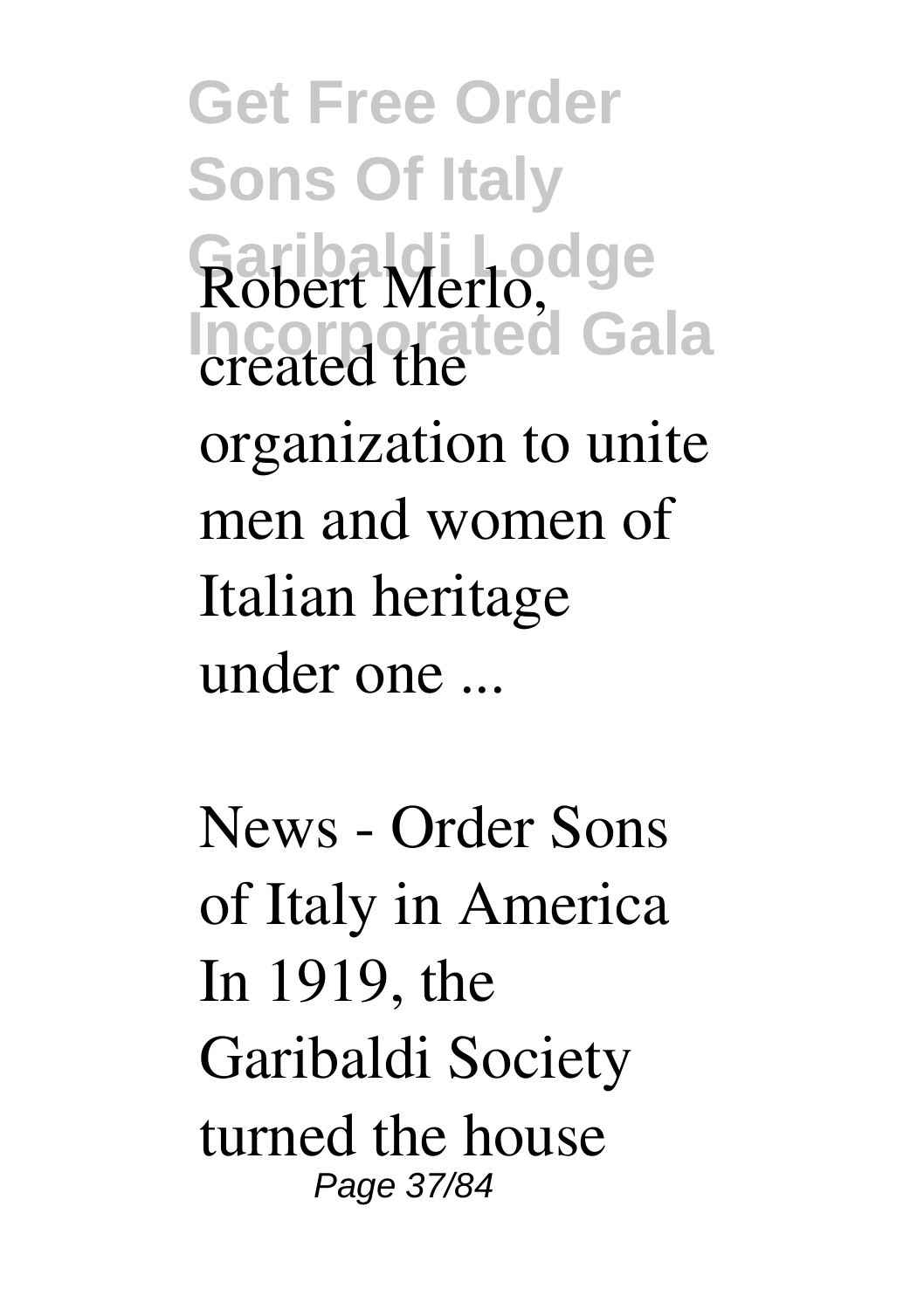**Get Free Order Sons Of Italy Garibaldi Lodge Incorporated Gala** over to the Order Sons of Italy in America. The Order has restored and maintained the house ever since. With the assistance of the cultural department of the Italian Embassy, artifacts were collected from around the world. Page 38/84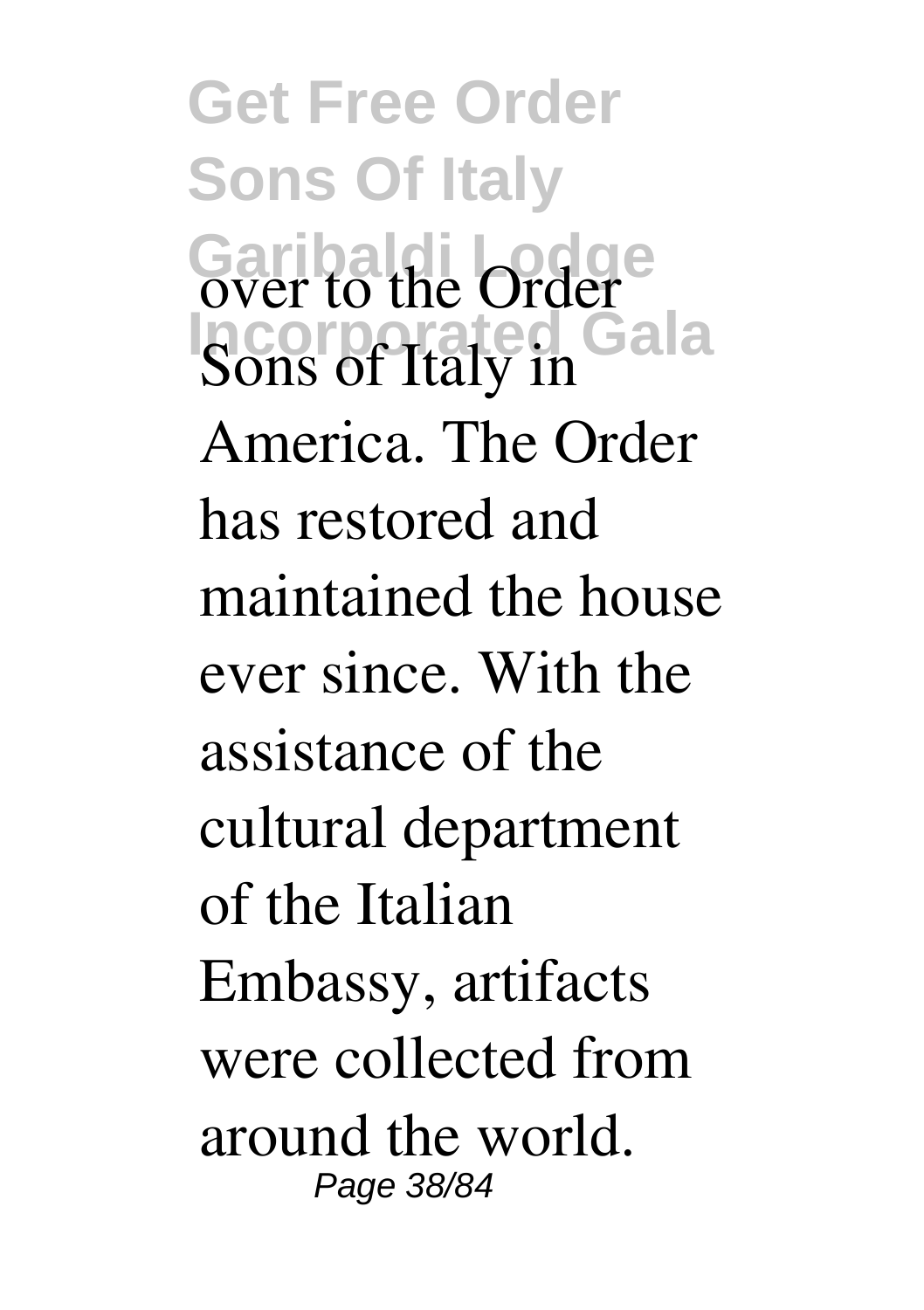**Get Free Order Sons Of Italy Garibaldi Lodge Incorporated Gala** *Garibaldi Meucci Museum, Staten Island New York, Italian ...* Antonio Meucci lived in New York; Giuseppe Garibaldi boarded in the Meucci home. The house was taken

over by the Order Page 39/84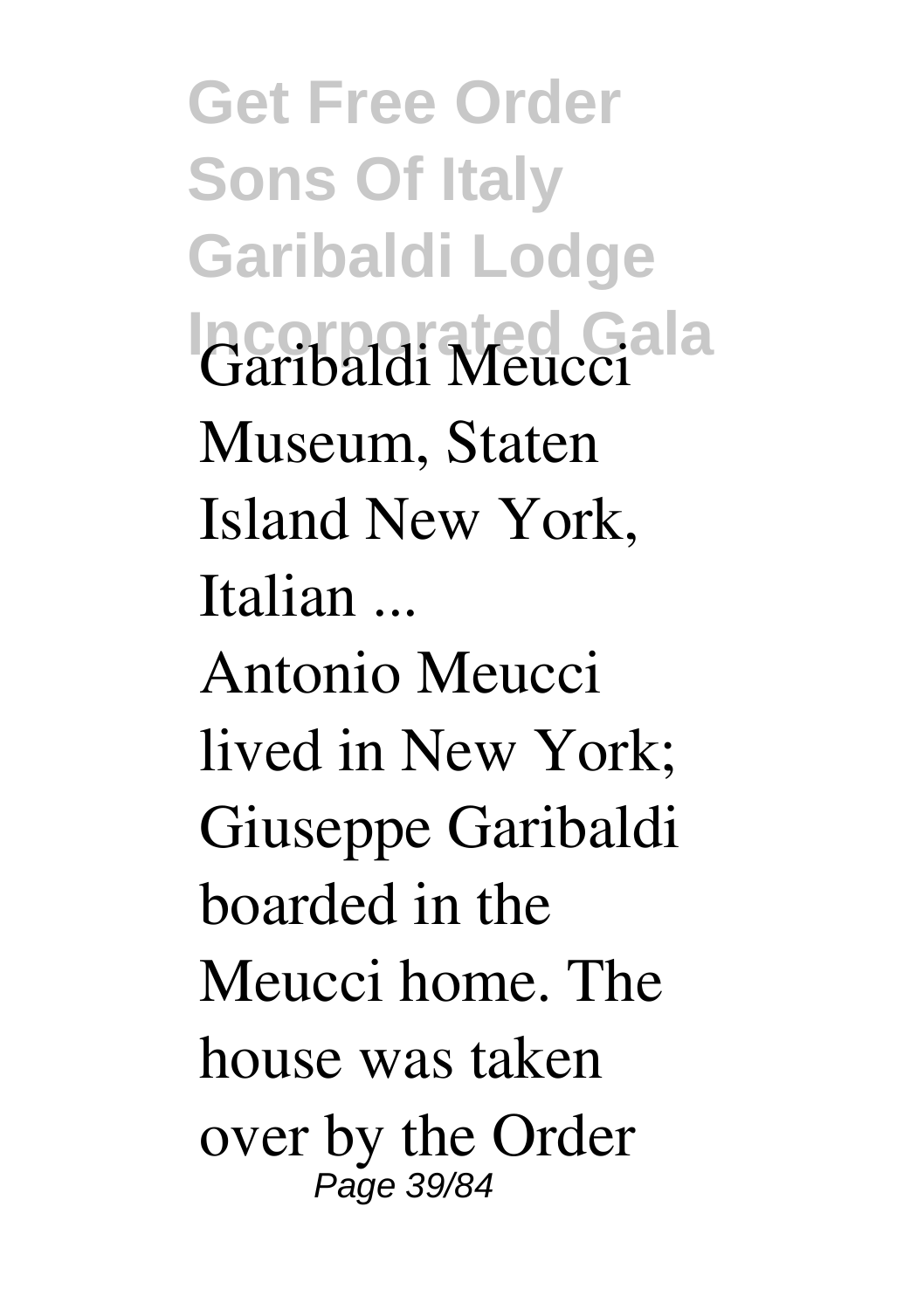**Get Free Order Sons Of Italy Garibaldi Lodge Incorporated Gala** Sons of Italy in America in 1914 and has been maintained as a museum since that time. From the description of Records, 1987. (University of Minnesota, Minneapolis). WorldCat record id: 62730798 Page 40/84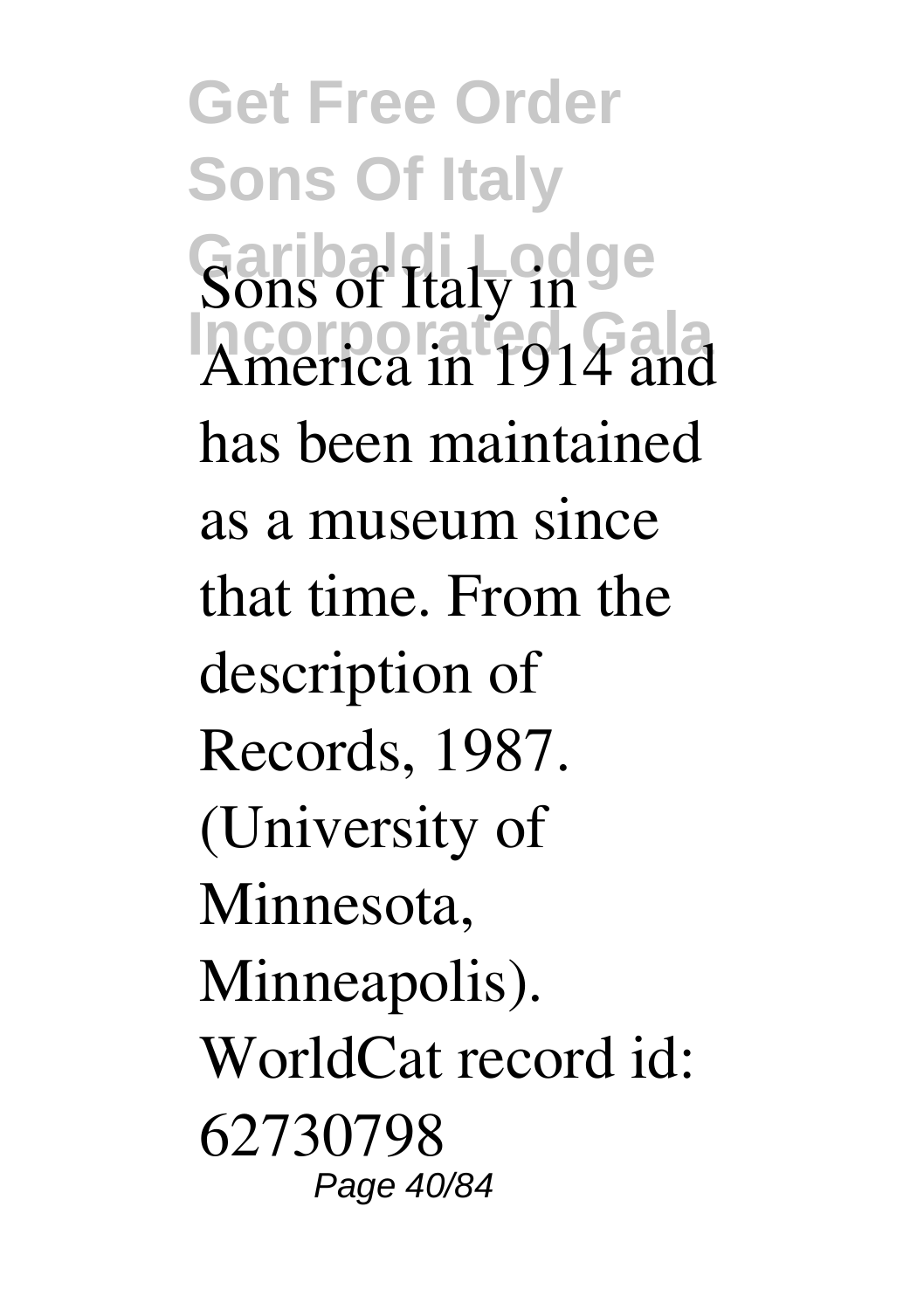**Get Free Order Sons Of Italy Garibaldi Lodge Incorporated Gala** *Order Sons of Italy in America. Garibaldi-Meucci Museum ...* The Order Sons of Italy in America (Italian: Ordine Figli d'Italia in America, OSIA) is the largest and the oldest Italian American fraternal Page 41/84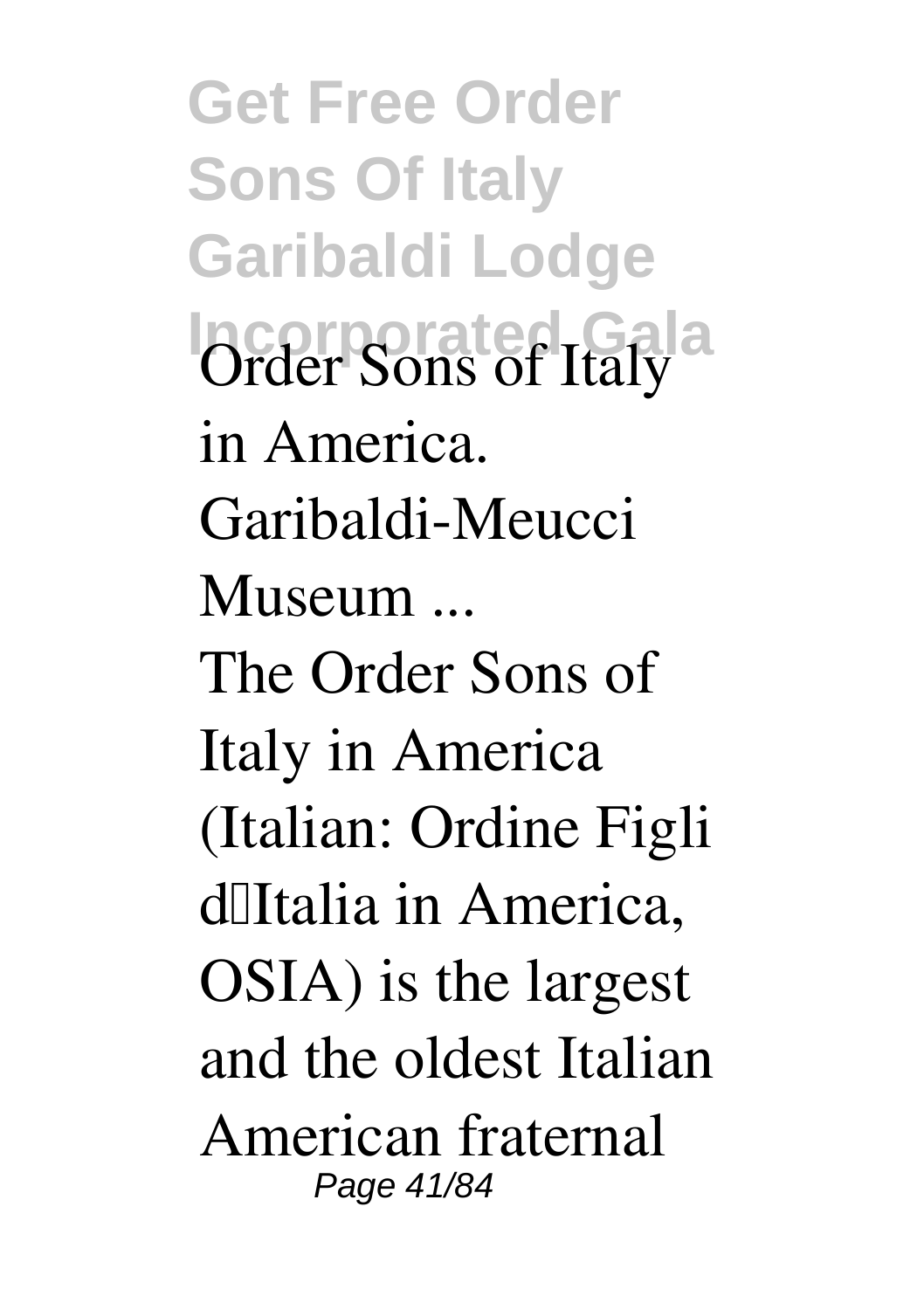**Get Free Order Sons Of Italy Garibaldi Lodge Incorporated Gala** organization in the United States. A similar organization exists in Canada.. It has more than 600,000 members and supporters. Since its founding in 1905 it has established more than 2,800 lodges in 43 states, with the Page 42/84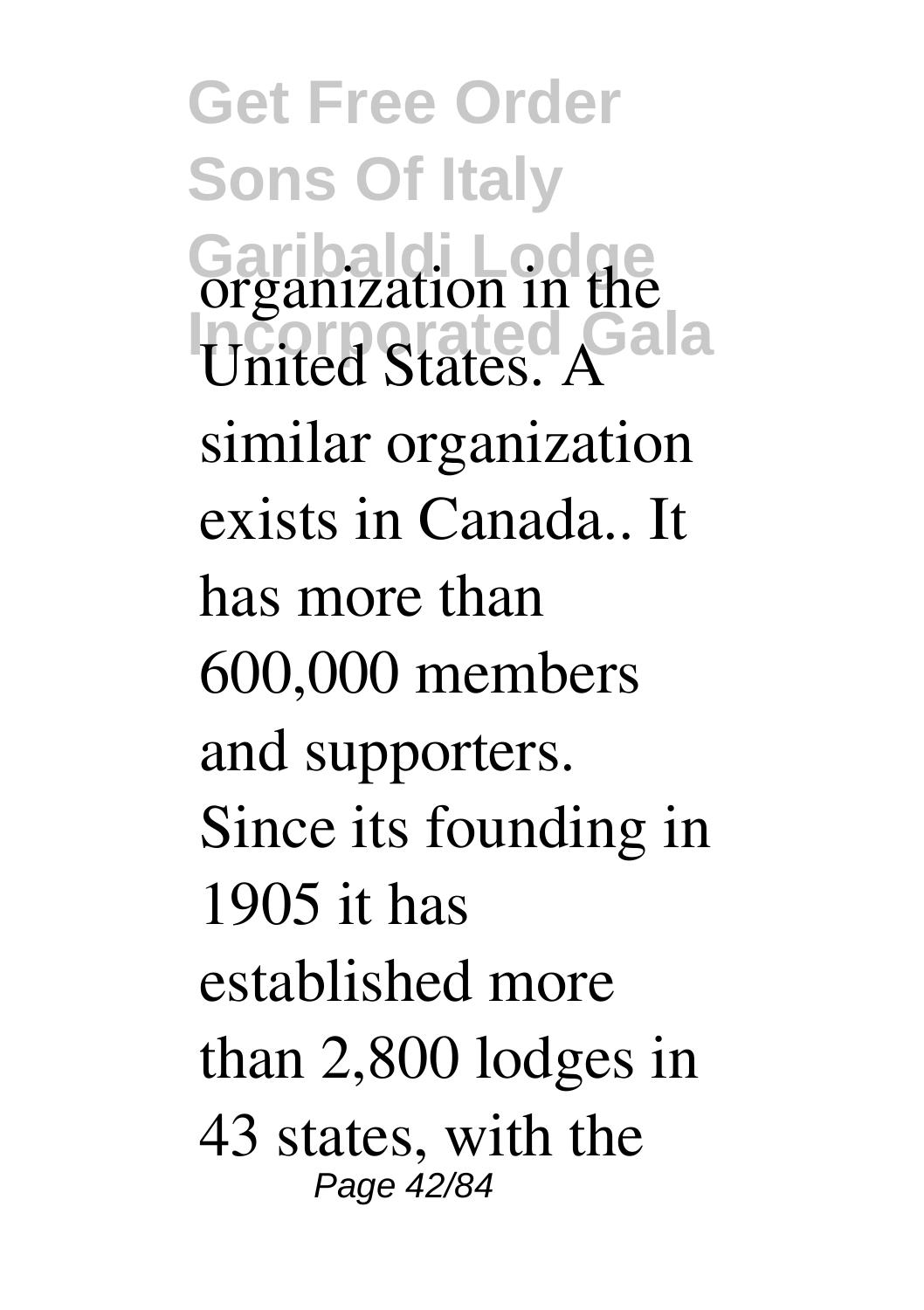**Get Free Order Sons Of Italy Garibaldi Lodge Incorporated Gala** headquarters located near Capitol ...

Garibaldi and the Making of Italy | George Macaulay Trevelyan | Biography \u0026 Autobiography | 1/7 Garibaldi and the Page 43/84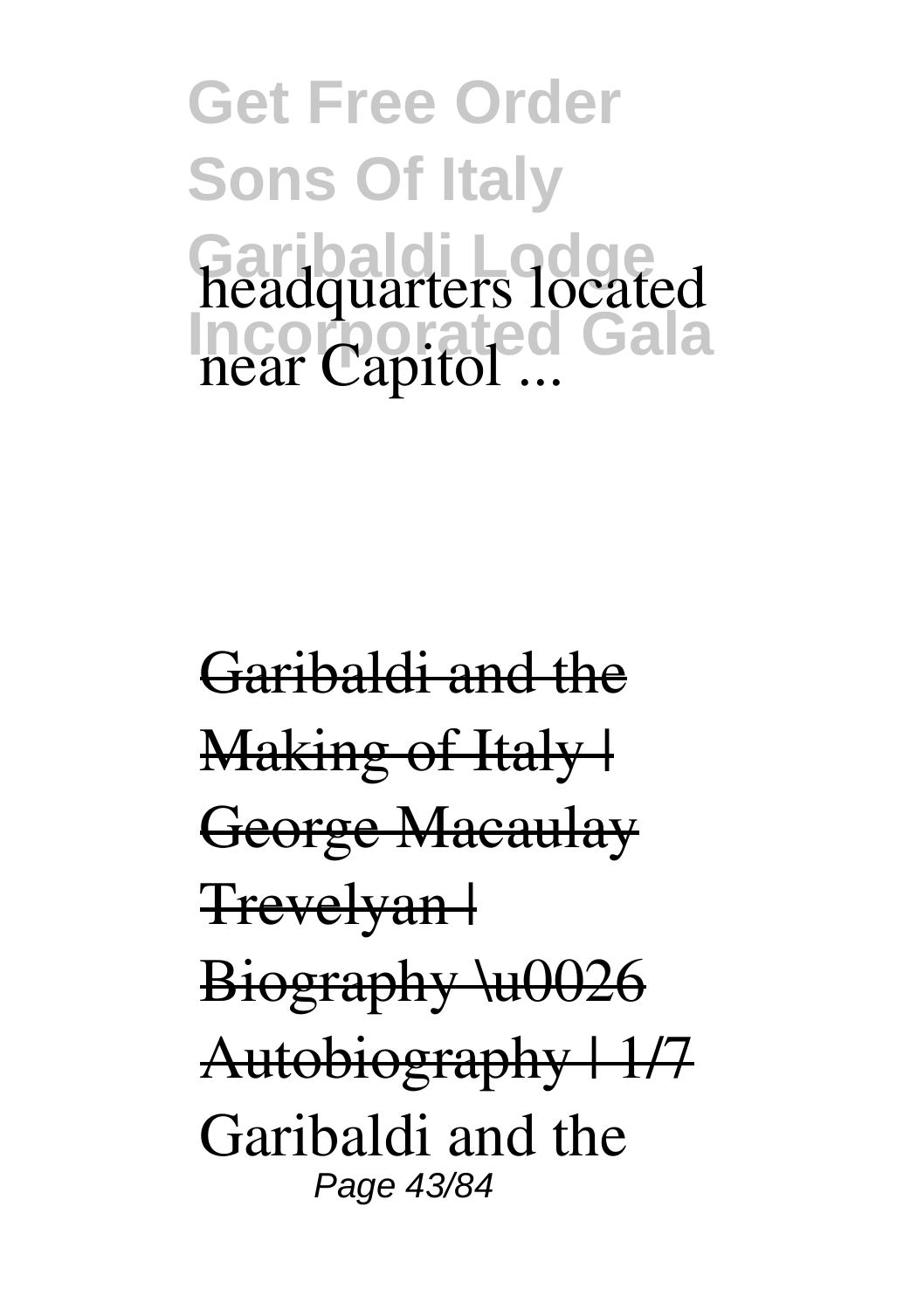**Get Free Order Sons Of Italy Garibaldi Lodge Incorporated Gala** Expedition of the Thousands 1860-61 Paris 1919 *In Our Time: S19/11 Garibaldi and the Risorgimento (Dec 1 2016)* How did Italy Become a Country? | Animated History *Giuseppe Garibaldi: One of the Greatest* Page 44/84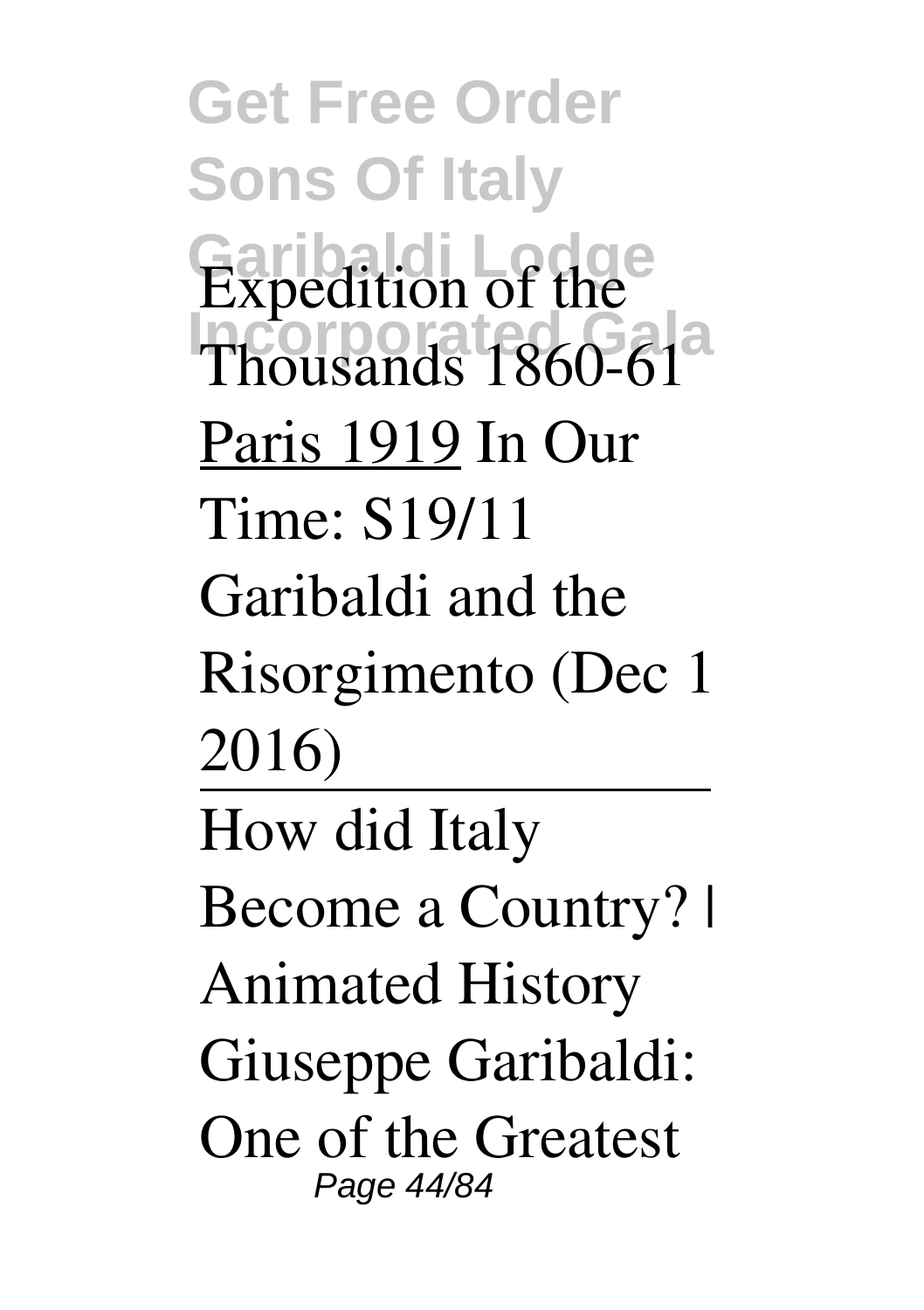**Get Free Order Sons Of Italy Garibaldi Lodge Incorporated Gala** *Generals of Modern Times* History of Italy Documentary **Origins of Sicilian** Mafia *8 Steps To Maximize Your Drumming Practice* Savarkar: Echoes from a Forgotten Past, 188311924 Christopher Clark: The 1848 Page 45/84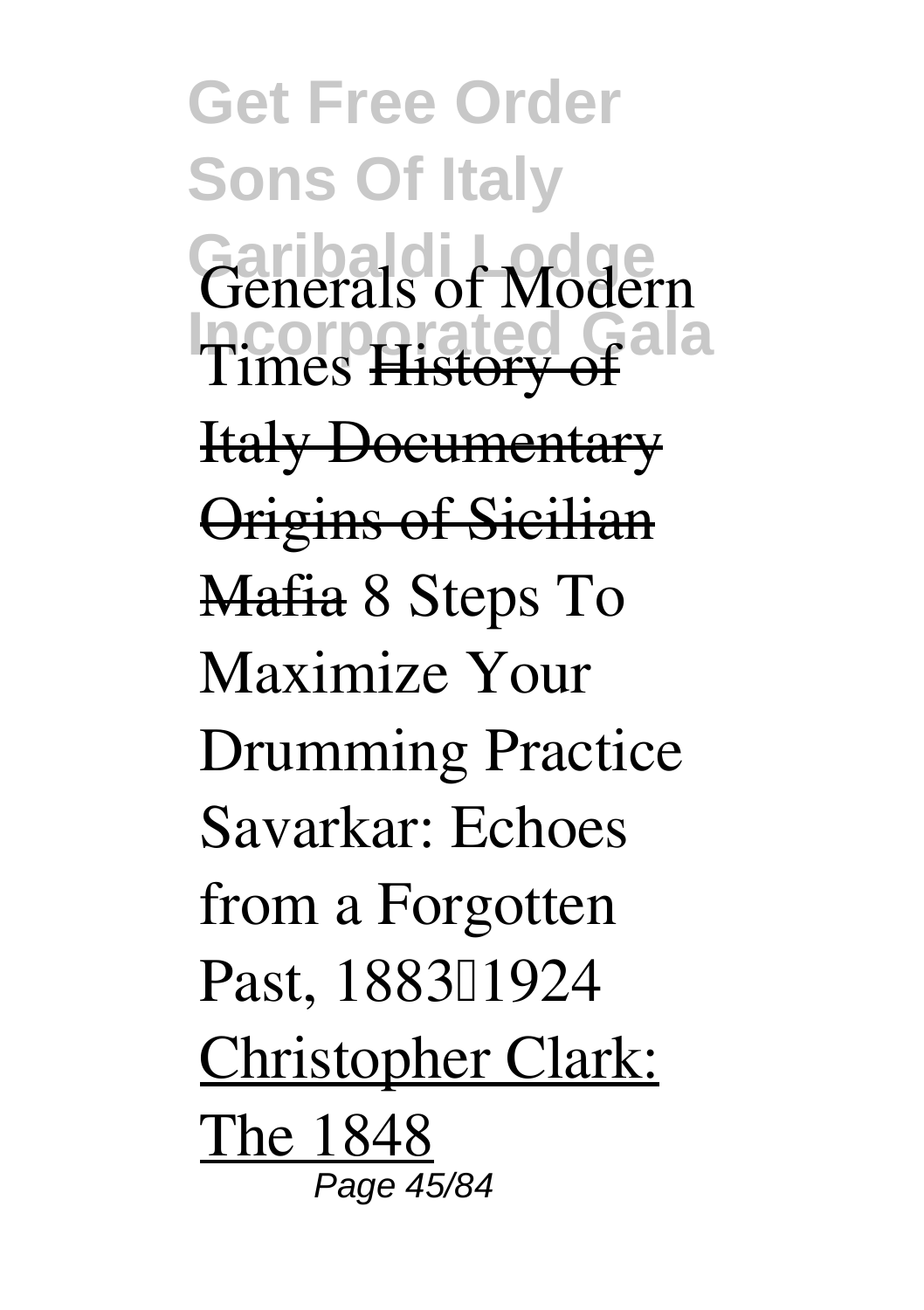**Get Free Order Sons Of Italy Garibaldi Lodge Incorporated Gala** Revolutions Erwin Rommel: The General Who Defied Hitler *Why Europeans Colonized The World (And Not Someone Else)* LHD Trieste In-depth look *The Black Guard: Ismail's Notorious Slave* Page 46/84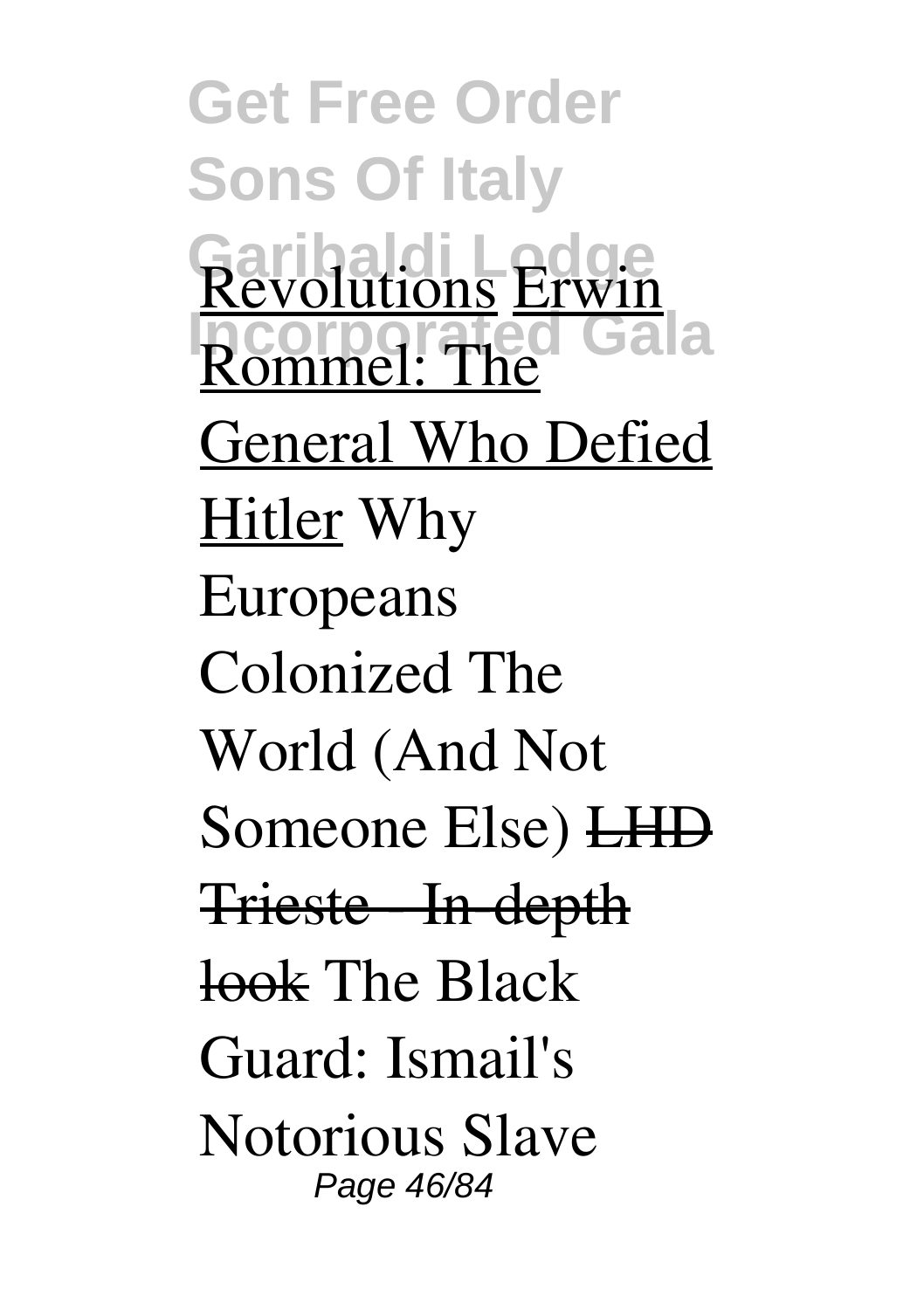**Get Free Order Sons Of Italy Garibaldi Lodge Incorporated Gala** *Army* i finished writing the book *Francisco Nguema: Hitler of Africa | Tooky History Basil II: The Bulgar Slayer | Tooky History* Eleanor of Aquitaine: The 12th Century OILF | Tooky History *Biggest Fail in* Page 47/84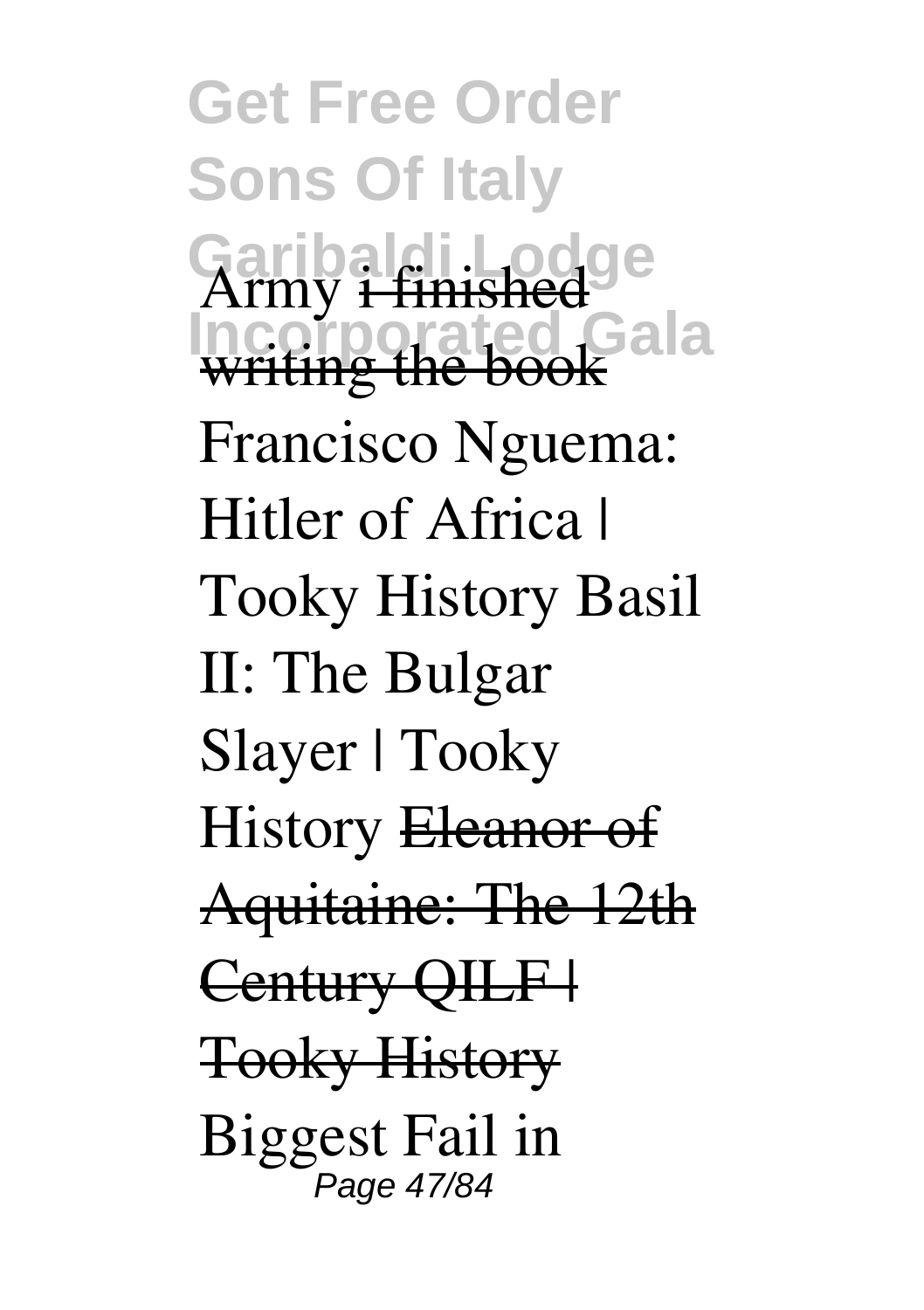**Get Free Order Sons Of Italy Garibaldi Lodge Incorporated Gala** *History: Battle of Karansebes* ITALY: BRINDISI: ITALIAN \u0026 SPANISH NAVY VESSELS LEAVE FOR ALBANIA Italian Navy Harrier ops from Cavour How do you Unify Italians? Italy in World War 1 Page 48/84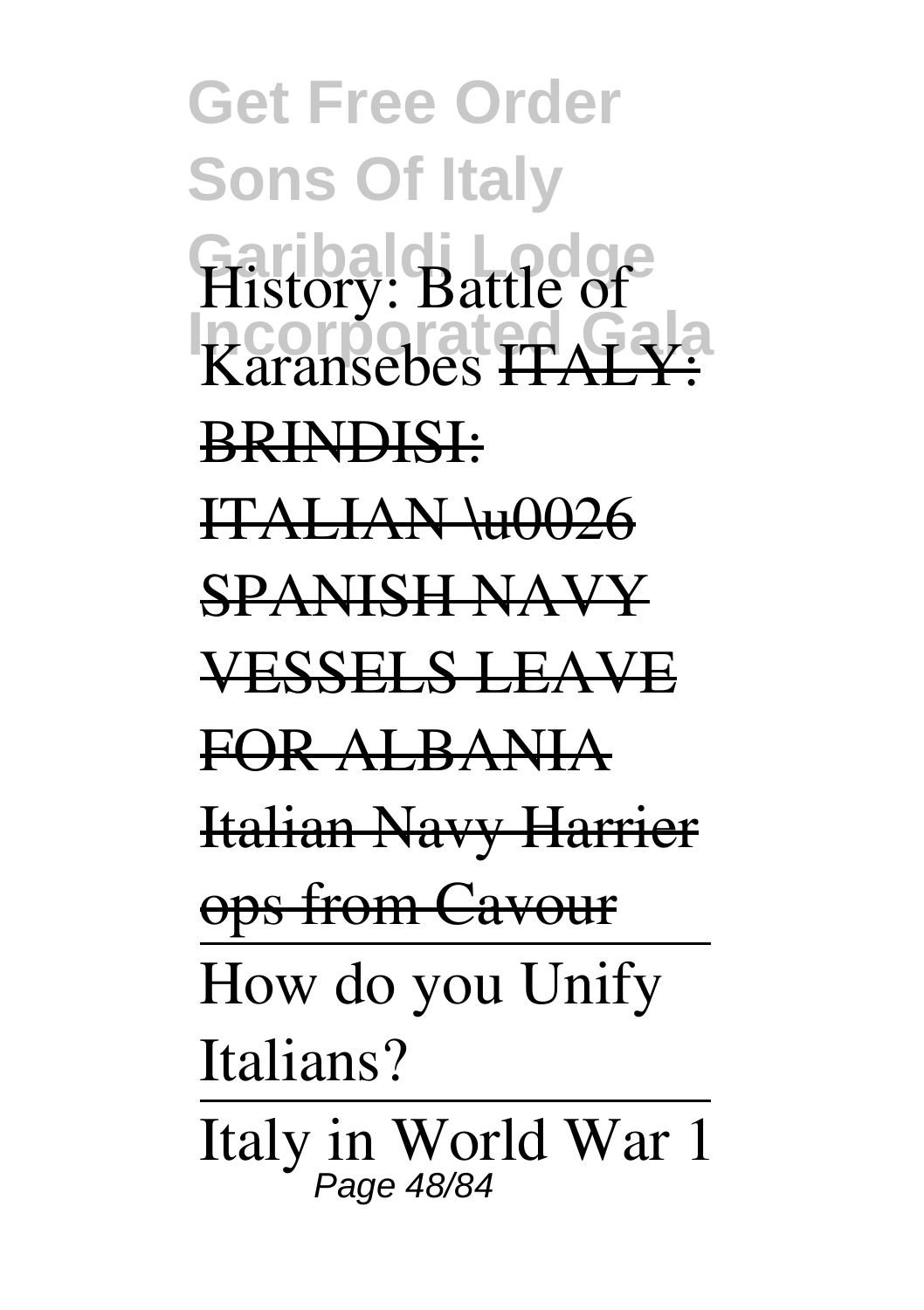**Get Free Order Sons Of Italy Garibaldi Lodge Incorporated Gala** I THE GREAT WAR Special Garibaldi and the Risorgimento (In Our Time) *Napoleon in Russia ALL PARTS* Sons of Italy Garibaldi Lodge (Winnipeg) celebrates 25 years of Giving *London's Soho Italian* Page 49/84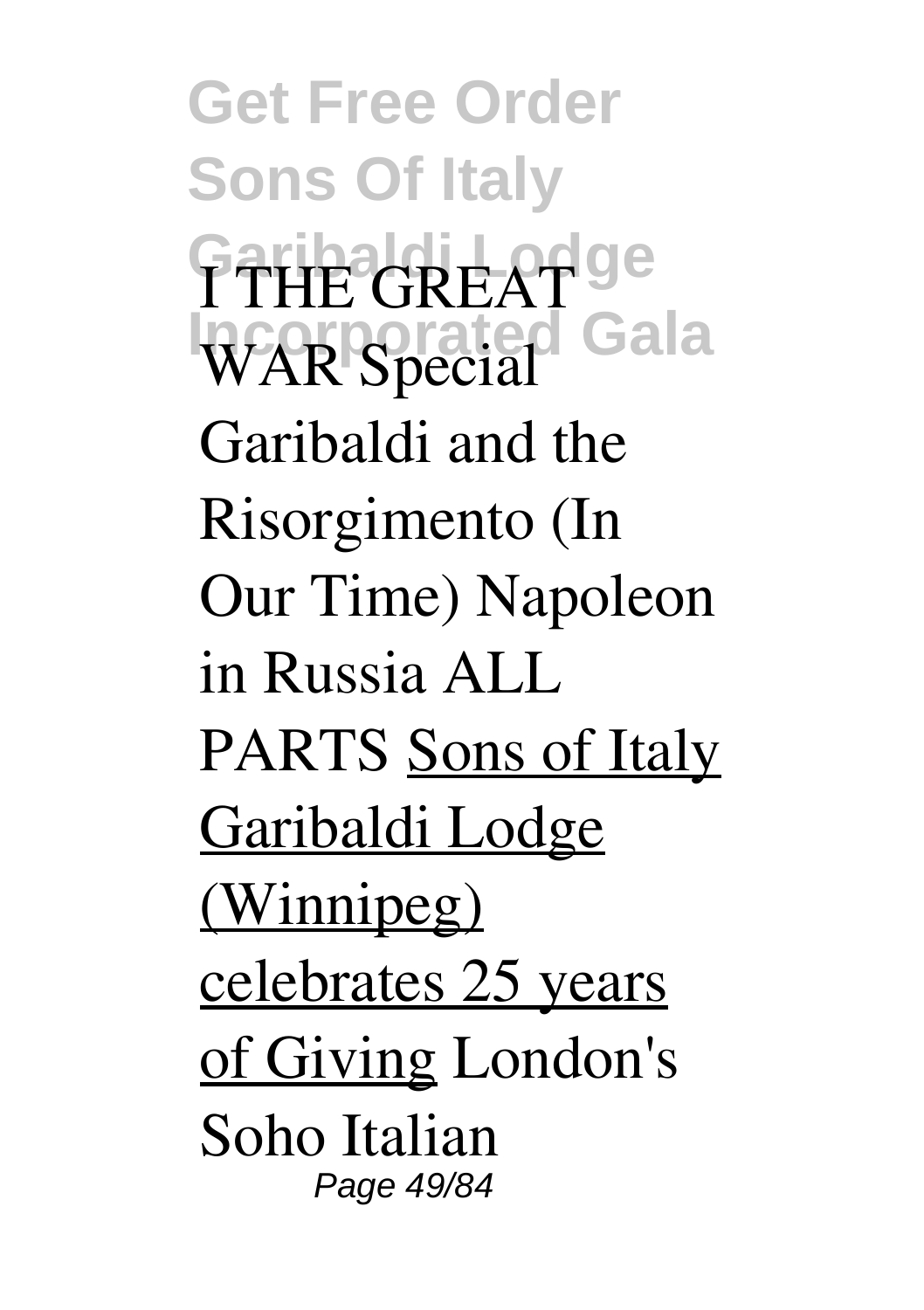**Get Free Order Sons Of Italy Garibaldi Lodge Incorporated Gala** *Connection with Sicilian Chef Enzo Oliveri cooking meatballs* Giuseppe Garibaldi: Uniting Italy | Tooky History **2019 Sons of italy Gala Preview** *Order Sons Of Italy Garibaldi* The Order Sons and Daughters of Italy of Page 50/84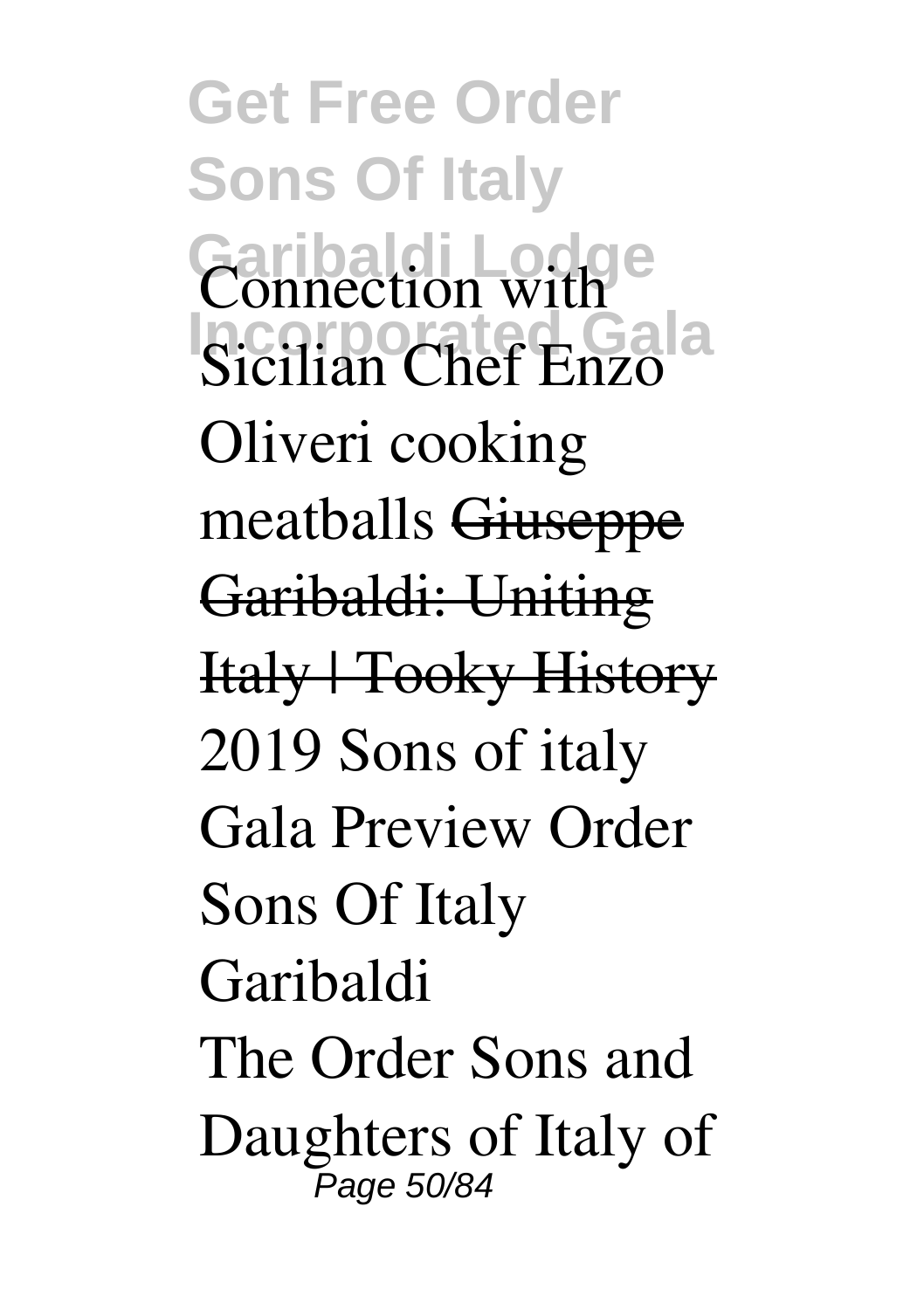**Get Free Order Sons Of Italy Garibaldi Lodge Incorporated Gala** Canada is an organization of men and women who are devoted to the celebration of Italian heritage, community service and charitable good works. The first lodge in Canada was established in Ontario in 1915. Page 51/84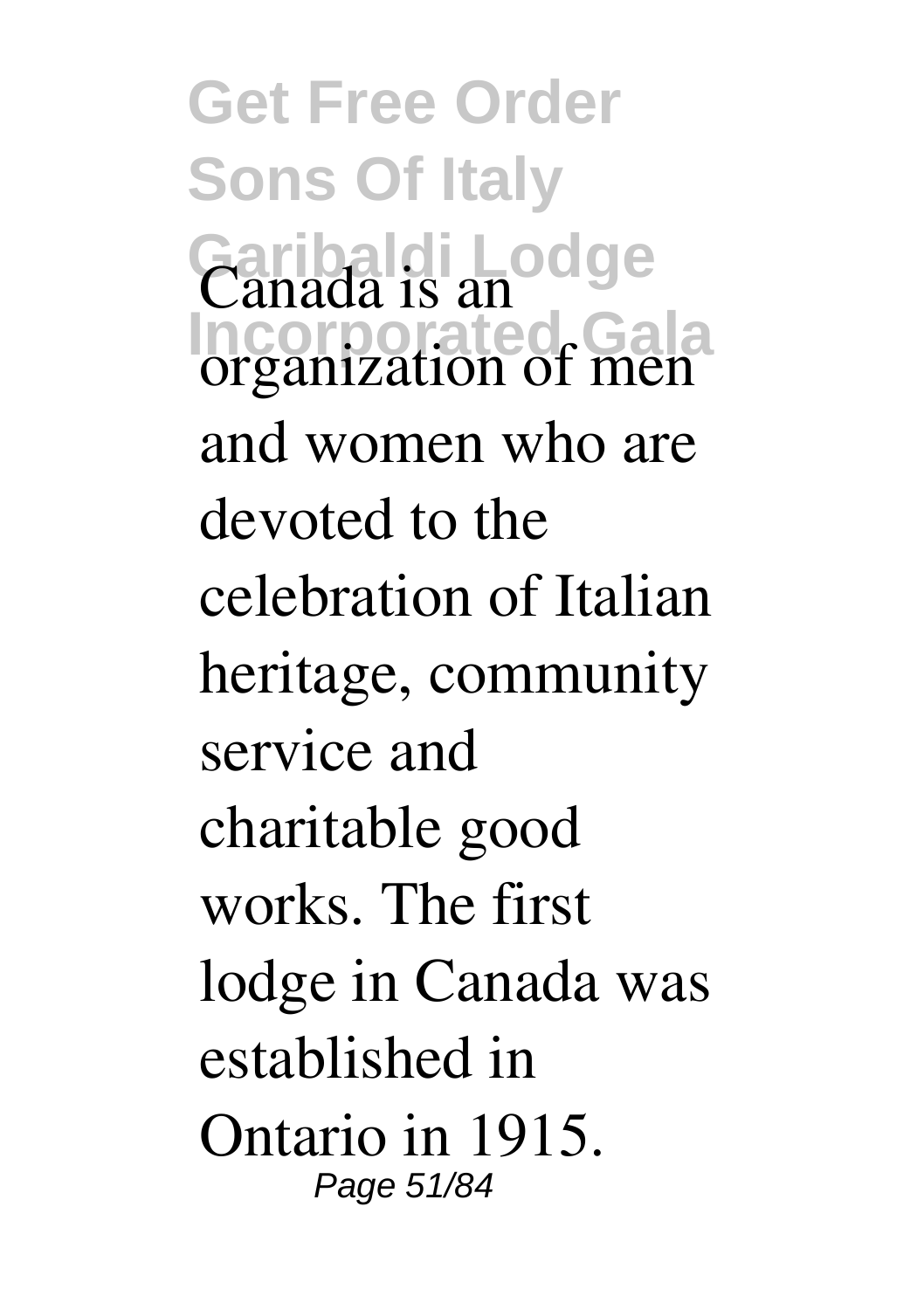**Get Free Order Sons Of Italy Garibaldi Lodge Incorporated Gala** Currently, there are fifteen Lodges in Canada. In the USA, Order Sons and Daughters of Italy in America has more than 600,000 members and supporters and a network of more than 650 chapters coast to coast, Page 52/84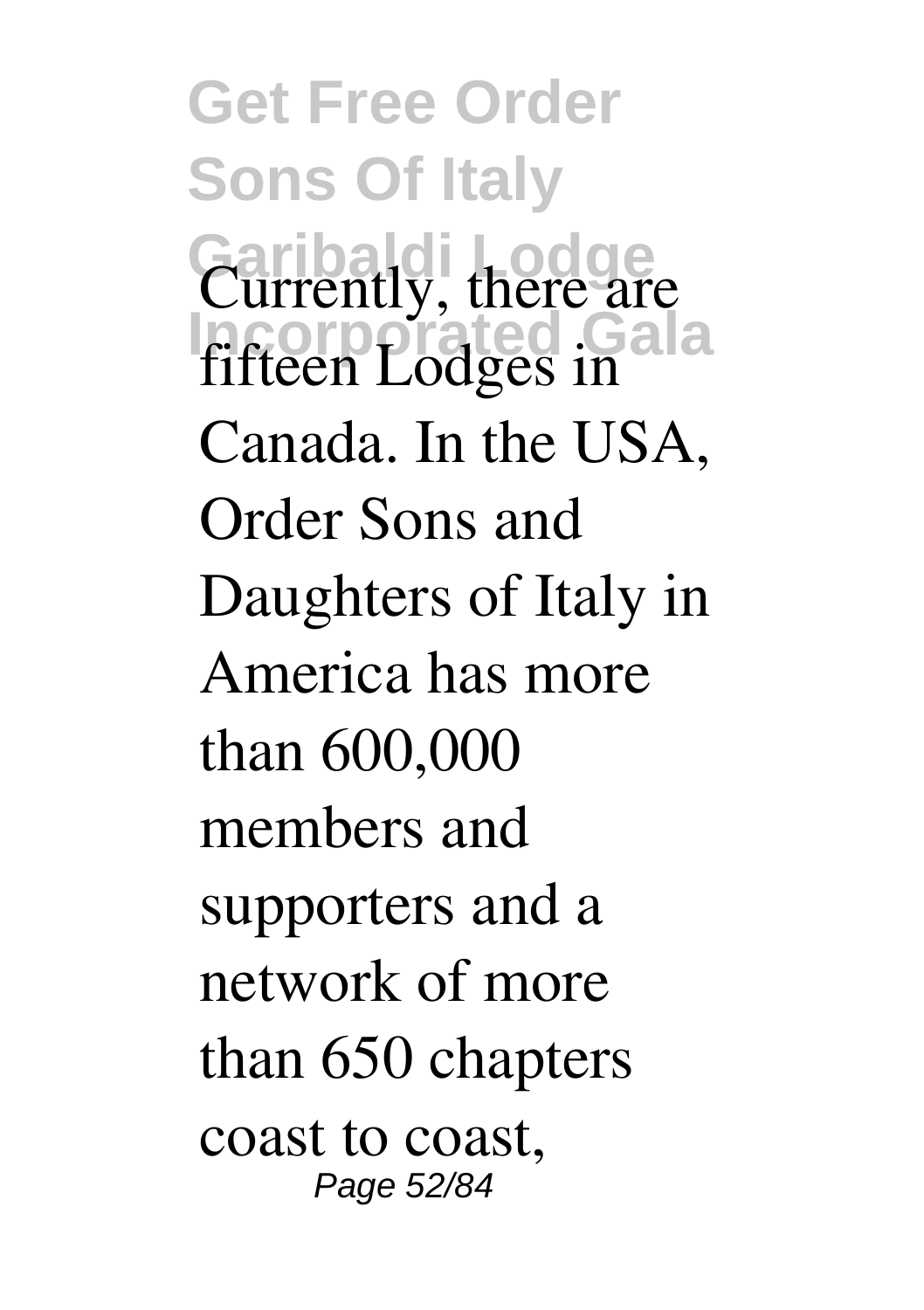**Get Free Order Sons Of Italy Garibaldi Lodge Incorporated Gala** making it the leading service and advocacy ...

*Order Sons and Daughters of Italy, Garibaldi Lodge Inc*

Garibaldi-Meucci Museum. Sign up today for a free WebPass Page 53/84

*...*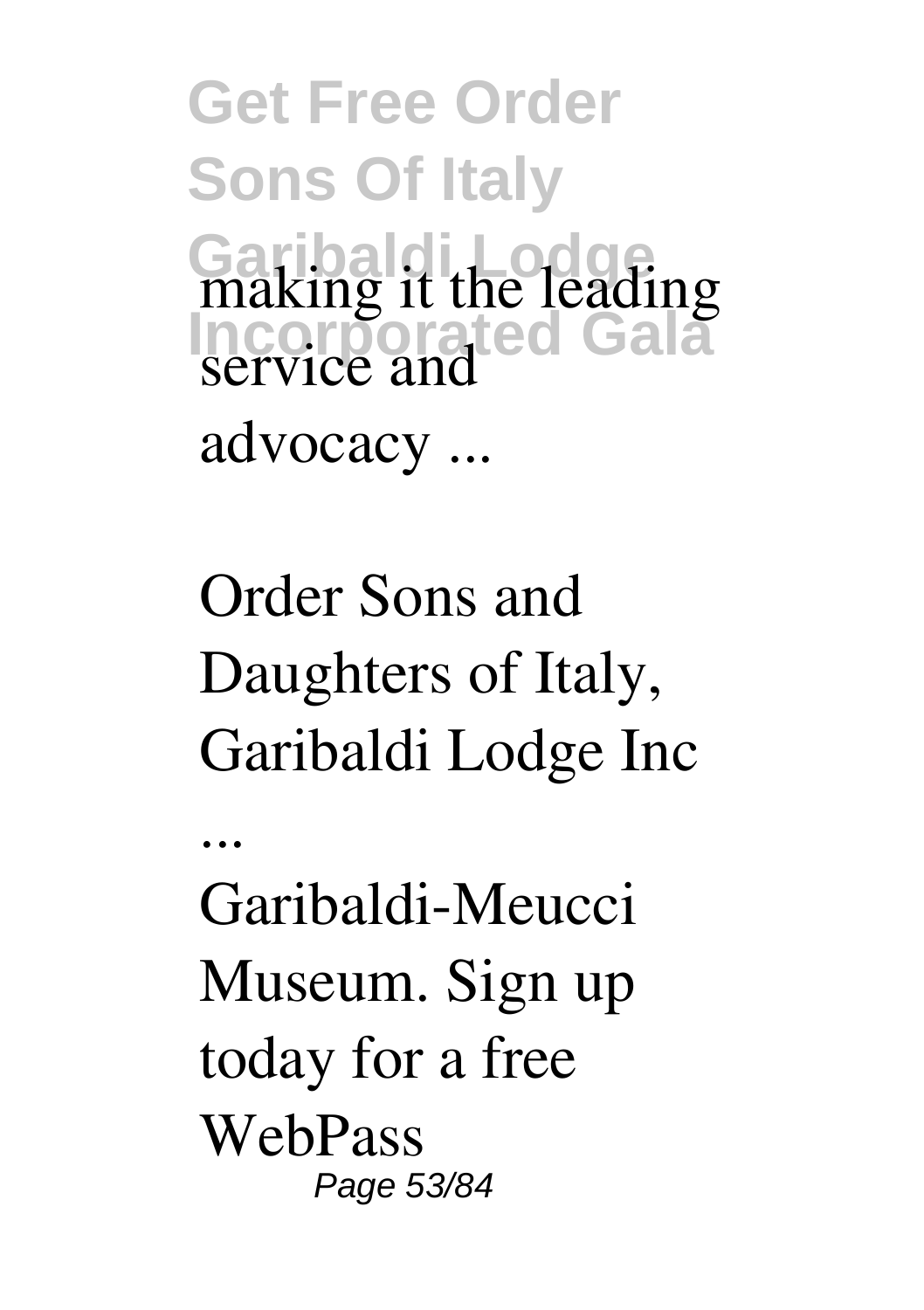**Get Free Order Sons Of Italy** Garibaldi Lodge **Incorporated Gala** membership. The Garibaldi-Meucci Museum is a National Landmark owned and operated by the Sons of Italy Foundation®. Imagine Giuseppe Garibaldi, Ithe legendary hero of two worlds" noted for his liberation Page 54/84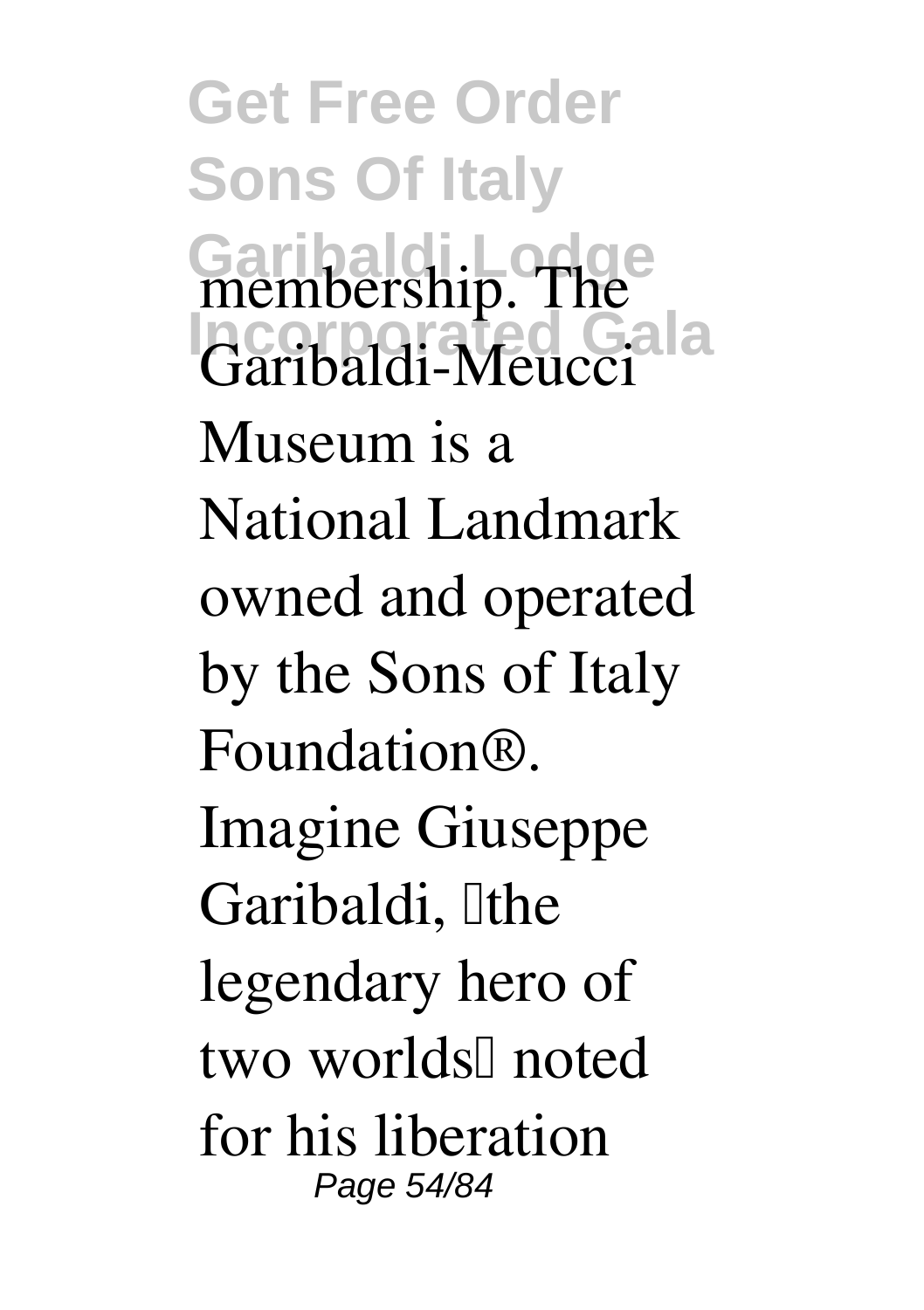**Get Free Order Sons Of Italy Garibaldi Lodge Incorporated Gala** efforts in South America and his unification of Italy, and Florentine-born engineer and inventor Antonio Meucci actually talking over the telephone in  $1850 \Box$ in a quaint home in Staten Island, New York. Page 55/84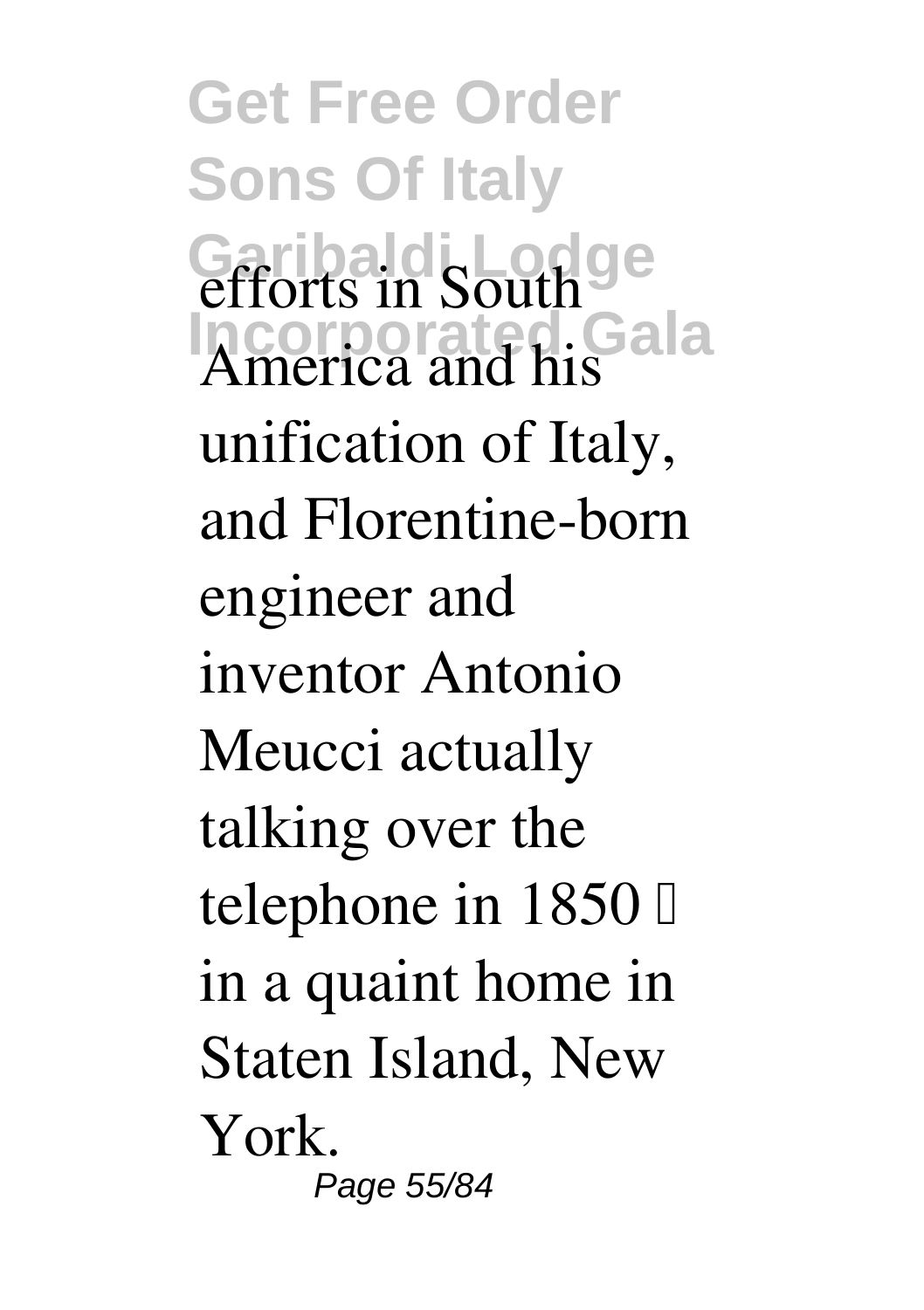**Get Free Order Sons Of Italy Garibaldi Lodge Incorporated Gala** *Garibaldi-Meucci Museum - Order Sons of Italy in America* Order Sons and Daughters of Italy in America

*Giuseppe Garibaldi Lodge #2583 – Order Sons and Daughters* Page 56/84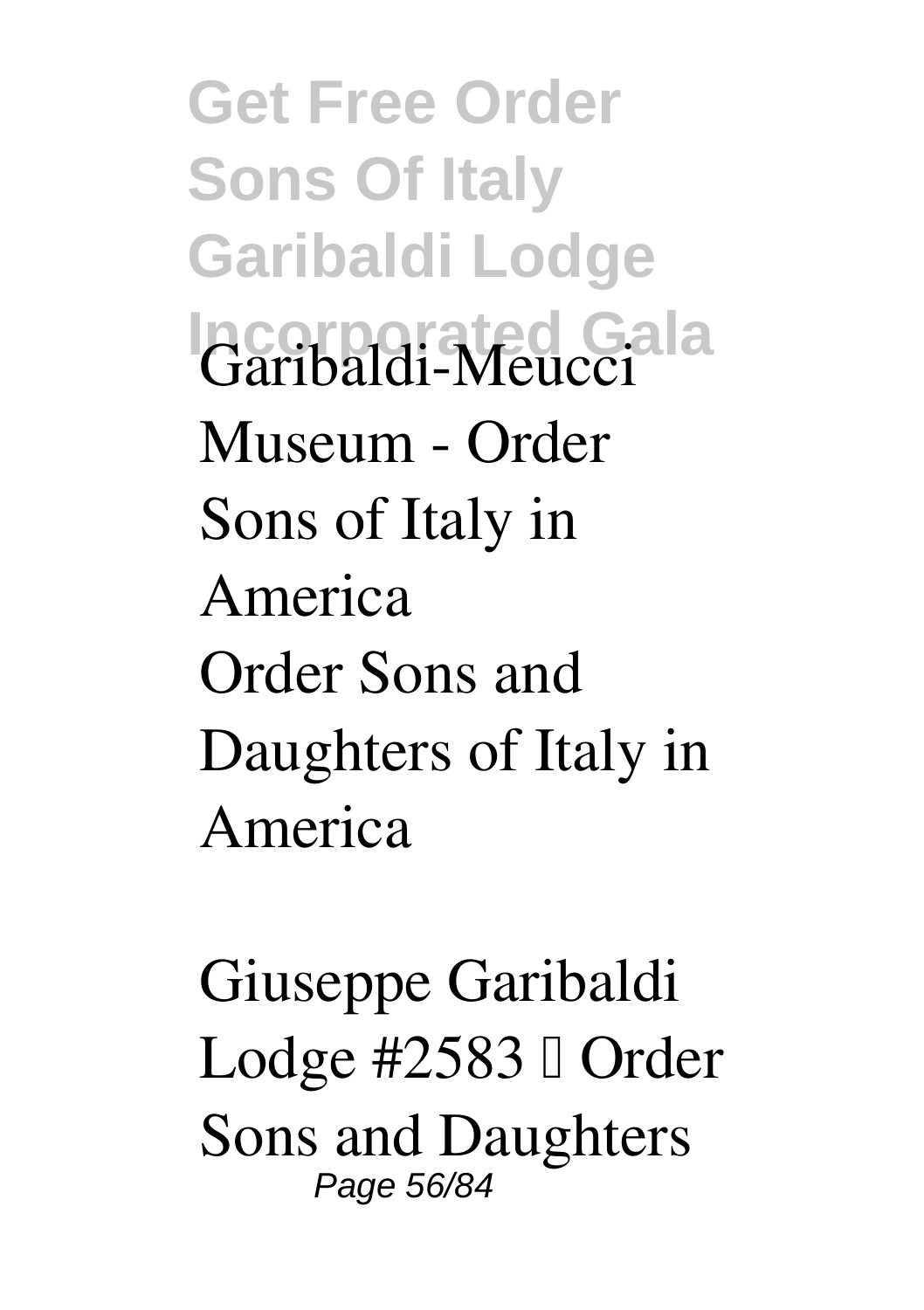**Get Free Order Sons Of Italy Garibaldi Lodge Incorporated Gala** *...* Welcome to the site of the Order Sons and Daughters of Italy - Garibaldi Lodge in Winnipeg, Canada. As Winnipeg enjoys a joint chapter with the Canadian Italian Business and Professional Page 57/84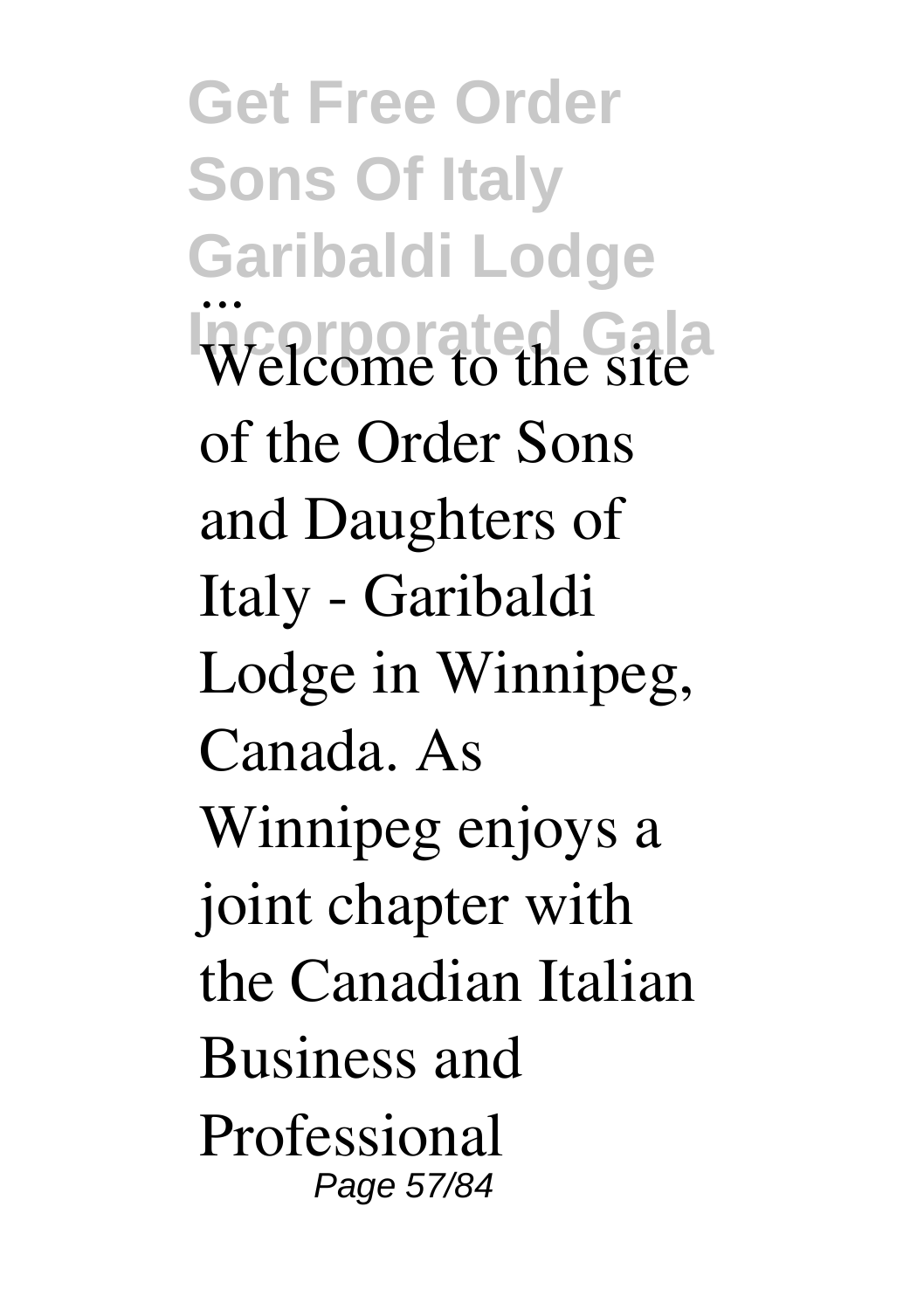**Get Free Order Sons Of Italy Garibaldi Lodge Incorporated Gala** Association (CIBPA), this site represents both organizations. An overview of each follows on this page.

*Order Sons and Daughters of Italy, Garibaldi Lodge Inc*

Garibaldi Lodge Page 58/84

*...*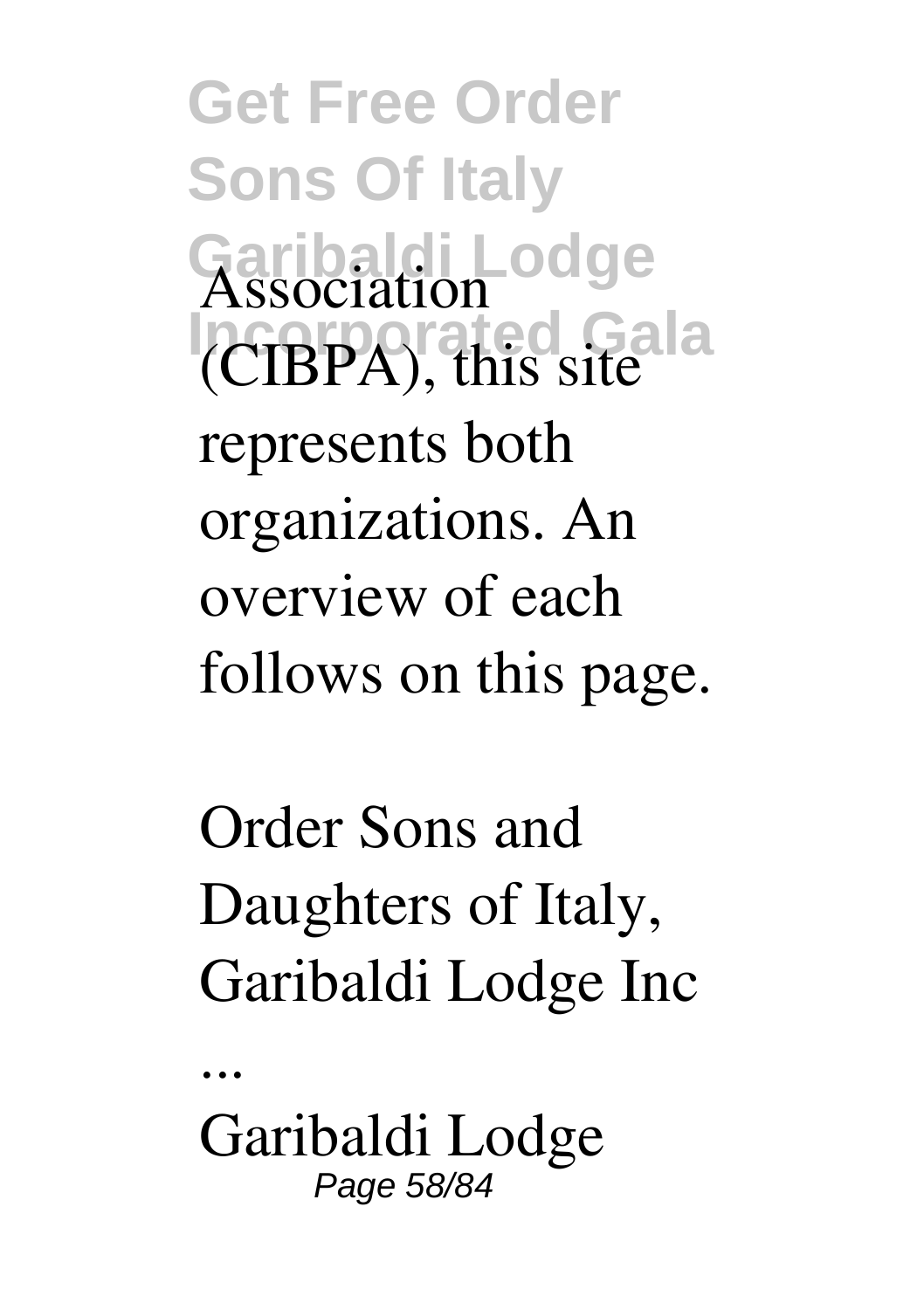**Get Free Order Sons Of Italy Garibaldi Lodge Incorporated Gala** Open to Women Members In a transformative move, the Sons of Italy, Garibaldi Lodge has changed a 33 year tradition and will now allow female members. We look forward to a new era in serving our community. Page 59/84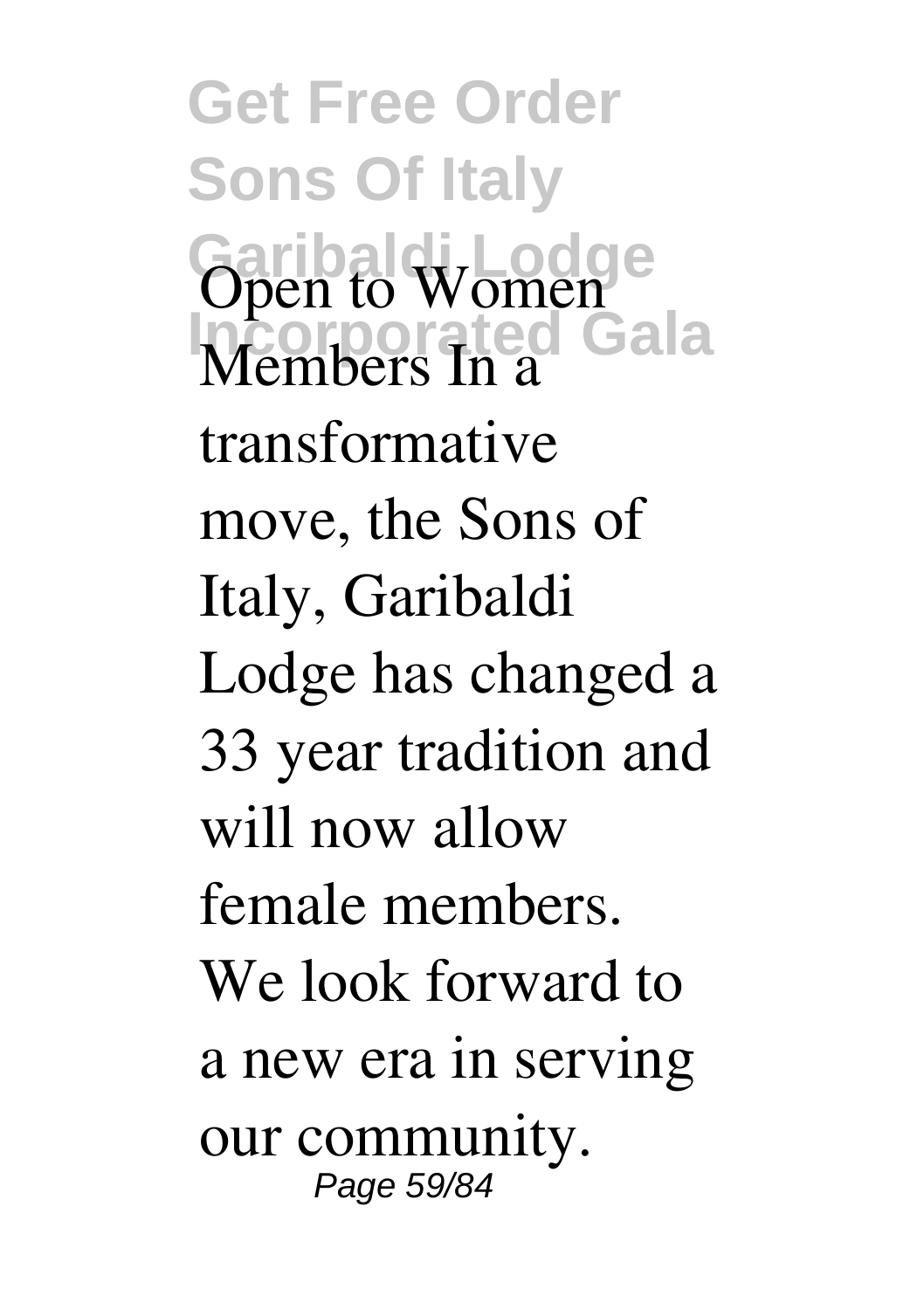**Get Free Order Sons Of Italy Garibaldi Lodge Incorporated Gala** *Sons of Italy, Garibaldi Lodge* Corporate Sponsors. 3 Phase Electrical Ltd. Bituminex Paving Ltd. Ceridian Canada Inc. CGM Engineering Ltd. City Mix Inc. Concord Projects Ltd. Crosier Kilgour Page 60/84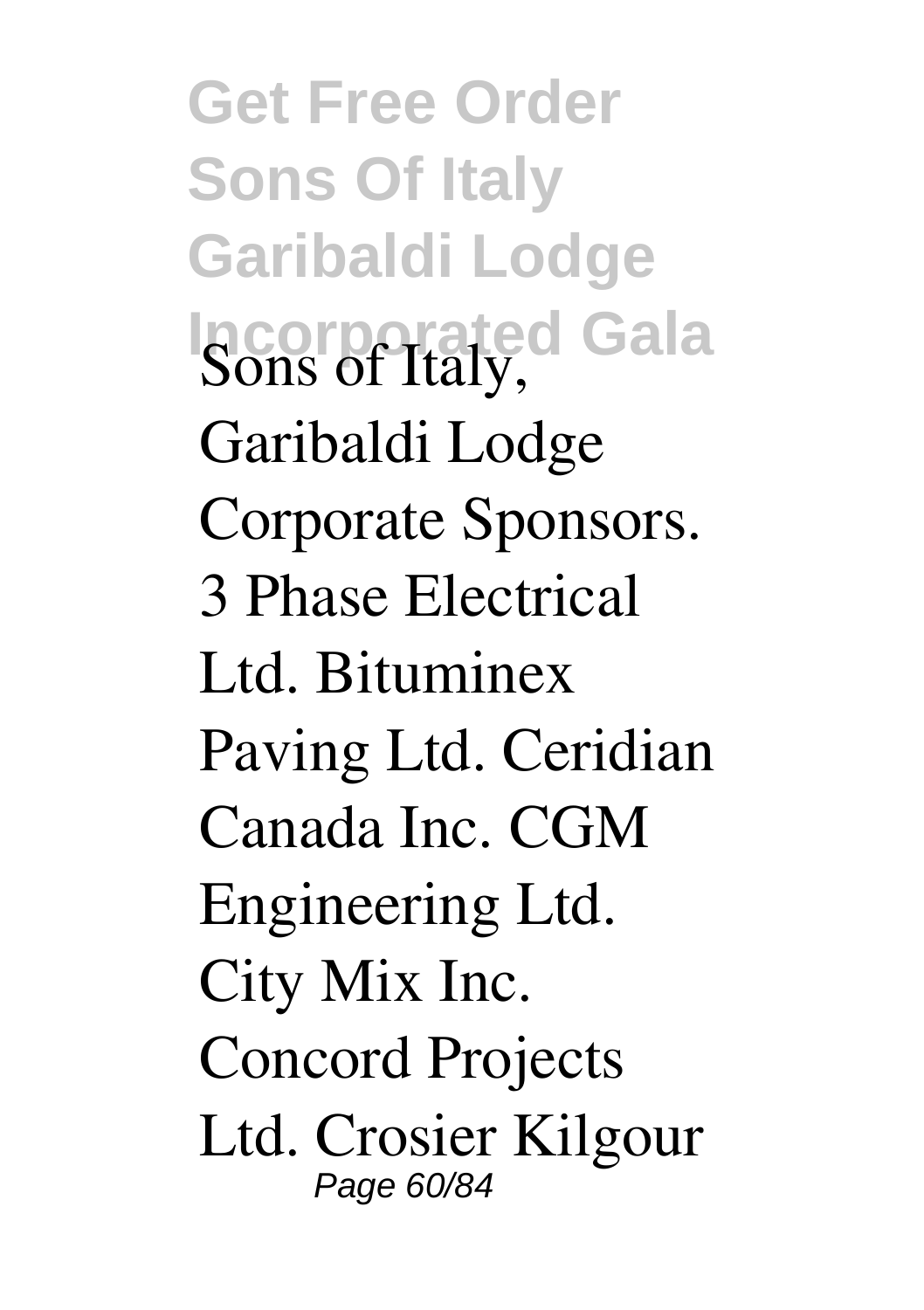**Get Free Order Sons Of Italy Garibaldi Lodge Incorporated Gala** & Partners Ltd. Fillmore Riley LLP.

*Order Sons and Daughters of Italy, Garibaldi Lodge Inc*

*...* As part of its ongoing commitment to the community, Sons of Italy La Lupa Di Page 61/84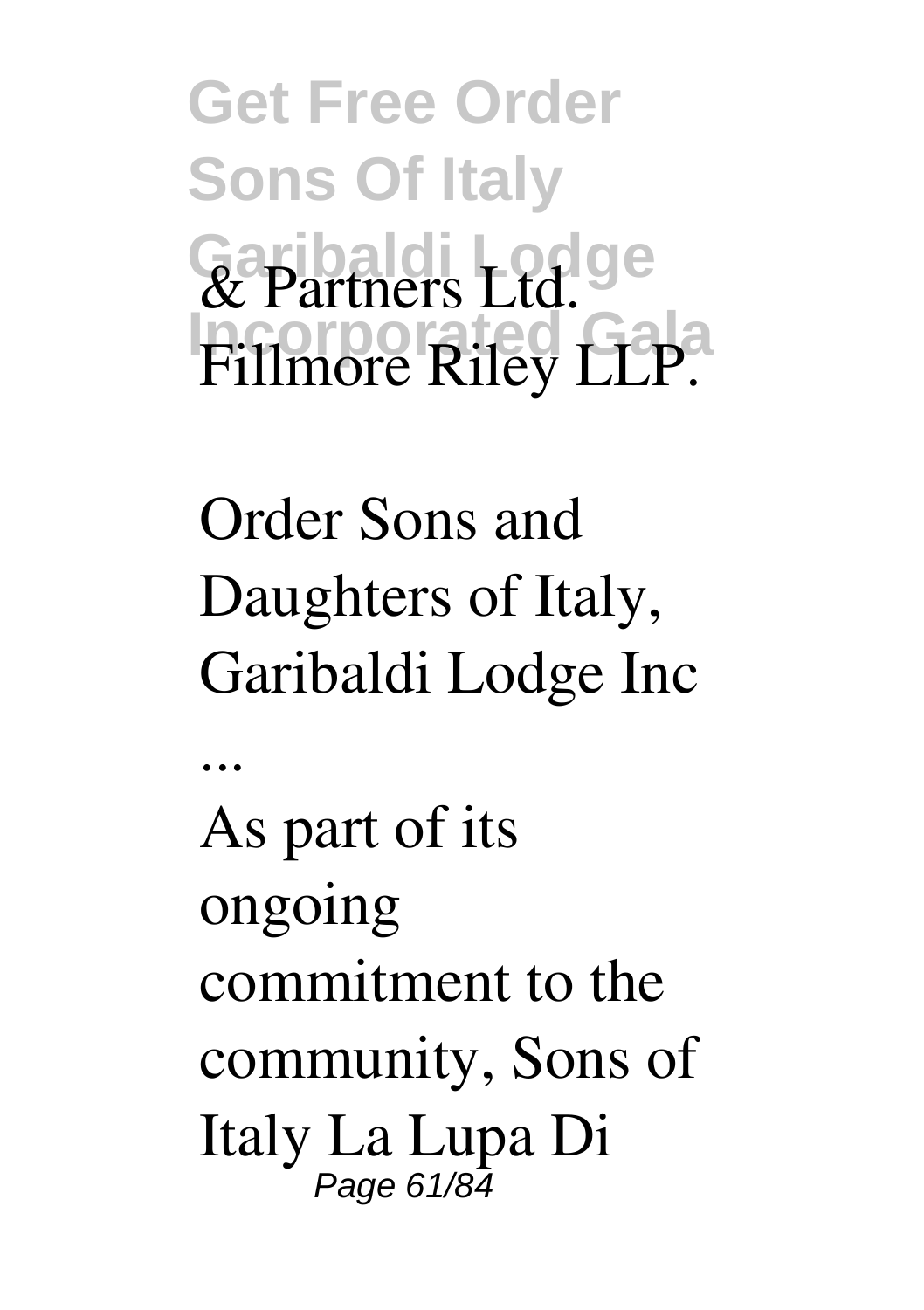**Get Free Order Sons Of Italy Garibaldi Lodge Incorporated Gala** Roma Lodge grants a \$1,000 award annually to students entering postsecondary education or post graduate studies.

*Order Sons and Daughters of Italy, Garibaldi Lodge Inc*

Page 62/84

*...*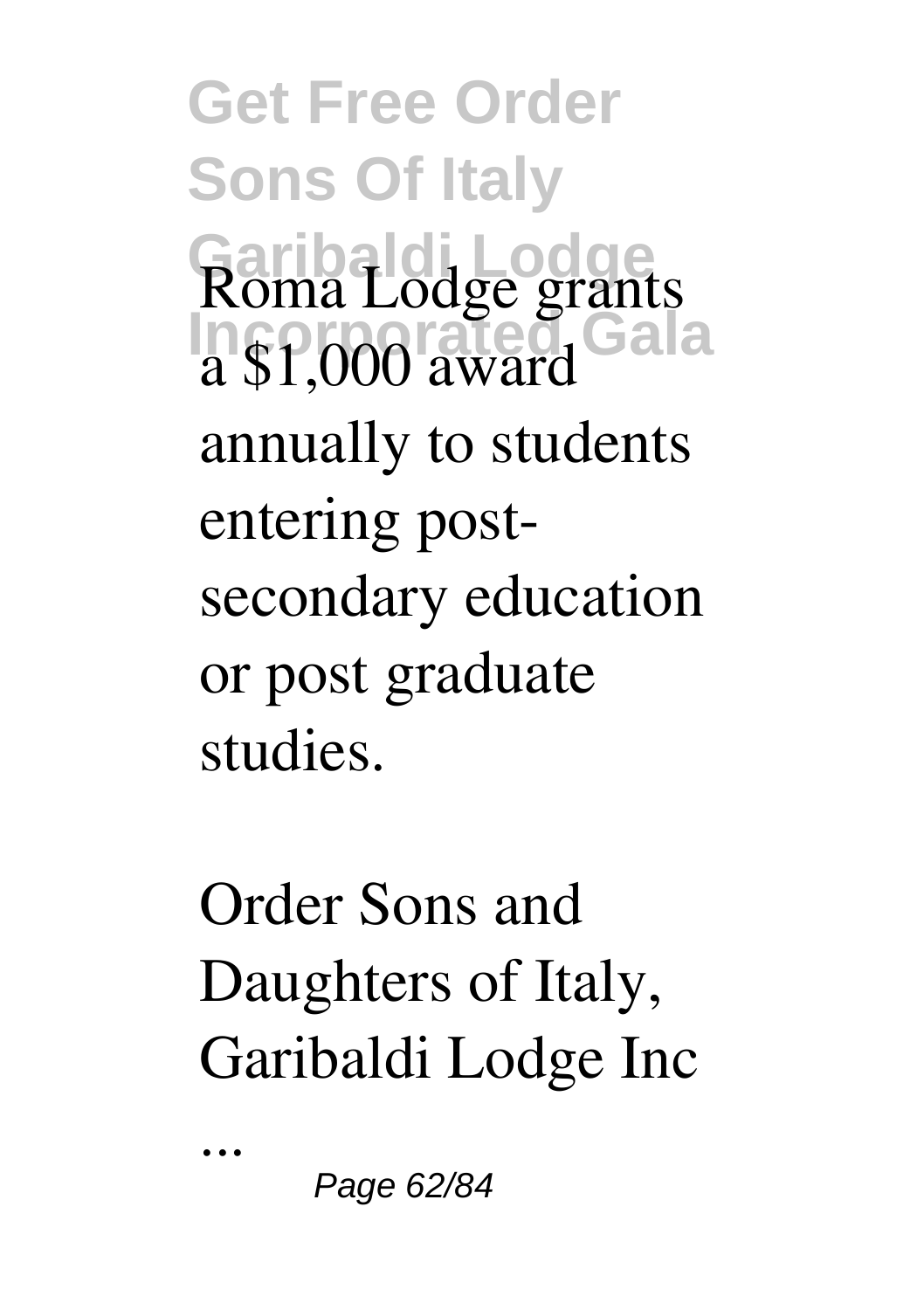**Get Free Order Sons Of Italy Garibaldi Lodge Incorporated Gala** The "Heart of the Lion" Lifetime Achievement Award is a special honour bestowed by the Sons and Daughters of Italy, Garibaldi Lodge. At this year's virtual event, Gerardo "Gerry" Lomonaco will receive the Sons and Page 63/84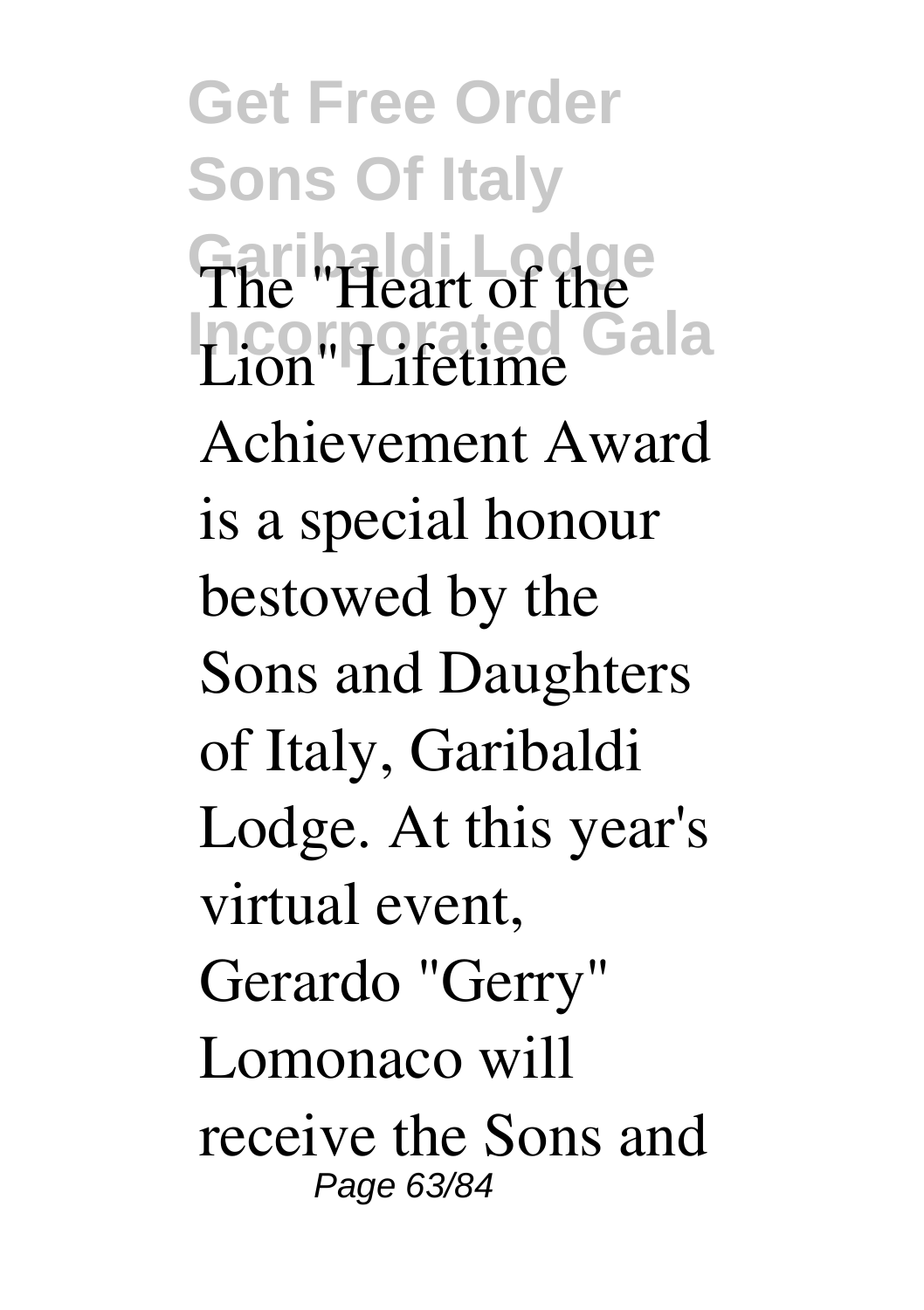**Get Free Order Sons Of Italy Garibaldi Lodge Incorporated Gala** Daughters of Italy "Heart of the Lion" Lifetime Achievement Award! Please join us in congratulating Gerry on this prestigious award.

*Order Sons and Daughters of Italy, Garibaldi Lodge Inc.* Page 64/84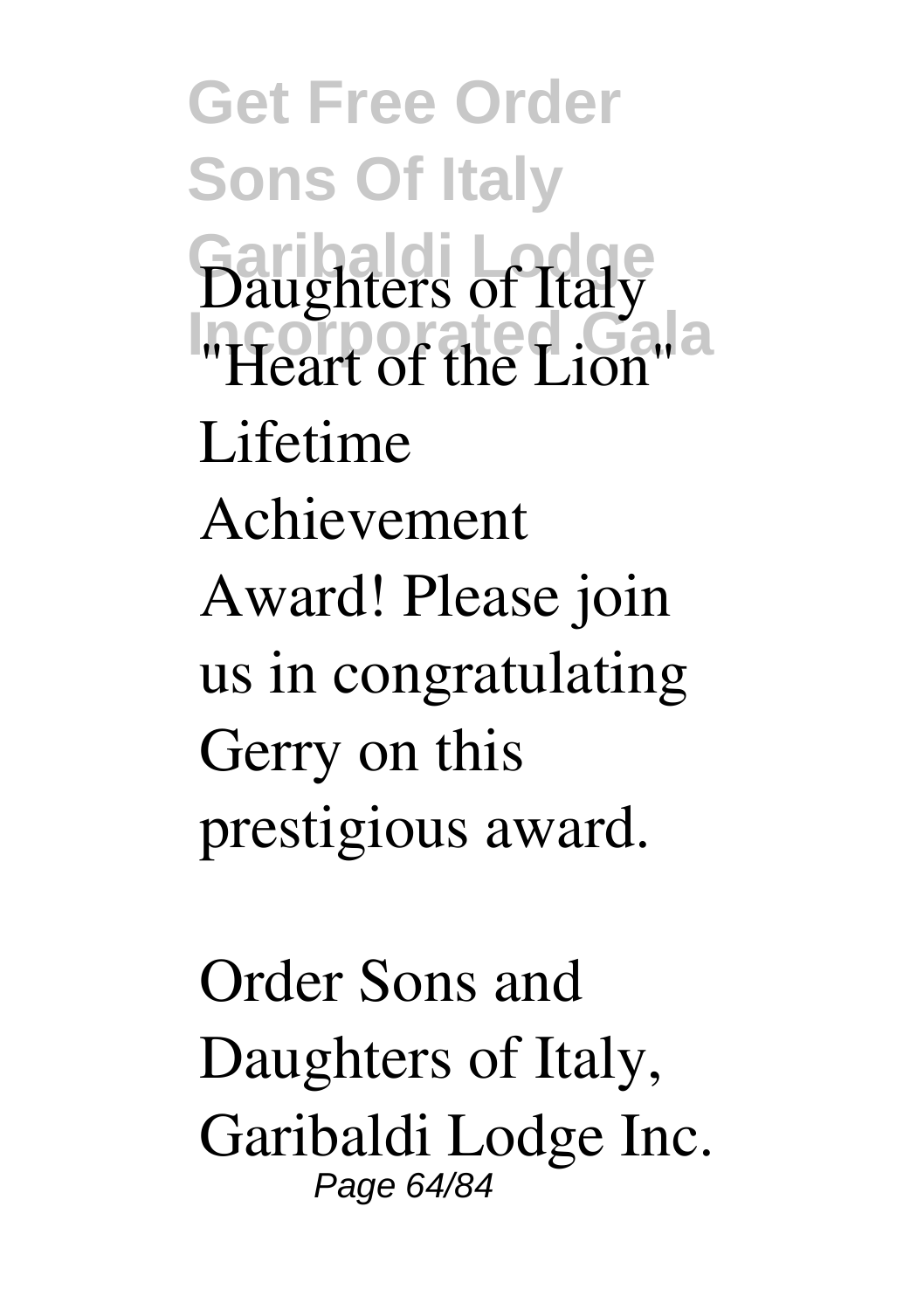**Get Free Order Sons Of Italy Garibaldi Lodge Incorporated Gala** *- GALA* Order Sons of Italy in America Alighieri-Garibaldi Lodge 494, Collingswood, NJ. 746 likes. Sons of Italy Collingswood NJ Lodge # 494 is a non for profit...

*Order Sons of Italy* Page 65/84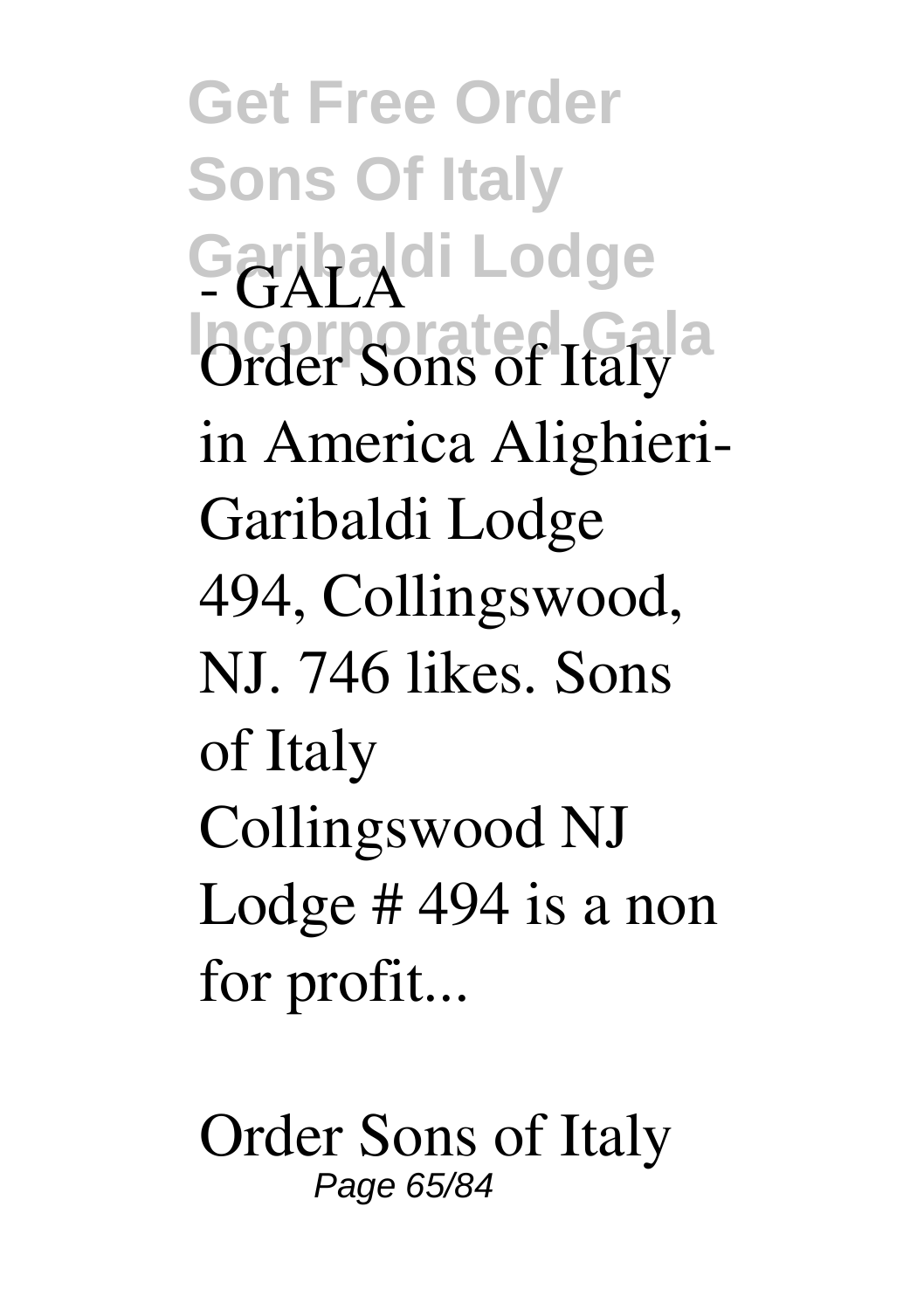**Get Free Order Sons Of Italy Garibaldi Lodge Incorporated Gala** *in America Alighieri-Garibaldi Lodge ...* September 11th, 2020: Lodge <sup>[Capitolo di Roma]]</sup> #3002 President, Carmelo Cutuli and Trustee Paolo Quattrocchi honored Stefano Andreotti as the second **Meritorious** Page 66/84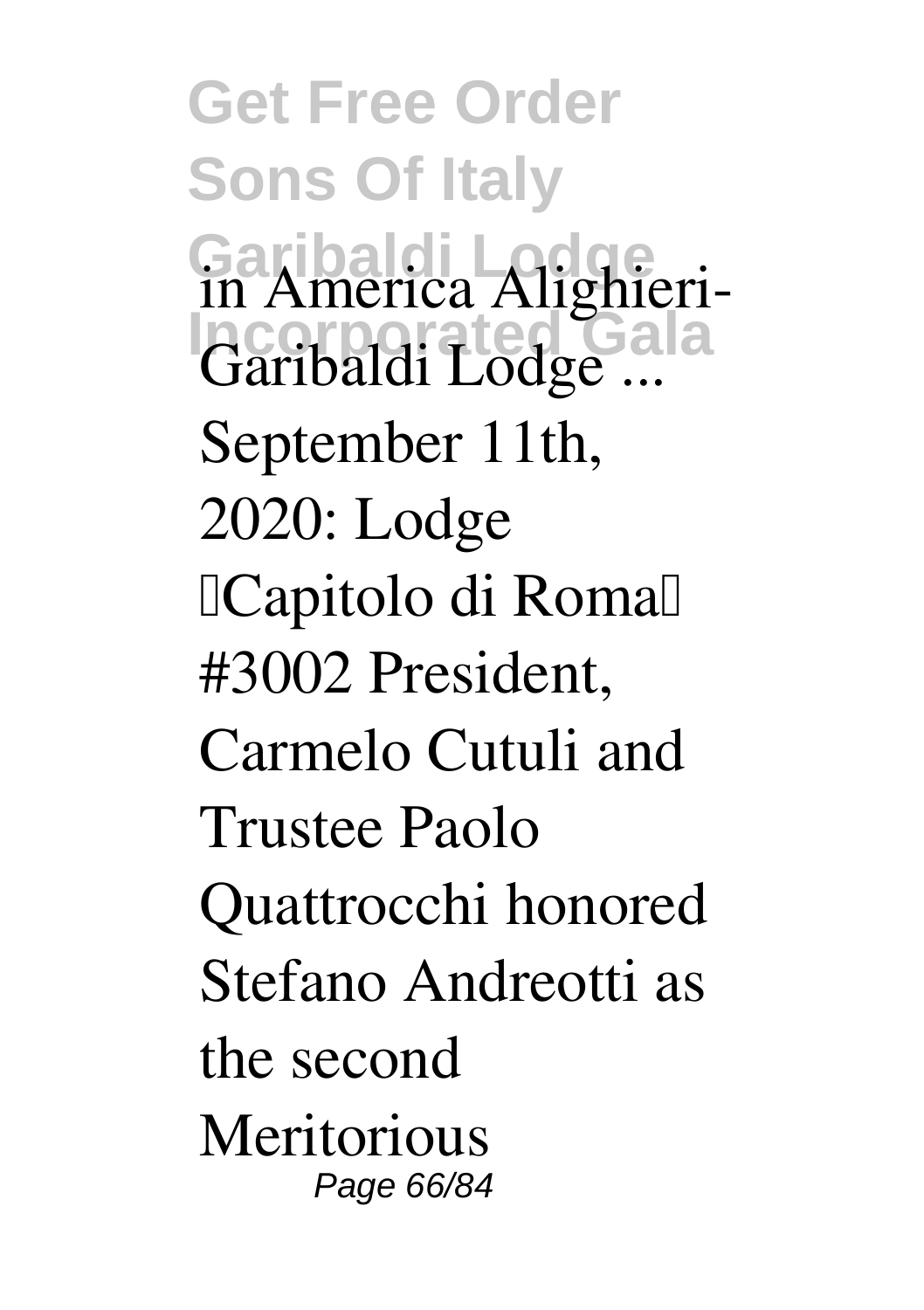**Get Free Order Sons Of Italy Garibaldi Lodge Incorporated Gala** Member. Andreotti had long career as a manager in a multinational hitech company, and worked hard to preserve and deepen the archives and diaries containing 50 years of life and work of his father, the 7 time Prime Page 67/84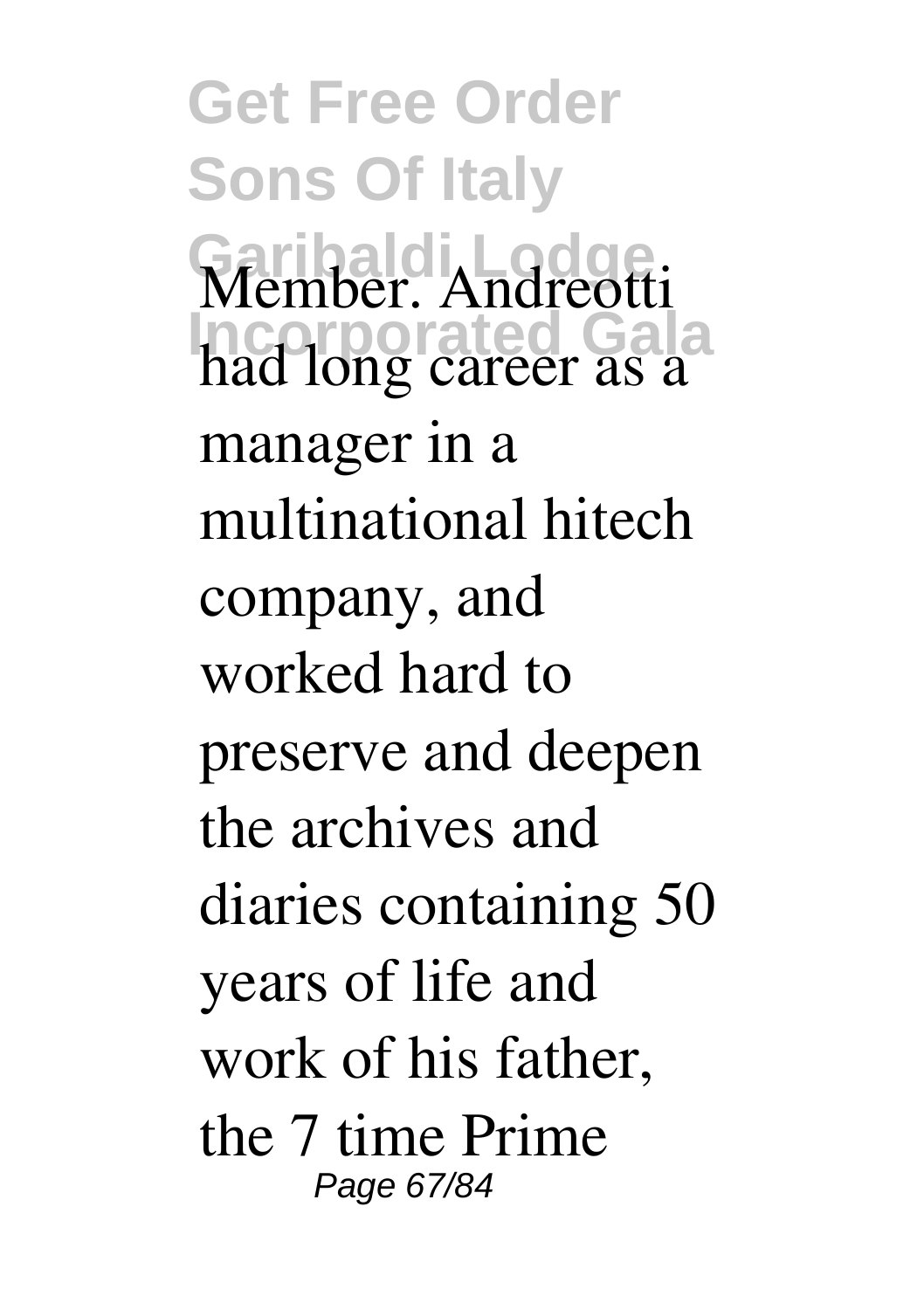**Get Free Order Sons Of Italy Garibaldi Lodge Incorporated Gala** Minister of ...

*Order Sons and Daughters of Italy in America* Online Library Order Sons Of Italy Garibaldi Lodge Incorporated Gala It is coming again, the extra store that this site has. To Page 68/84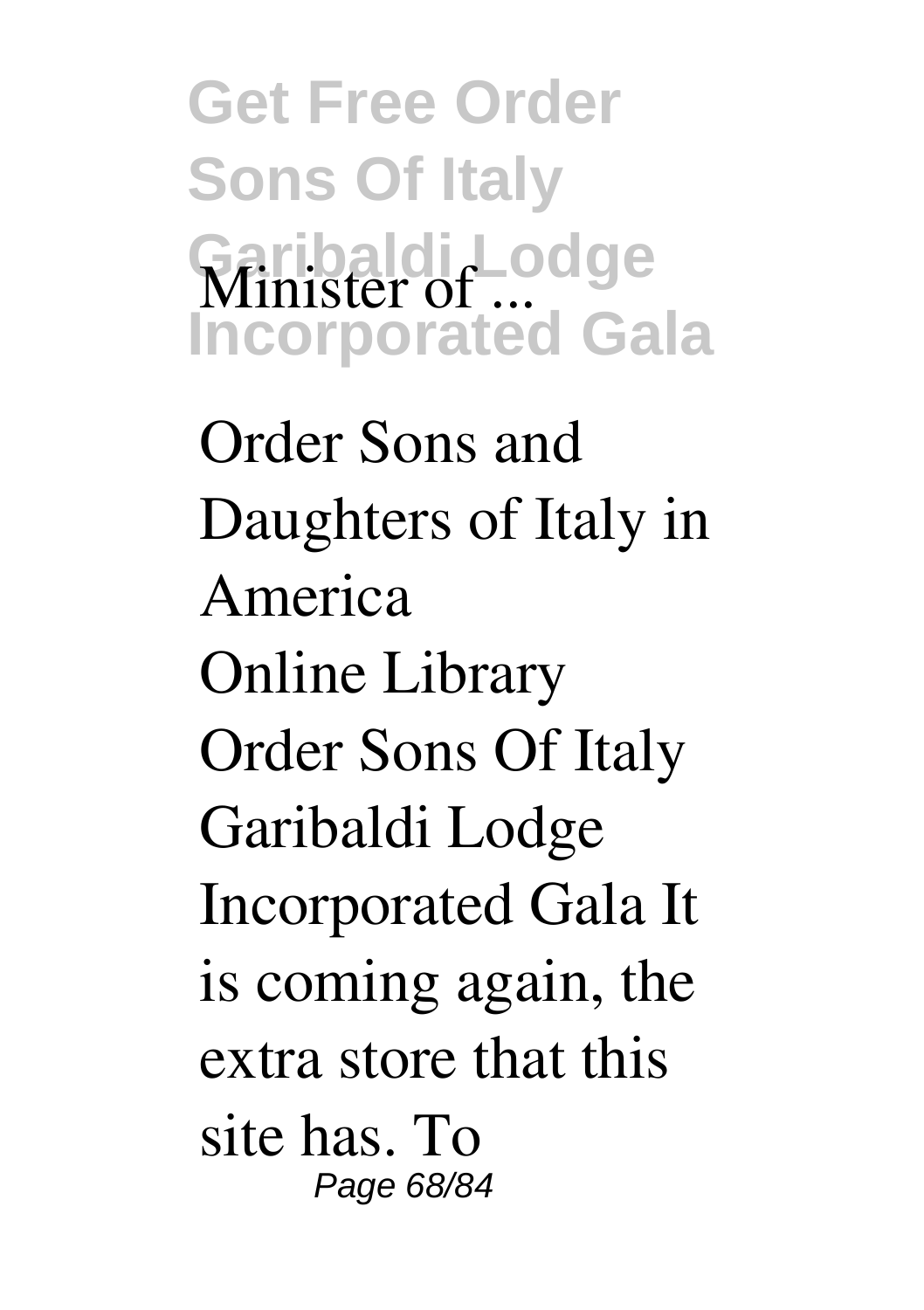**Get Free Order Sons Of Italy Garibaldi Lodge Incorporated Gala** unquestionable your curiosity, we present the favorite order sons of italy garibaldi lodge incorporated gala wedding album as the out of the ordinary today. This is a cd that will measure you even other to pass thing. Page 69/84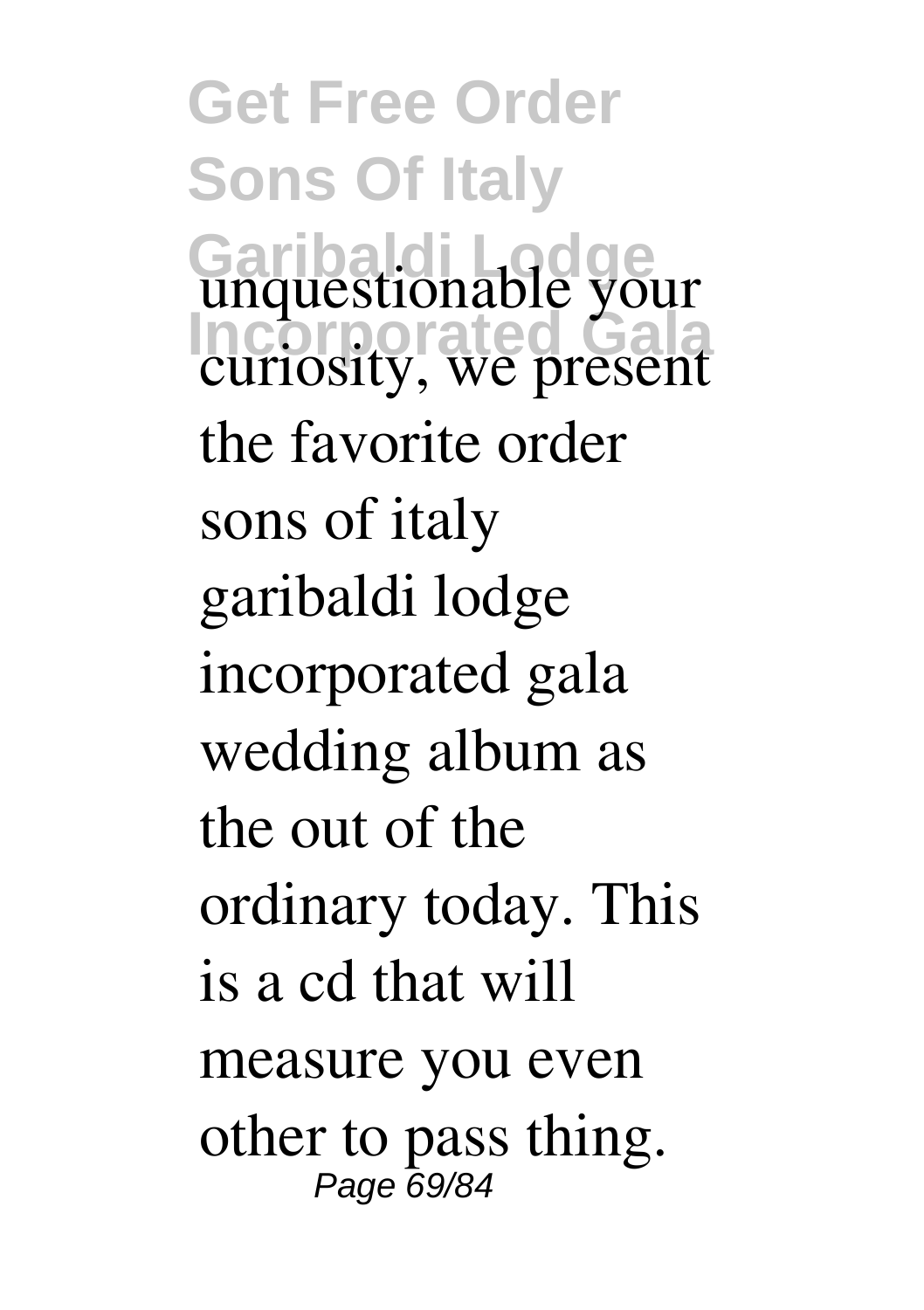**Get Free Order Sons Of Italy Garibaldi Lodge Incorporated Gala** *Order Sons Of Italy Garibaldi Lodge Incorporated Gala* The Order Sons of Italy of Canada - Josephine Lavey Award: \$1,000. This \$1,000 award is given annually and is available to a child of a member of the Page 70/84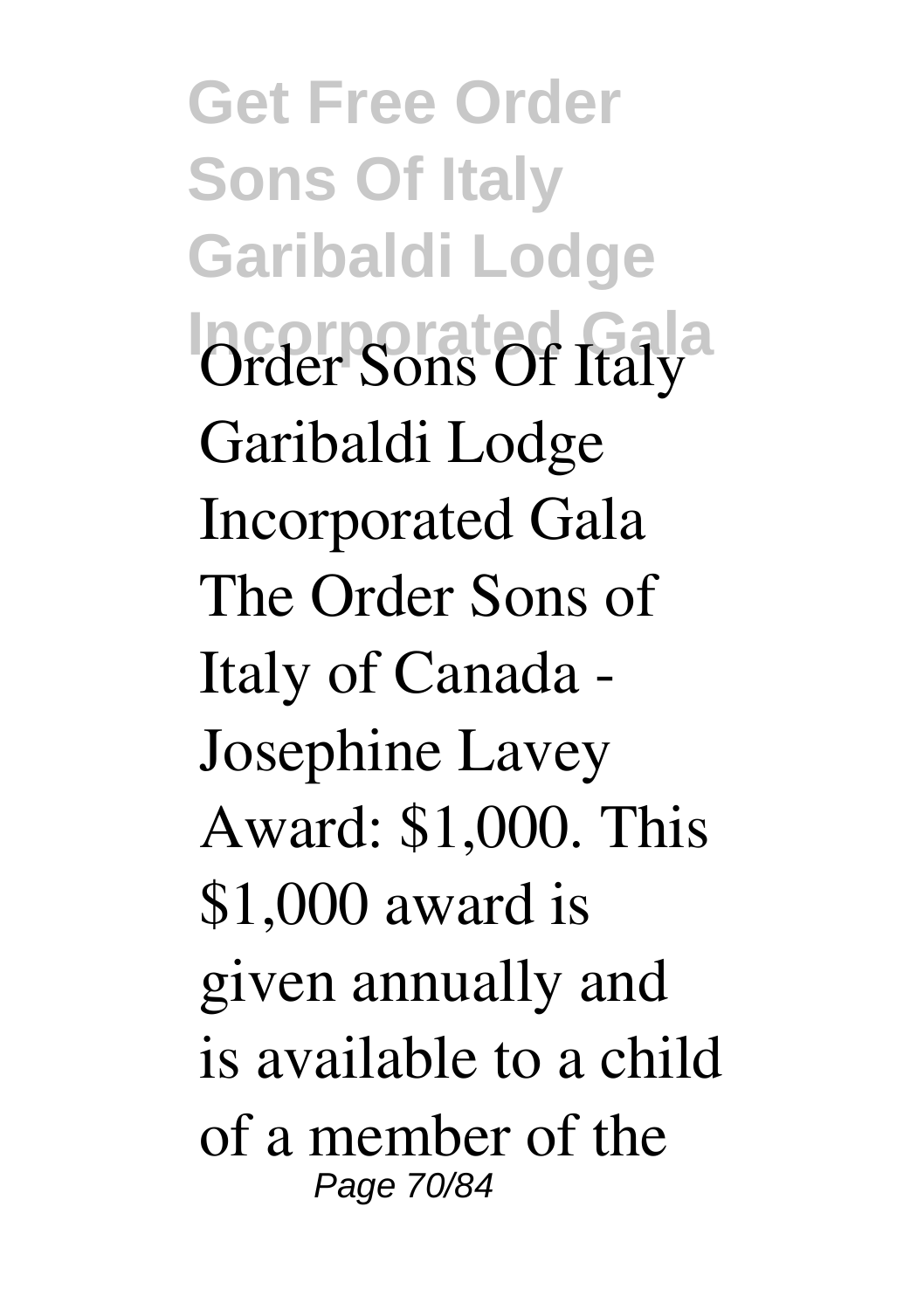**Get Free Order Sons Of Italy Garibaldi Lodge Incorporated Gala** Order Sons of Italy of Canada. Thus a son or daughter, grandson or granddaughter, stepchildren and stepgrandchildren of a member of our Garibaldi Lodge would qualify.

*Order Sons and* Page 71/84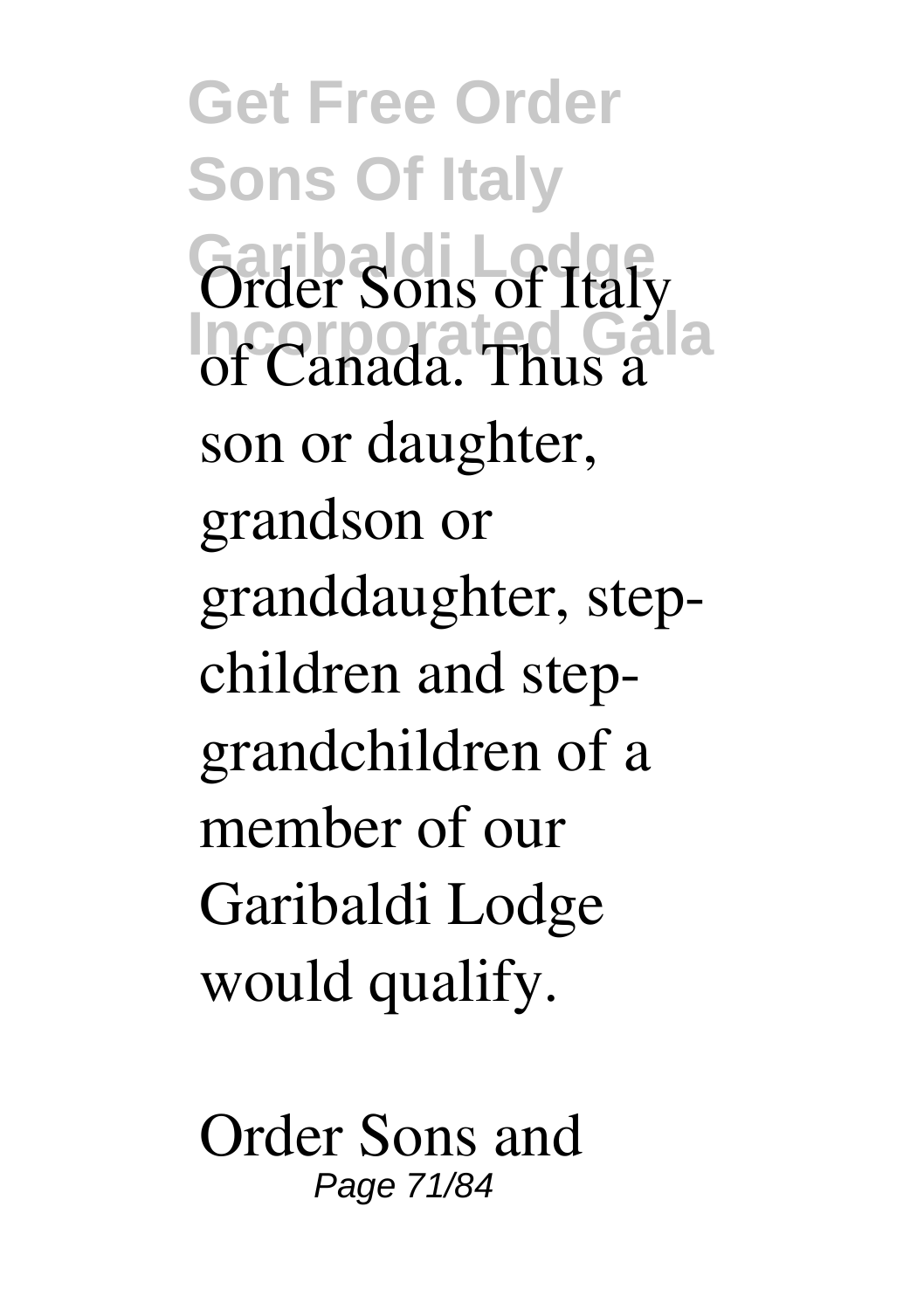**Get Free Order Sons Of Italy Garibaldi Lodge Incorporated Gala** *Daughters of Italy, Garibaldi Lodge Inc*

*...*

The Garibaldi-Meucci Museum, owned and operated by the Order Sons of Italy in America, is a historic house preserved as a memorial to the lives of Antonio Meucci Page 72/84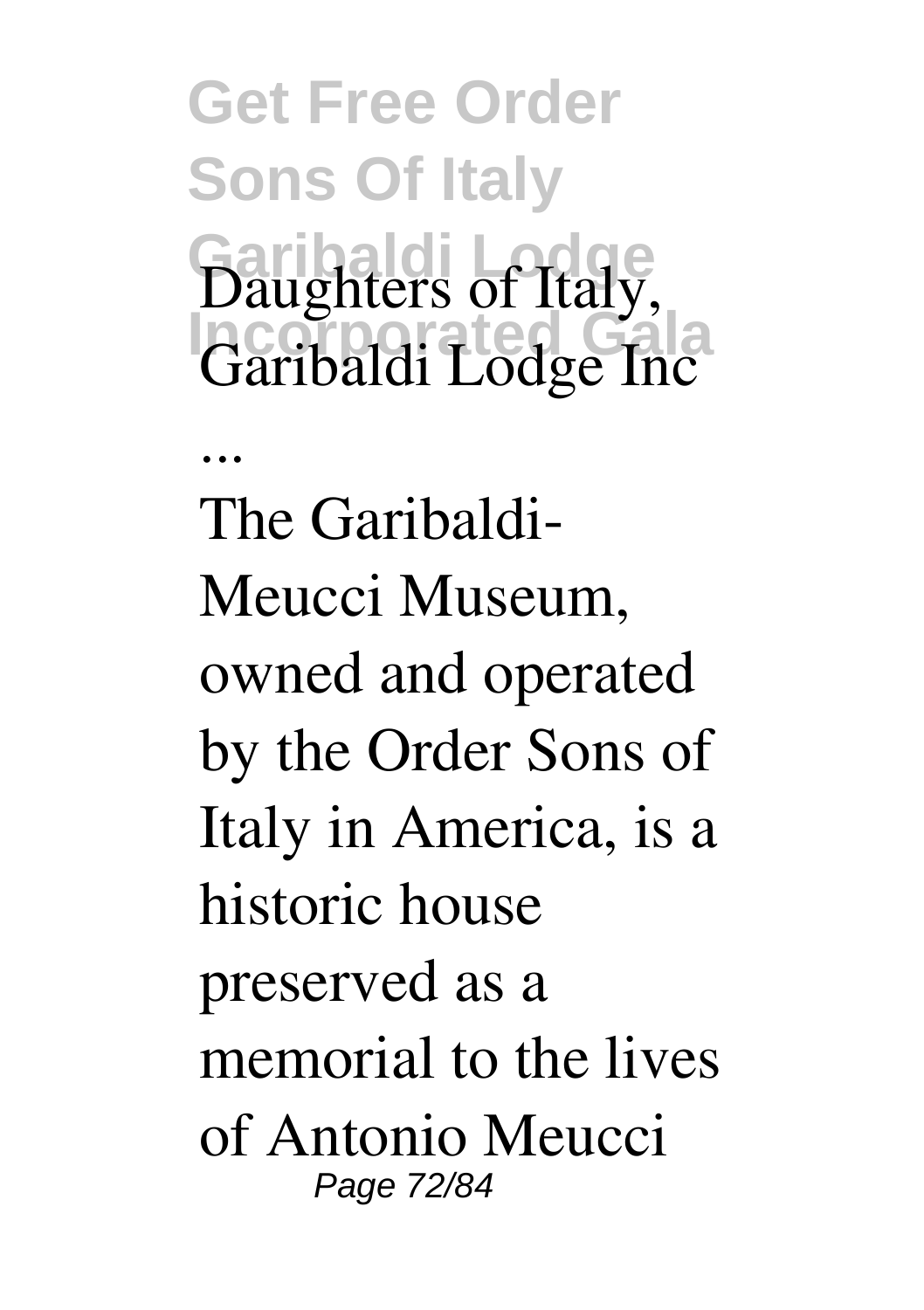**Get Free Order Sons Of Italy Garibaldi Lodge Incorporated Gala** and Giuseppe Garibaldi. Antonio Meucci, a native of Florence, Italy, lived here until his death in 1889. In 1849, while experimenting with the new phenomenon of electricity, he discovered that sound could be Page 73/84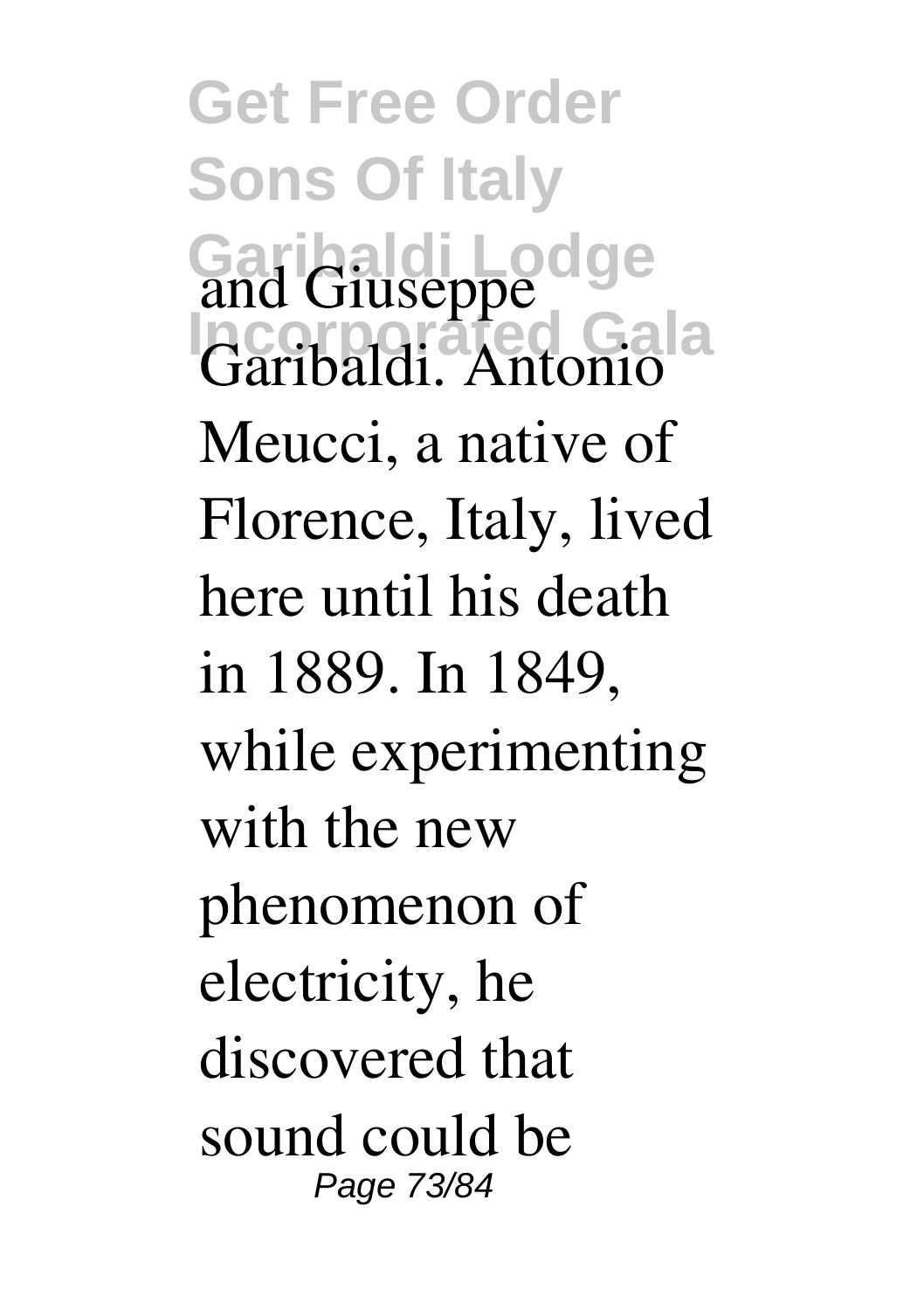**Get Free Order Sons Of Italy Garibaldi Lodge Incorporated Gala** transmitted by electric wires.

*Garibaldi-Meucci Museum - Order Sons of Italy in America* Click Here to See The Video. The Order Sons of Italy in America (OSIA) was founded on June Page 74/84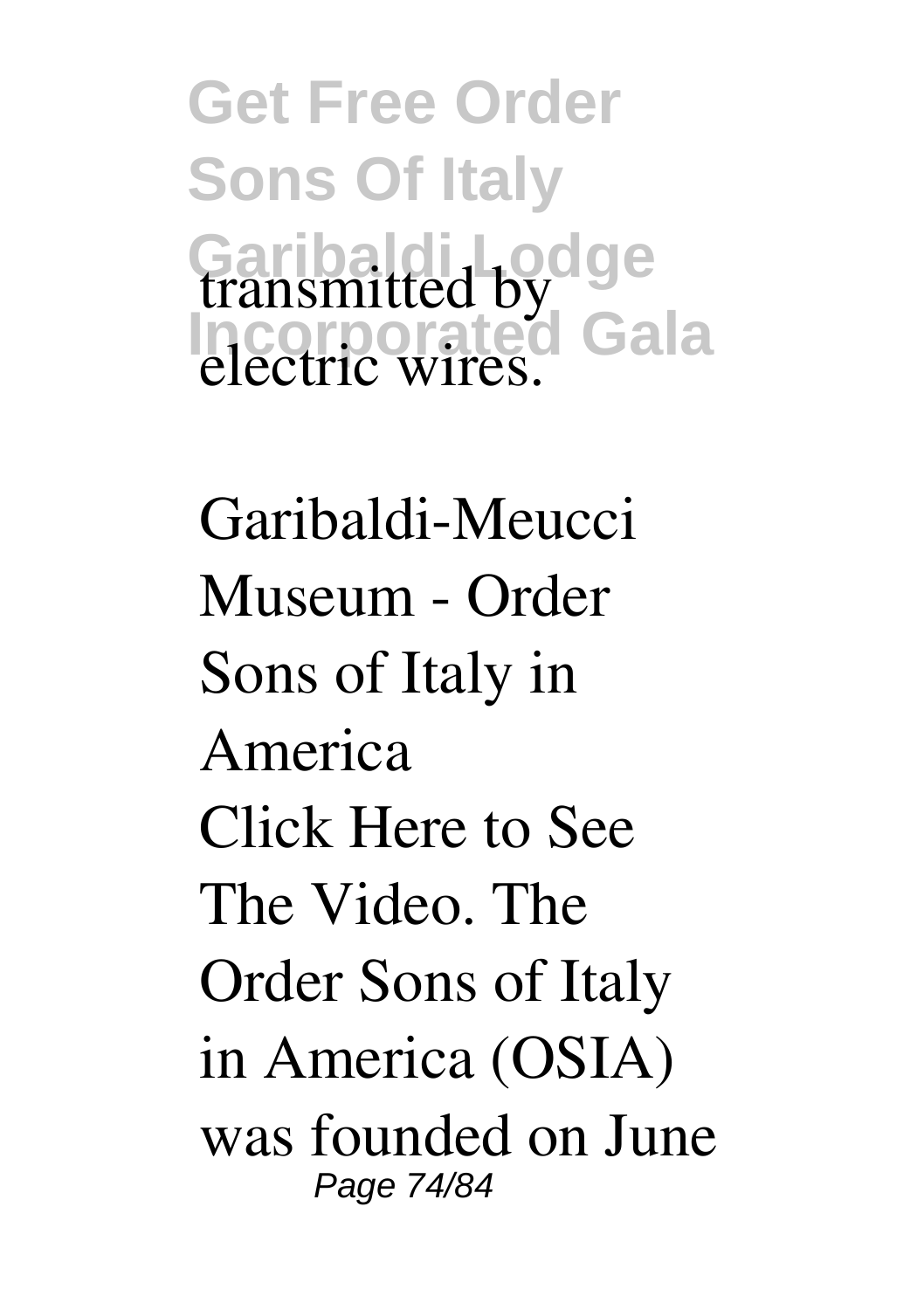**Get Free Order Sons Of Italy** Garibaldi Londge **Incorporated Gala** 22, 1905 at 203 Grand Street in New York City. An Italian immigrant, Dr. Vincenzo Sellaro, and five compatriots; pharmacist Ludovico Ferrari, attorney Antonio Marzullo, sculptor Giuseppe Carlino and barbers Page 75/84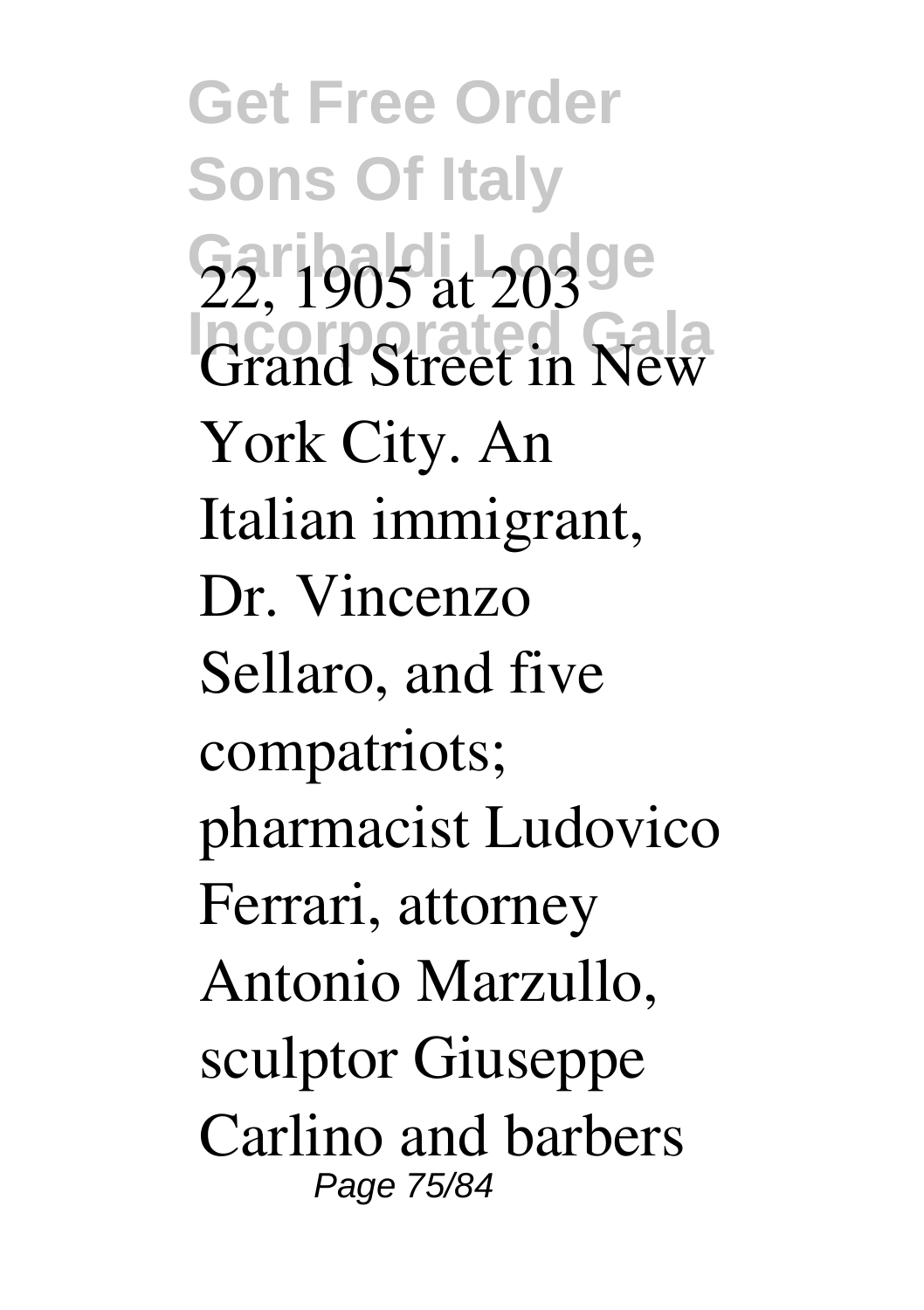**Get Free Order Sons Of Italy Garibaldi Lodge Incorporated Gala** Pietro Viscardi and Robert Merlo, created the organization to unite men and women of Italian heritage under one banner in order to preserve and disseminate the large cultural heritage of Italy.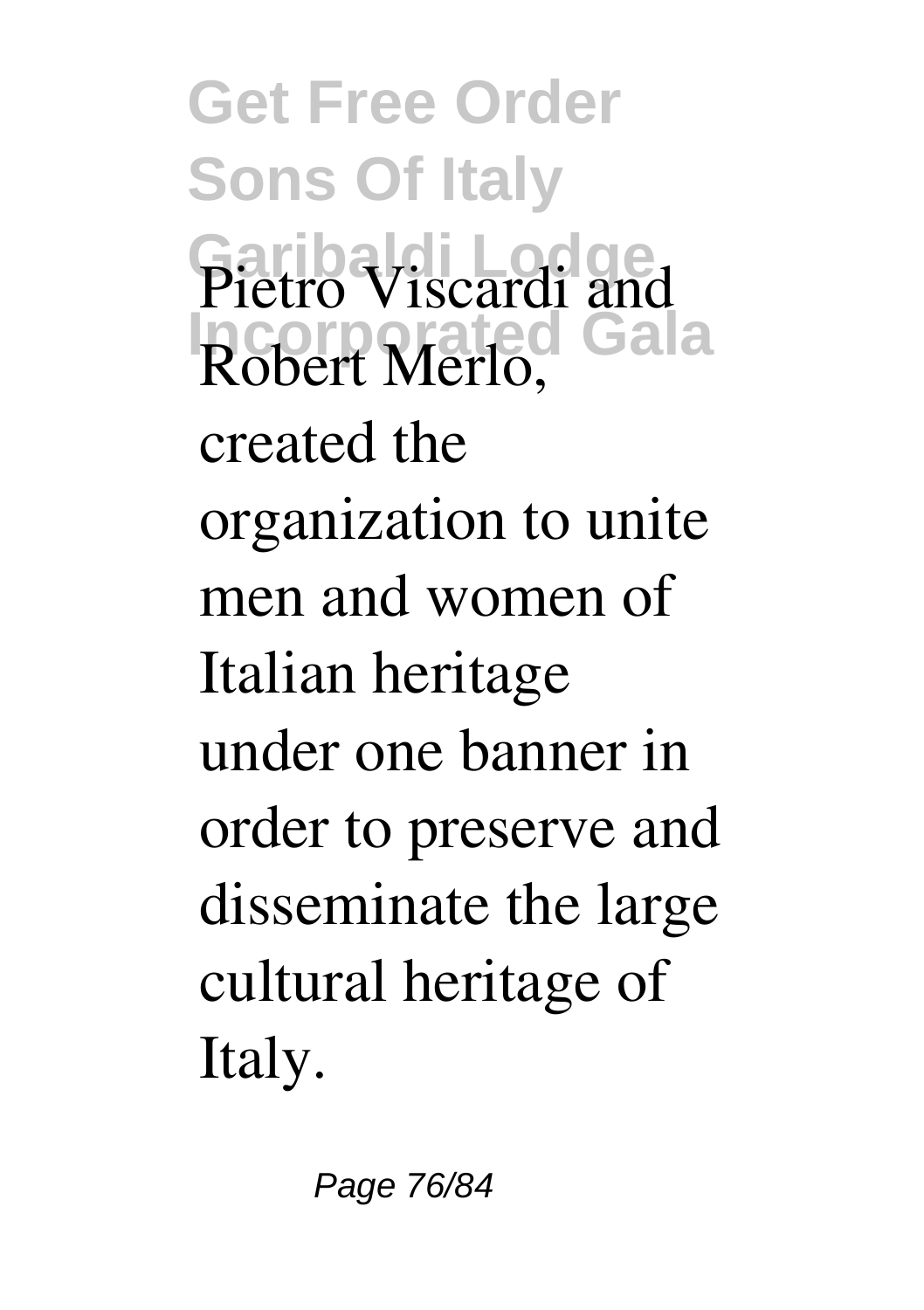**Get Free Order Sons Of Italy Garibaldi Lodge Incorporated Gala** *Order Sons of Italy in American Grand Lodge of New York* The Order Sons & Daughters of Italy in America (OSIA) was founded on June 22, 1905 at 203 Grand Street in New York City. An Italian immigrant, Dr. Vincenzo Sellaro, Page 77/84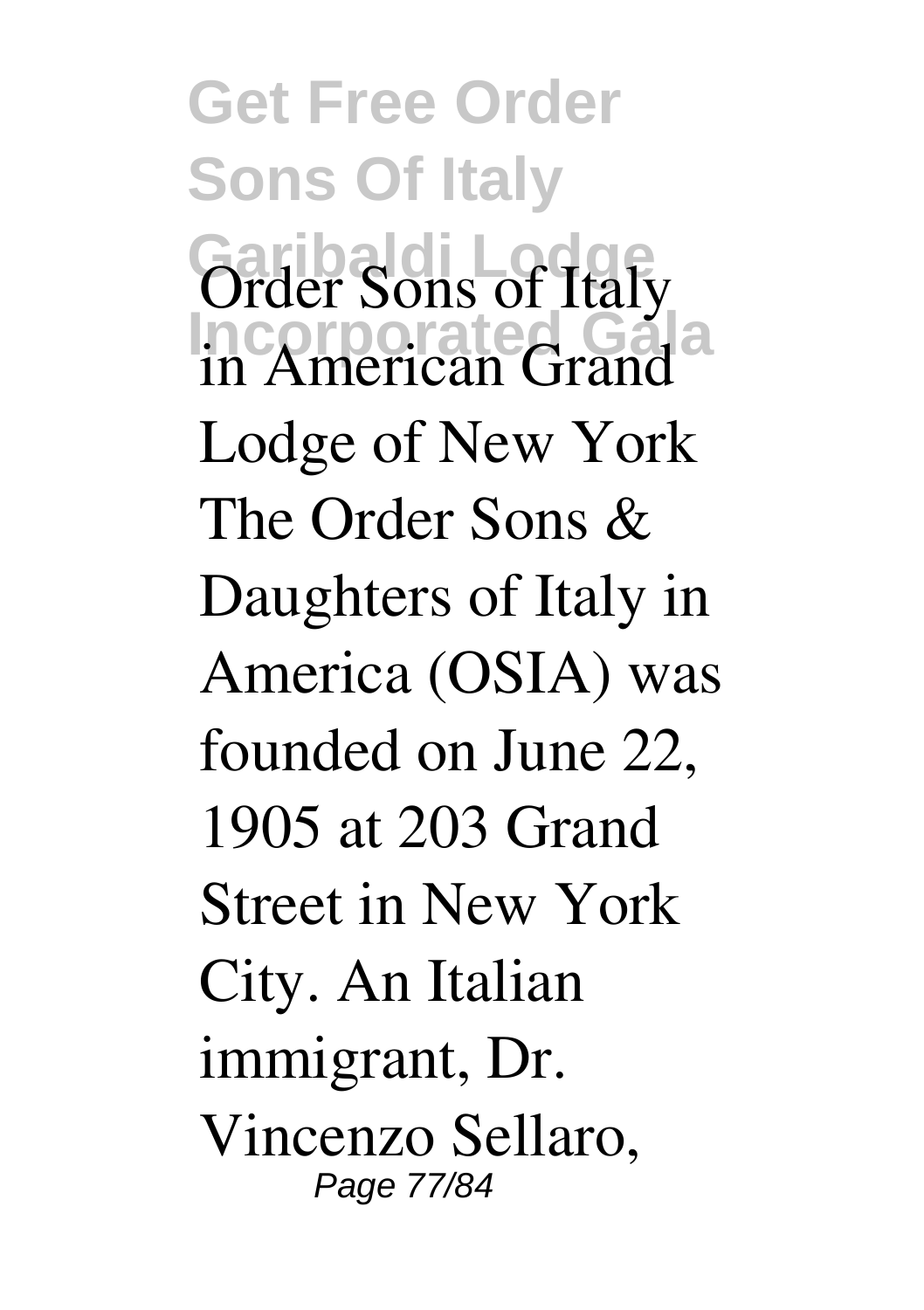**Get Free Order Sons Of Italy Garibaldi Lodge Incorporated Gala** and five compatriots; pharmacist Ludovico Ferrari, attorney Antonio Marzullo, sculptor Giuseppe Carlino and barbers Pietro Viscardi and Robert Merlo, created the organization to unite men and women of Italian heritage Page 78/84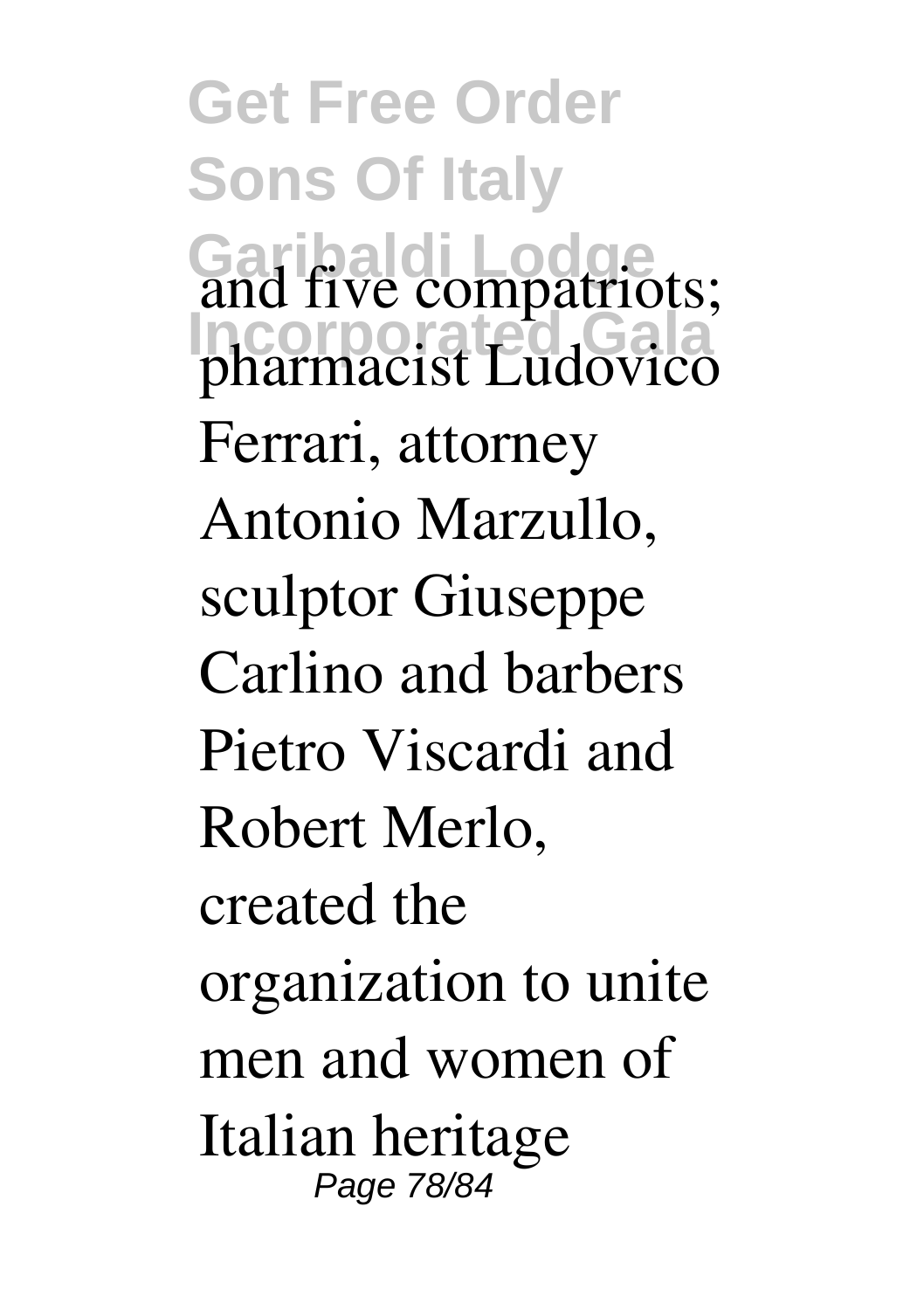**Get Free Order Sons Of Italy Garibaldi Lodge Incorporated Gala** under one ...

*News - Order Sons of Italy in America* In 1919, the Garibaldi Society turned the house over to the Order Sons of Italy in America. The Order has restored and maintained the house Page 79/84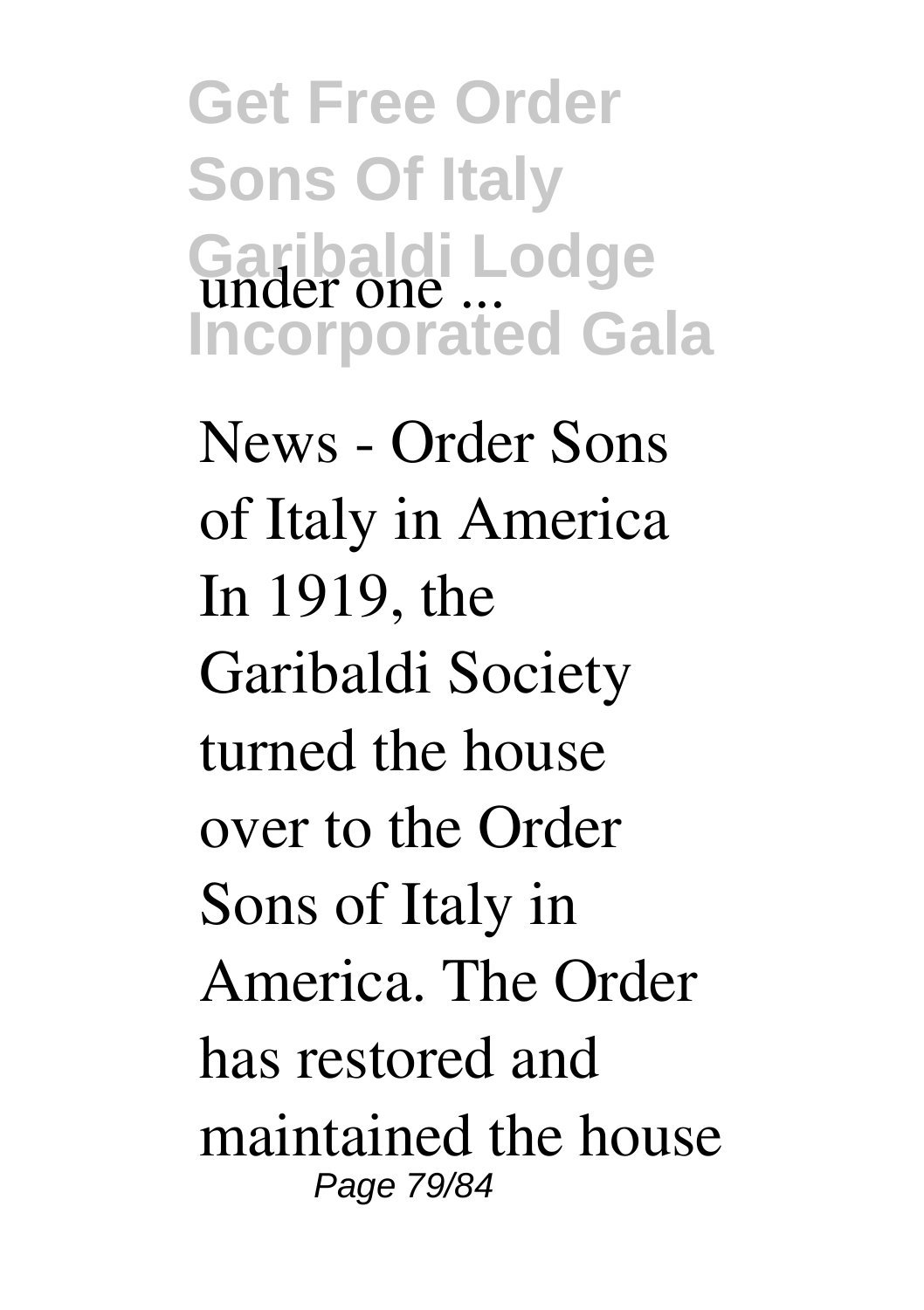**Get Free Order Sons Of Italy** Garibaldi **Lodge Incorporated Gala** ever since. With the assistance of the cultural department of the Italian Embassy, artifacts were collected from around the world.

*Garibaldi Meucci Museum, Staten Island New York, Italian ...* Page 80/84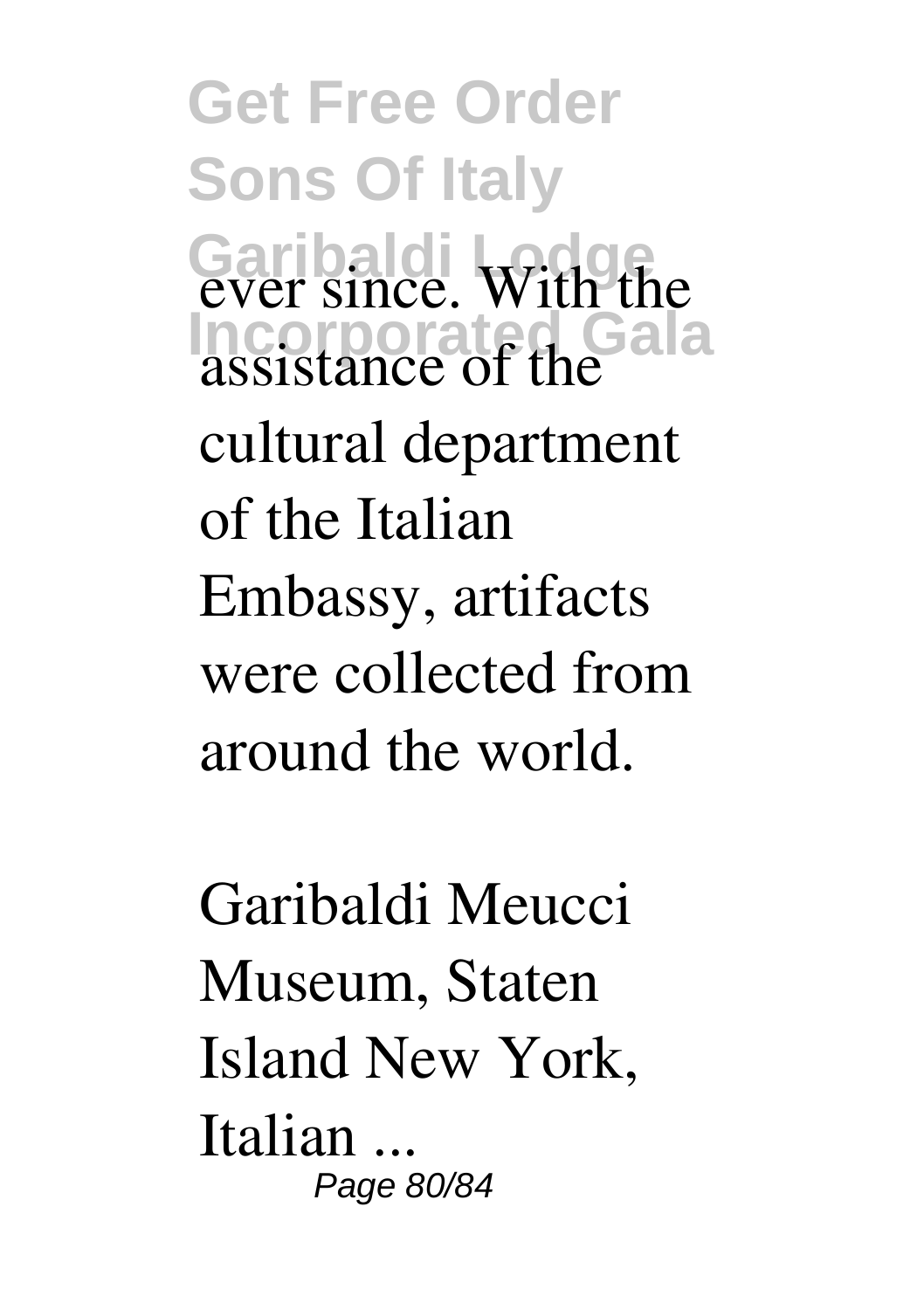**Get Free Order Sons Of Italy Garibaldi Lodge Incorporated Gala** Antonio Meucci lived in New York; Giuseppe Garibaldi boarded in the Meucci home. The house was taken over by the Order Sons of Italy in America in 1914 and has been maintained as a museum since that time. From the Page 81/84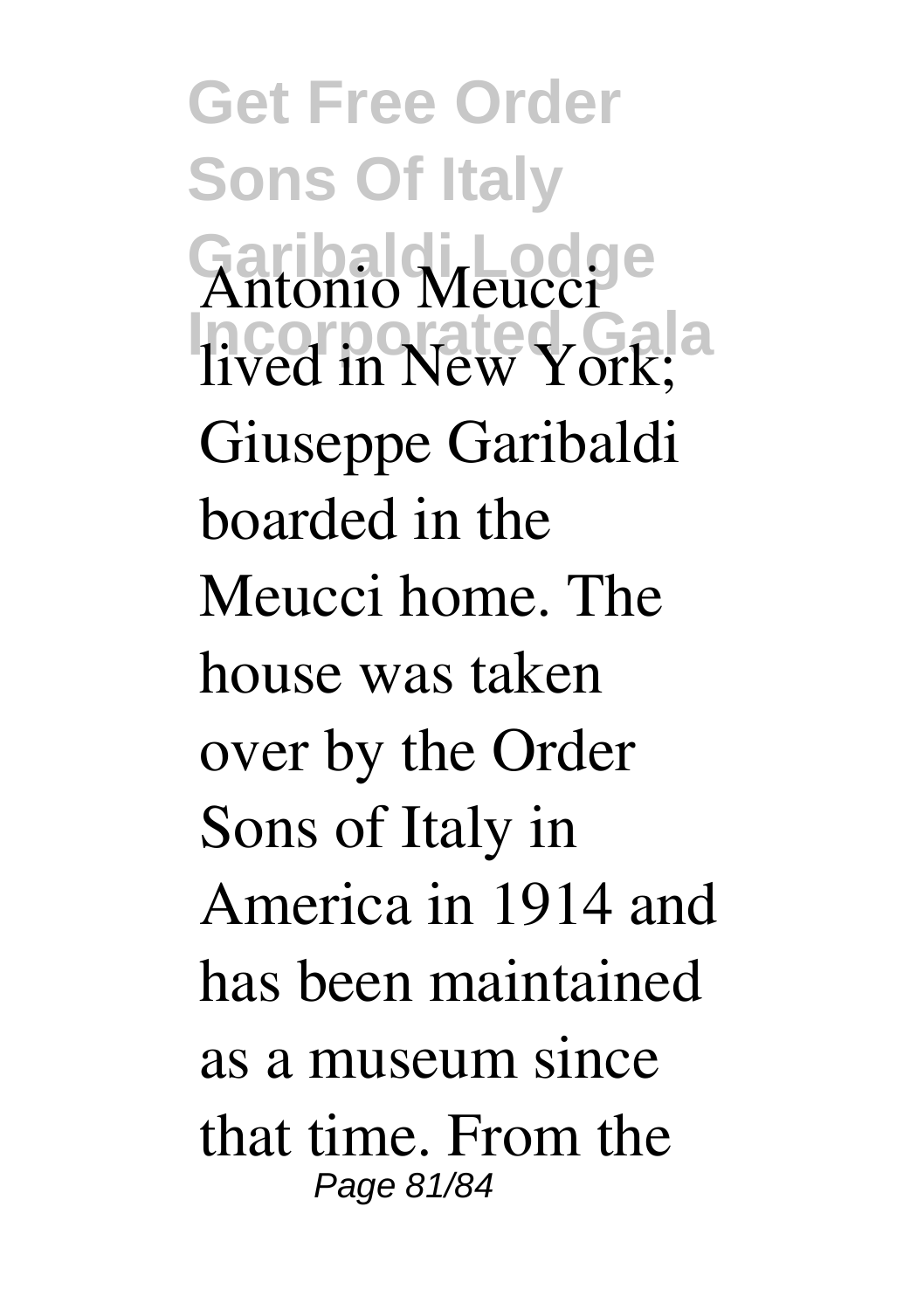**Get Free Order Sons Of Italy Garibaldi Lodge Incorporated Gala** description of Records, 1987. (University of Minnesota, Minneapolis). WorldCat record id: 62730798

*Order Sons of Italy in America. Garibaldi-Meucci Museum ...* Page 82/84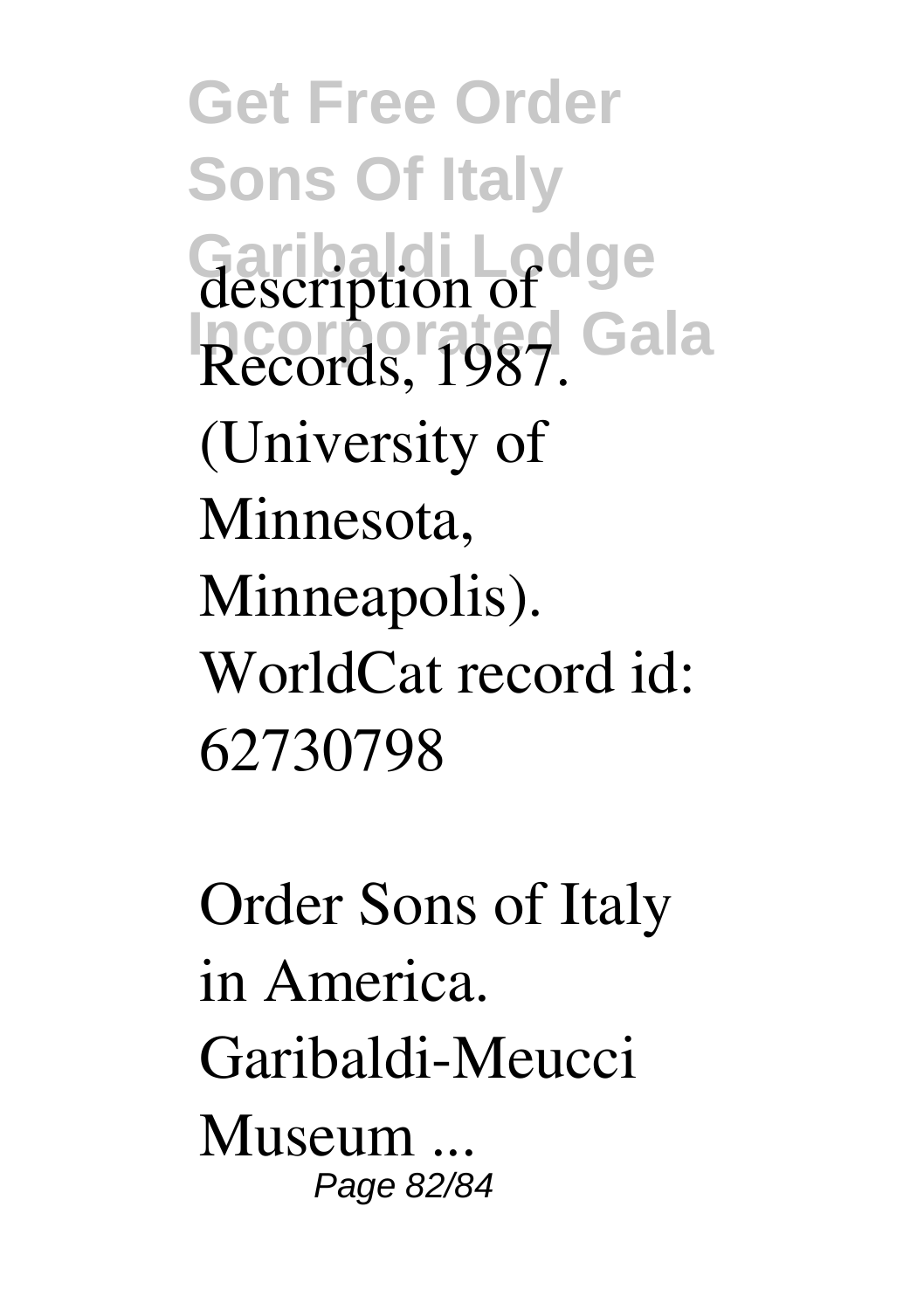**Get Free Order Sons Of Italy Garibaldi Lodge Incorporated Gala** The Order Sons of Italy in America (Italian: Ordine Figli d'Italia in America, OSIA) is the largest and the oldest Italian American fraternal organization in the United States. A similar organization exists in Canada.. It has more than Page 83/84